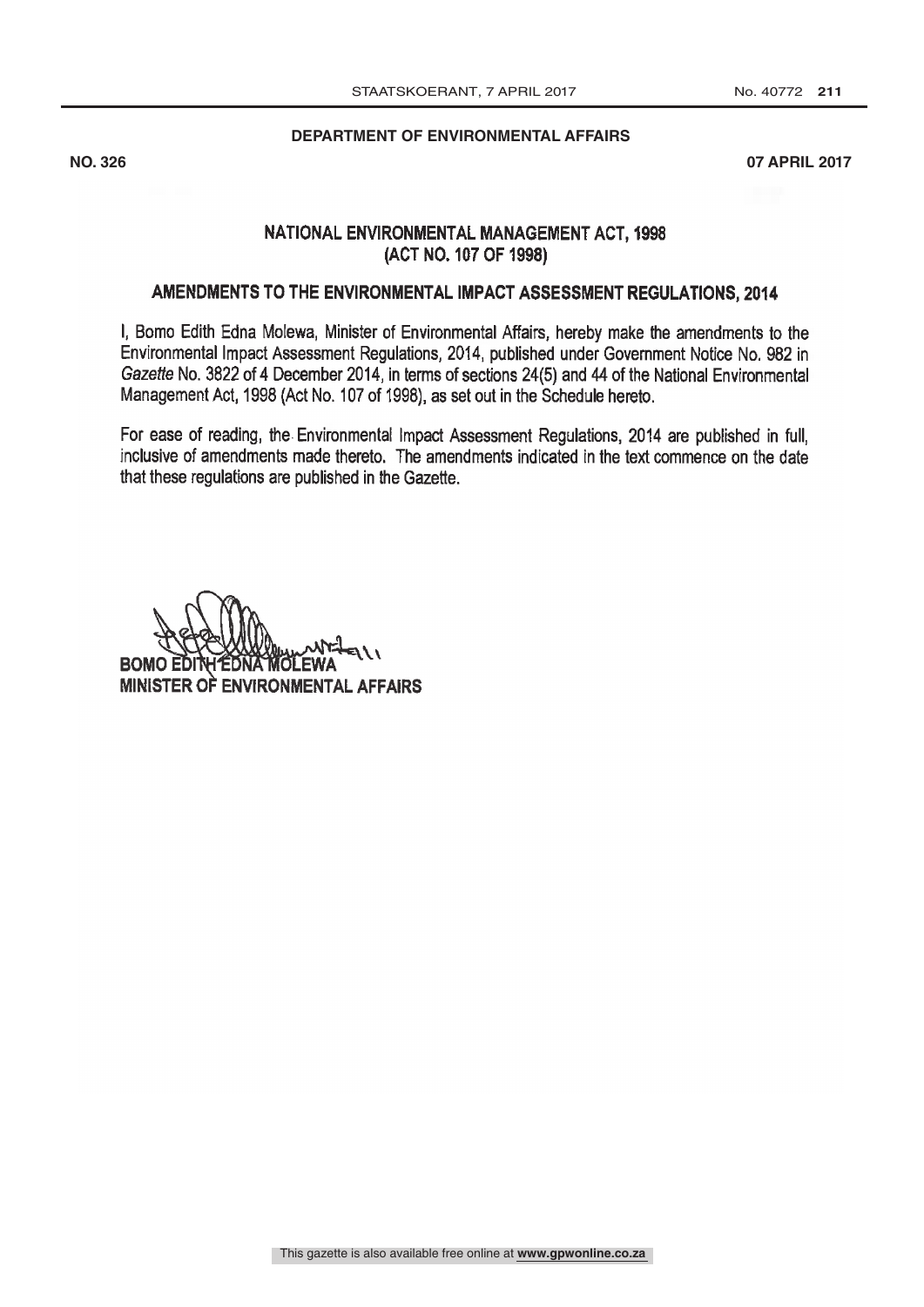# **SCHEDULE**

# **GENERAL EXPLANATORY NOTE:**

**[ ]** Words in bold type in square brackets indicate omissions from existing enactments.

**\_\_\_**Words underlined with a solid line indicate insertions in existing enactments.

# **ARRANGEMENT OF REGULATIONS**

# **CHAPTER 1**

# **INTERPRETATION AND PURPOSE OF REGULATIONS**

- 1. Interpretation
- 2. Purpose of Regulations

# **CHAPTER 2**

# **TIMEFRAMES**

- 3. Timeframes
- 4. Notification of decision on application

# **CHAPTER 3**

# **GENERAL REQUIREMENTS FOR APPLICATIONS**

- 5. General
- 6. Where to submit application

#### **Part 1: Duties of competent authority**

- 7. Consultation between competent authority and organs of state administering a law relating to a matter affecting the environment
- 8. Guidance by competent authority to proponent or applicant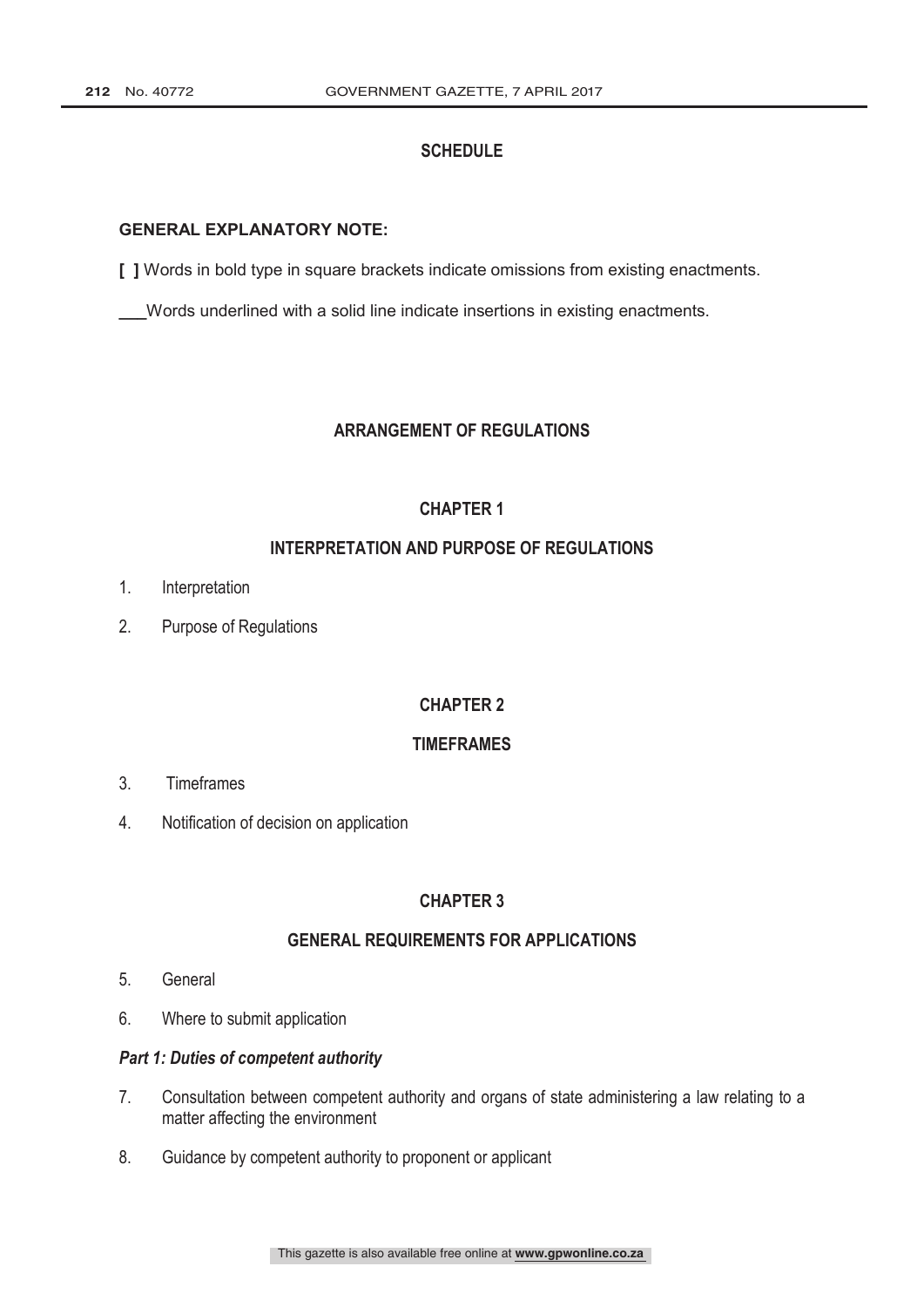9. Format of forms

# Part 2: Duties of proponents and applicants

- 10. Competent authorities' right of access to information
- 11. Combination of applications
- 12. Appointment of EAPs and specialists
- 13. General requirements for EAPs and specialists
- 14. Disqualification of EAPs and specialists
- 15. Determination of assessment process applicable to application

# **CHAPTER 4**

# APPLICATION FOR ENVIRONMENTAL AUTHORISATION

# Part 1: General

- 16. General application requirements
- 17. Checking of application for compliance with formal requirements
- 18. Criteria to be taken into account by competent authorities when considering applications

# **Part 2: Basic Assessment**

- 19. Submission of basic assessment report and environmental management programme, and where applicable closure plan, to competent authority
- 20. Decision on basic assessment application

# Part 3: S&EIR

- 21. Submission of scoping report to competent authority
- 22. Consideration of scoping report
- 23. Submission and consideration of environmental impact assessment reports and environmental management programme
- 24. Decision on S&EIR application

# **Part 4: Environmental authorisation**

- 25. Issue of environmental authorisation
- 26. Content of environmental authorisation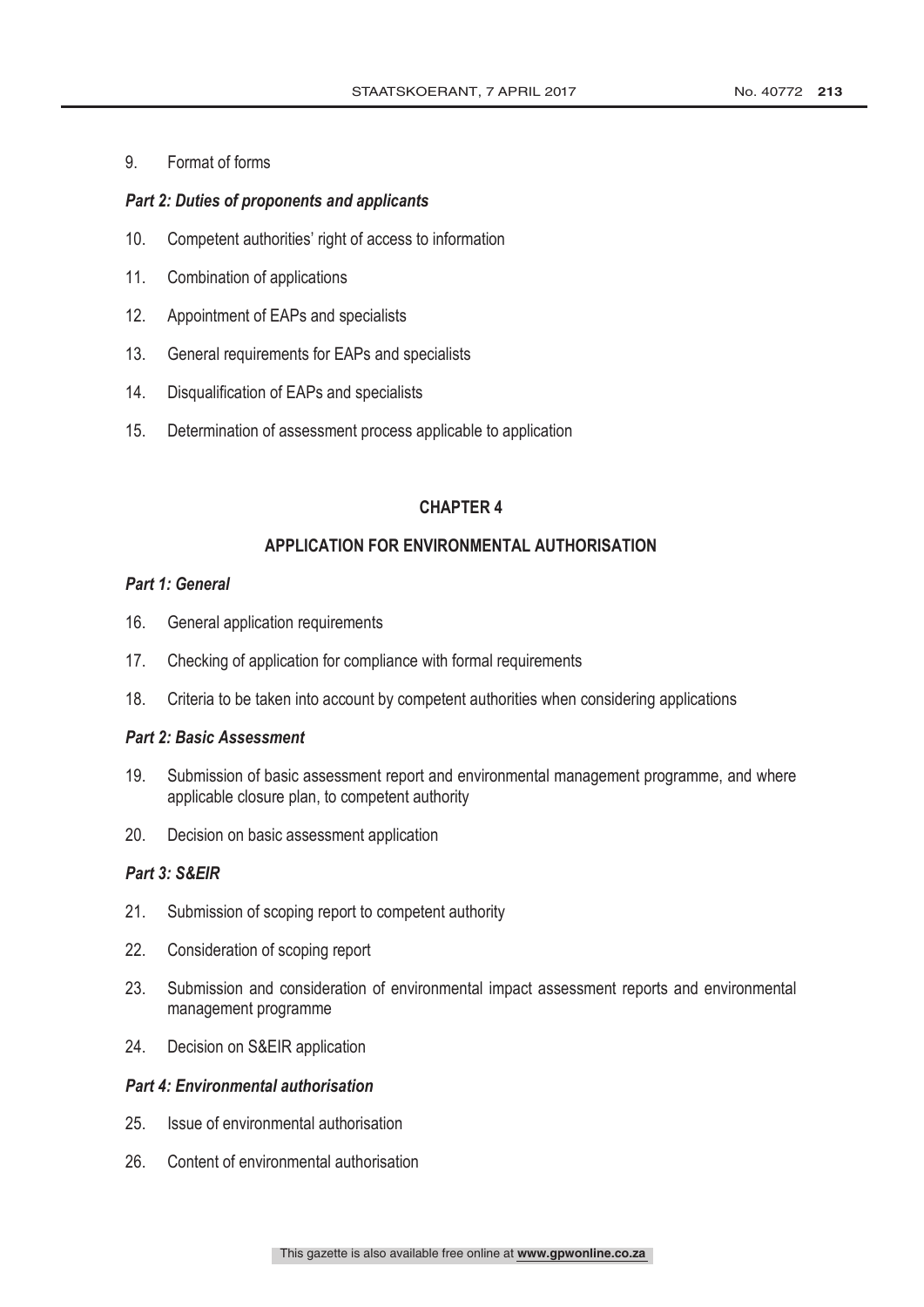#### AMENDMENT, SUSPENSION, WITHDRAWAL AND AUDITING OF COMPLIANCE WITH ENVIRONMENTAL AUTHORISATION AND ENVIRONMENTAL MANAGEMENT PROGRAMME

- 27. General
- 28. Application for amendment

#### Part 1: Amendments where no change in scope or a change of ownership occur

- 29. Amendments to be applied for in terms of Part 1
- 30. Process and consideration of application for amendment and decision

#### Part 2: Amendment where a change in scope occurs

- 31. Amendments to be applied for in terms of Part 2
- 32. Process and consideration of application for amendment
- 33. Decision on amendment application

## Part 3: Auditing and amendment of environmental authorisation, environmental management programme and closure plan

- 34. Auditing of compliance with environmental authorisation, environmental management programme and closure plan
- 35. Amendment of environmental management programme or closure plan as a result of an audit

#### Part 4: Other amendments of environmental management programme or closure plan

- 36. Other amendments of environmental management programme or closure plan
- 37. Amendment of environmental management programme or closure plan on application by holder of environmental authorisation

#### Part 5: Suspension and withdrawal of environmental authorisation

38. Suspension and withdrawal of environmental authorisation

#### **CHAPTER 6**

#### **PUBLIC PARTICIPATION**

- 39. Activity on land owned by person other than proponent
- 40. Purpose of public participation
- 41. Public participation process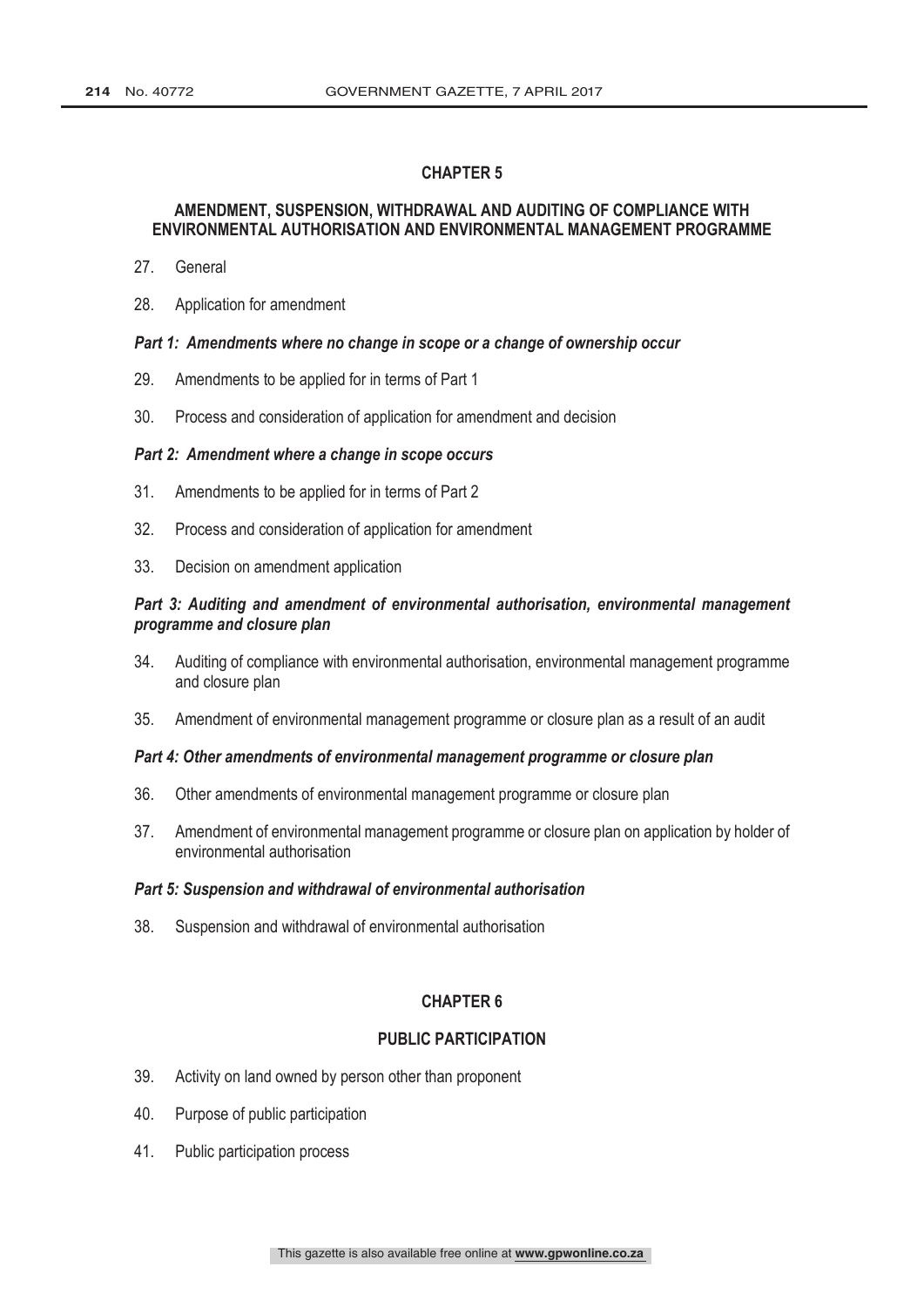- 42. Register of interested and affected parties
- 43. Registered interested and affected parties entitled to comment on reports and plans
- 44. Comments of interested and affected parties to be recorded in reports submitted to competent authority

#### **GENERAL MATTERS**

- 45. Failure to comply with requirements for consideration of applications
- 46. Resubmission of similar applications
- 47. Assistance to people with special needs
- 48. Offences

# **CHAPTER 8**

#### **TRANSITIONAL ARRANGEMENTS AND COMMENCEMENT**

- 49. Definitions
- 50. Continuation of actions undertaken and authorisations issued under previous ECA regulations
- 51. Pending applications [and appeals] (ECA)
- 52. Continuation of actions undertaken and authorisations issued under previous NEMA regulations
- 53. Pending applications and appeals (NEMA)
- 54. Pending applications (MPRDA)
- 54A. Transitional provisions
- 55. Continuation of regulations regulating authorisations for activities in certain coastal areas
- 56. Repeal of Environmental Impact Assessment Regulations, 2010
- 57. Short title and commencement
- APPENDIX 1 BASIC ASSESSMENT REPORT
- APPENDIX 2 SCOPING REPORT
- APPENDIX 3 ENVIRONMENTAL IMPACT ASSESSMENT REPORT
- APPENDIX 4 ENVIRONMENTAL MANAGEMENT PROGRAMME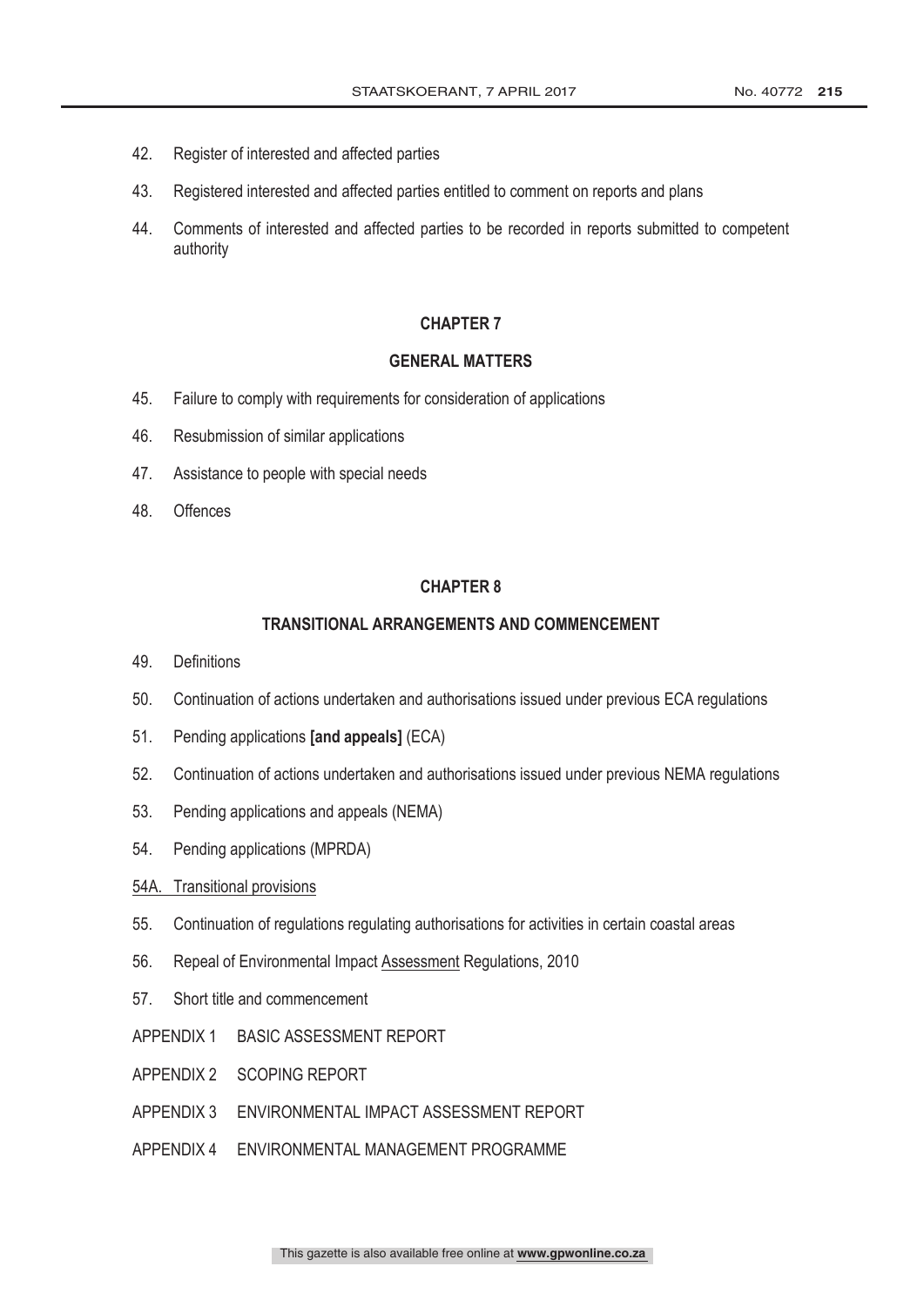- APPENDIX 5 CLOSURE PLAN
- APPENDIX 6 SPECIALIST REPORTS
- APPENDIX 7 ENVIRONMENTAL AUDIT REPORT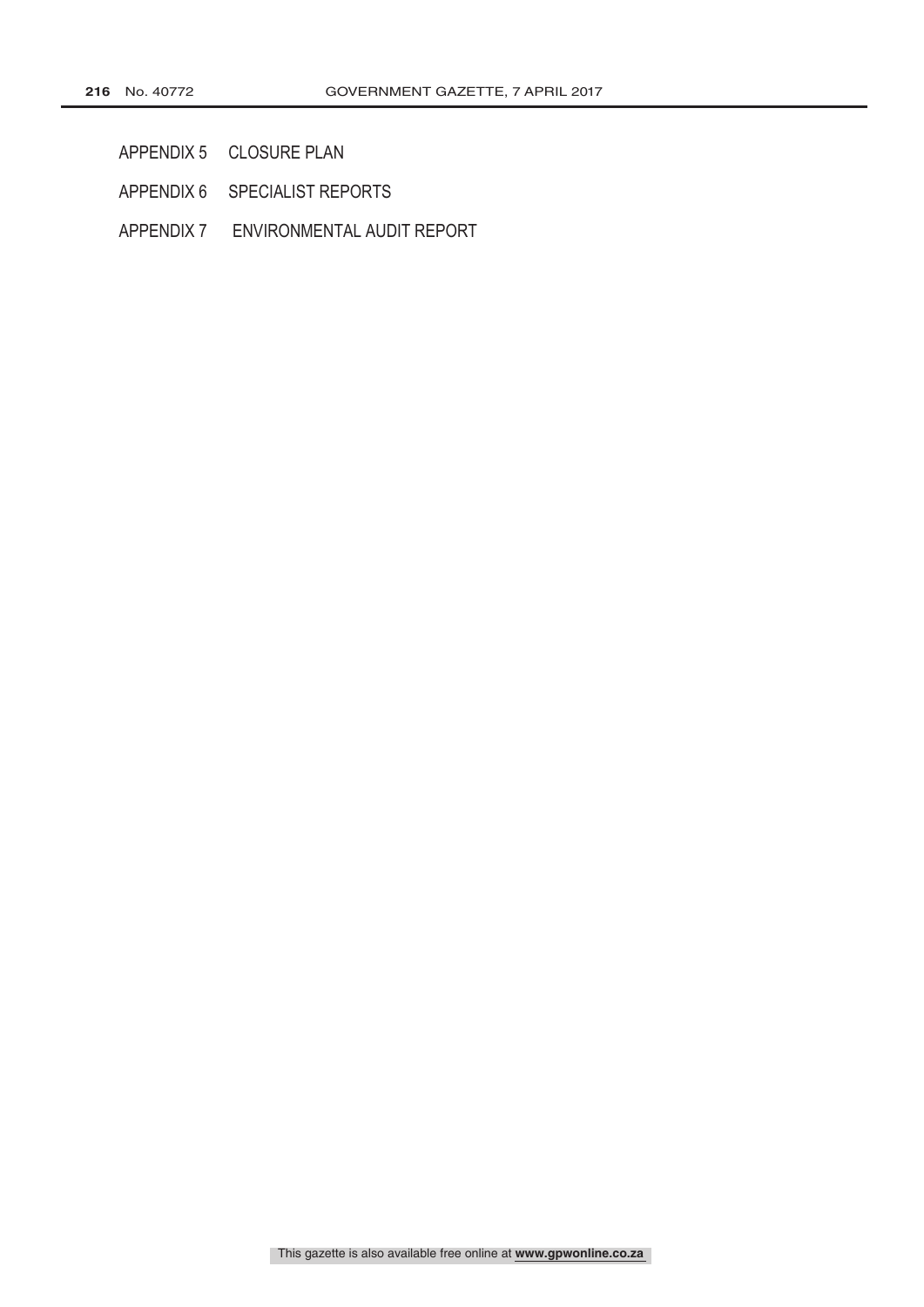# INTERPRETATION AND PURPOSE OF REGULATIONS

### Interpretation

 (1) In these Regulations any word or expression to which a meaning has been assigned in the Act has that meaning, and unless the context requires otherwise—

"activity" means an activity identified in any notice published by the Minister or MEC in terms of section 24D(1)(a) of the Act as a listed activity or specified activity;

"[A]agreement" [, for the purpose of regulation  $1(3)$  and  $1(4)$ ] means the Agreement as contemplated in section 50A(2) of the Act;

"alternatives", in relation to a proposed activity, means different means of meeting the general purpose and requirements of the activity, which may include alternatives to the—

- (a) property on which or location where the activity is proposed to be undertaken;
- (b) type of activity to be undertaken;
- (c) design or layout of the activity;
- (d) technology to be used in the activity; or
- (e) operational aspects of the activity;

and includes the option of not implementing the activity;

"application" means an application for an-

- (a) environmental authorisation in terms of Chapter 4 of these Regulations;
- (b) amendment  $[to]$  of an environmental authorisation in terms of Chapter 5 of these Regulations;
- $(c)$  amendment **[to]** of an EMPr in terms of Chapter 5 of these Regulations; or
- (d) amendment of a closure plan in terms of Chapter 5 of these Regulations;

"basic assessment report" means a report contemplated in regulation 19;

"closure plan" means a plan contemplated in regulation 19;

"cumulative impact", in relation to an activity, means the past, current and reasonably foreseeable future impact of an activity, considered together with the impact of activities associated with that activity, that in itself may not be significant, but may become significant when added to the existing and reasonably foreseeable impacts eventuating from similar or diverse activities;

"EAP" means an environmental assessment practitioner as defined in section 1 of the Act;

means an environmental management programme contemplated in regulations 19 and 23;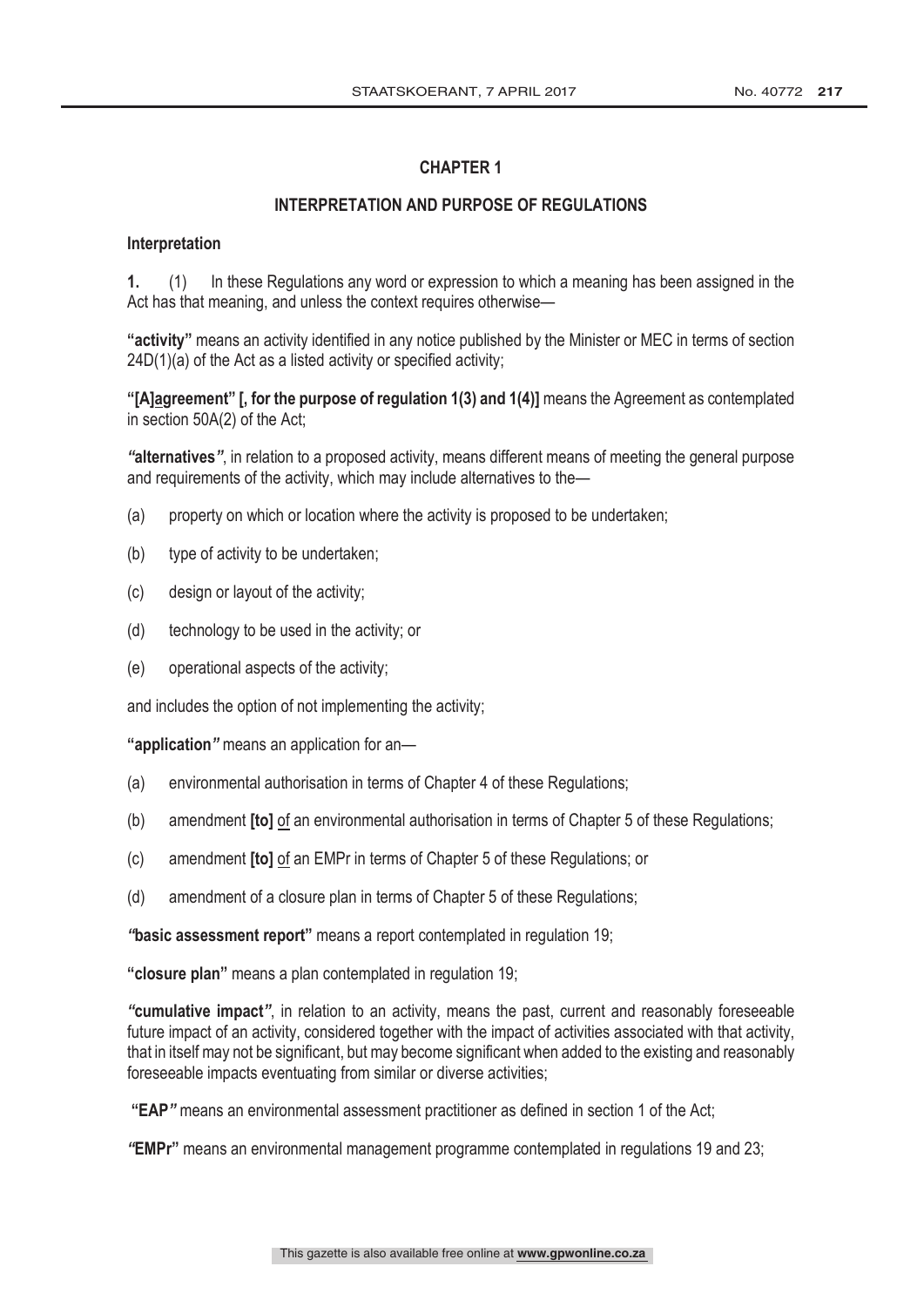"environmental audit report" means a report contemplated in regulation 34;

**"environmental impact assessment"** means a systematic process of identifying, assessing and reporting environmental impacts associated with an activity and includes basic assessment and S&EIR;

"environmental impact assessment report" means a report contemplated in regulation 23;

"independent", in relation to an EAP, a specialist or the person responsible for the preparation of an environmental audit report, means—

- (a) that such EAP, specialist or person has no business, financial, personal or other interest in the activity or application in respect of which that EAP, specialist or person is appointed in terms of these Regulations; or
- (b) that there are no circumstances that may compromise the objectivity of that EAP, specialist or person in performing such work;

excluding—

- (i) normal remuneration for a specialist permanently employed by the EAP; or
- (ii) fair remuneration for work performed in connection with that activity, application or environmental audit;

"linear activity" means an activity that is arranged in or extending along one or more properties and which affects the environment or any aspect of the environment along the course of the activity, and includes railways, roads, canals, channels, funiculars, pipelines, conveyor belts, cableways, power lines, fences, runways, aircraft landing strips, firebreaks and telecommunication lines;

# ["minimum information requirements" means the minimum information requirements contemplated in section 24(5)(bA)(viiiA), if any are applicable at the time of the application;]

"mitigation" means to anticipate and prevent negative impacts and risks, then to minimise them, rehabilitate or repair impacts to the extent feasible;

"National Appeal Regulations" means the national appeal regulations published in terms of section 43(4) and 44 of the Act;

#### ["ocean-based activity" means an activity in the territorial waters in the Republic of South Africa;]

"plan of study for environmental impact assessment" means a study contemplated in regulation 22 which forms part of a scoping report and sets out how an environmental impact assessment will be conducted;

"proponent" means a person intending to submit an application for environmental authorisation and is referred to as an applicant once such application for environmental authorisation has been submitted;

"receipt" means receipt on the date indicated—

- (a) on a receipt form if the application or document was hand delivered or sent via registered mail;
- (b) in an automated or computer generated acknowledgment of receipt;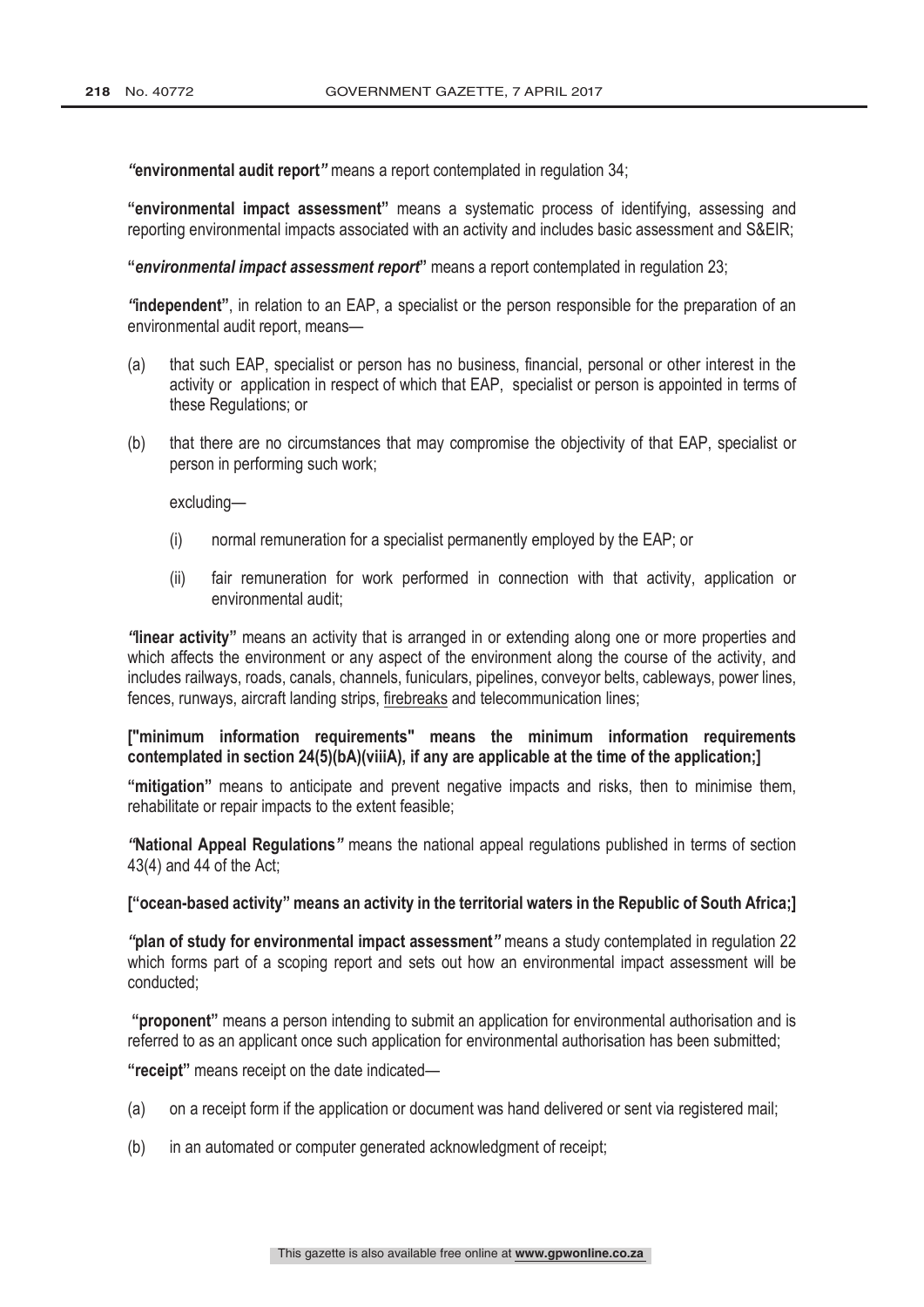- (c) on an acknowledgement in writing from the competent authority as the date of receipt if the application or document was sent via ordinary mail; or
- (d) on an automated or computer generated proof of transmission in the case of a facsimile message;

"registered environmental assessment practitioner or registered EAP" means an environmental assessment practitioner registered with an appointed registration authority contemplated in section 24H of the Act;

"registered interested and affected party", in relation to an application, means an interested and affected party whose name is recorded in the register opened for that application in terms of regulation 42;

"scoping report" means a report contemplated in regulation 21;

"S&EIR" means the scoping and environmental impact reporting process contemplated in regulation 21 to regulation 24;

**"significant impact"** means an impact that may have a notable effect on one or more aspects of the environment or may result in non-compliance with accepted environmental quality standards, thresholds or targets and is determined through rating the positive and negative effects of an impact on the environment based on criteria such as duration, magnitude, intensity and probability of occurrence;

"specialist" means a person that is generally recognised within the scientific community as having the capability of undertaking, in conformance with generally recognised scientific principles, specialist studies or preparing specialist reports, including due diligence studies and socio-economic studies;

**"State department"** means any department or administration in the national or provincial sphere of government exercising functions that involve the management of the environment; and

"the Act" means the National Environmental Management Act, 1998 (Act No. 107 of 1998).

(2) Any reference in these Regulations to an environmental assessment practitioner will, from a date [to be] determined by the Minister by notice in the Gazette, be deemed to be a reference to a registered environmental assessment practitioner, as defined.

#### **Purpose of Regulations**

2. The purpose of these Regulations is to regulate the procedure and criteria as contemplated in Chapter 5 of the Act relating to the preparation, evaluation, submission, processing and consideration of, and decision on, applications for environmental authorisations for the commencement of activities, subjected to environmental impact assessment, in order to avoid or mitigate detrimental impacts on the environment, and to optimise positive environmental impacts, and for matters pertaining thereto.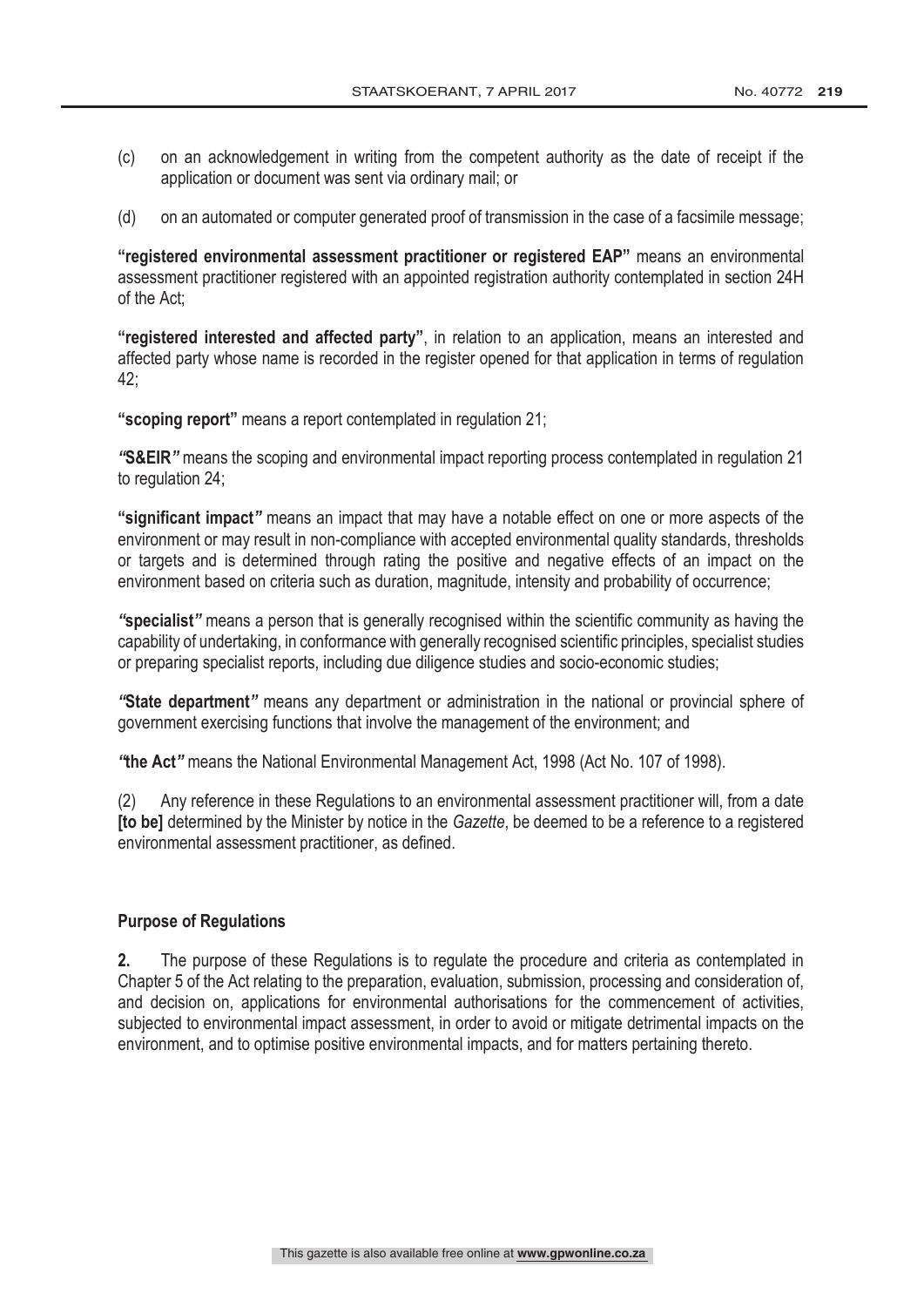#### **TIMEFRAMES**

# **Timeframes**

 (1) Subject to subregulations (2) and (3), when a period of days must in terms of these Regulations be reckoned from or after a particular day, that period must be reckoned as from the start of the day following that particular day to the end of the last day of the period, but if the last day of the period falls on a Saturday, Sunday or public holiday, that period must be extended to the end of the next day which is not a Saturday, Sunday or public holiday.

(2) For any action contemplated in terms of these Regulations for which a timeframe is prescribed, the period of 15 December to 5 January must be excluded in the reckoning of days.

(3) Unless justified by exceptional circumstances, as agreed to by the competent authority, the proponent and applicant must refrain from conducting any public participation process during the period of 15 December to 5 January.

(4) When a State department is requested to comment in terms of these Regulations, such State department must submit its comments in writing within 30 days from the date on which it was requested to submit comments and if such State department fails to submit comments within such 30 days, it will be regarded that such State department has no comments.

(5) Where a prescribed timeframe is affected by one or more public holidays, the timeframe must be extended by the number of public holiday days falling within that timeframe.

(6) The competent authority must acknowledge receipt of all applications and documents contemplated in regulations 16, 19, 21, 23, 29,  $\left[30, 31\right]$ , 32] and 34 within  $\left[$ ten $\right]$  10 days of receipt thereof.

(7) In the event where the scope of work must be expanded based on the outcome of an assessment done in accordance with these Regulations, which outcome could not be anticipated prior to the undertaking of the assessment, or in the event where exceptional circumstances can be demonstrated, the competent authority may, prior to the lapsing of the relevant prescribed timeframe, in writing, extend the relevant prescribed timeframe and agree with the applicant on the length of such extension.

(8) Any public participation process must be conducted for a period of at least 30 days.

#### Notification of decision on application

4. (1) Unless indicated otherwise, after a competent authority has reached a decision on an application, the competent authority must, in writing and within **[five]** 5 days—

- (a) provide the applicant with the decision;
- (b) give reasons for the decision to the applicant; and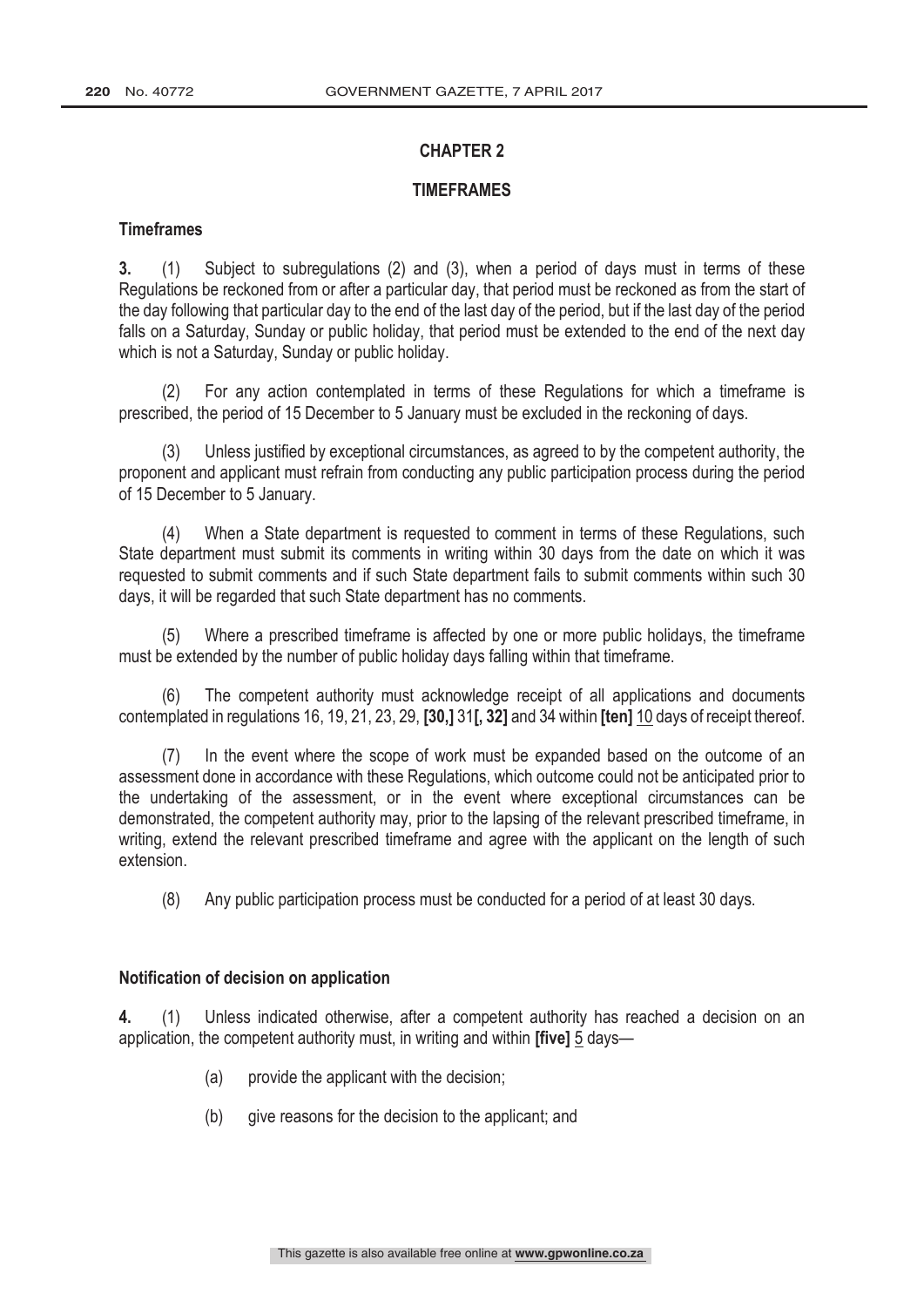(c) where applicable, draw the attention of the applicant to the fact that an appeal may be lodged against the decision in terms of the National Appeal<sup>[s]</sup> Regulations, if such appeal is available in the circumstances of the decision.

(2) The applicant must, in writing, within **[fourteen]** 14 days of the date of the decision on the application ensure that

- (a) all registered interested and affected parties are provided with access to the decision and the reasons for such decision; and
- (b) the attention of all registered interested and affected parties is drawn to the fact that an appeal may be lodged against the decision in terms of the National Appeal Regulations, if such appeal is available in the circumstances of the decision.

(3) For the purpose of this regulation, the decision includes the complete environmental authorisation granted or refused.

# **CHAPTER 3**

# **GENERAL REQUIREMENTS FOR APPLICATIONS**

# **General**

 (1) All applications in terms of these Regulations must be decided upon by a competent authority.

(2) The competent authority, who must consider and decide upon an application in respect of a listed activity or specified activity, must be determined with reference to the notice published under section 24D(1) and any agreement in terms of section 24C(3) of the Act.

- (3) A competent authority must keep—
	- (a) a register of all applications received by the competent authority in terms of these Regulations;
	- (b) a register of all decisions in respect of environmental authorisations;
	- (c) copies of all applications; and
	- (d) copies of all decisions.

(4) When a national electronic system is provided for the recording of applications for environmental authorisation, this system must be used by all competent authorities to keep the records referred to in subregulation (3)(a) and (b).

(5) When a national electronic system is provided for the submission of applications for environmental authorisation, this system must be used by all applicants.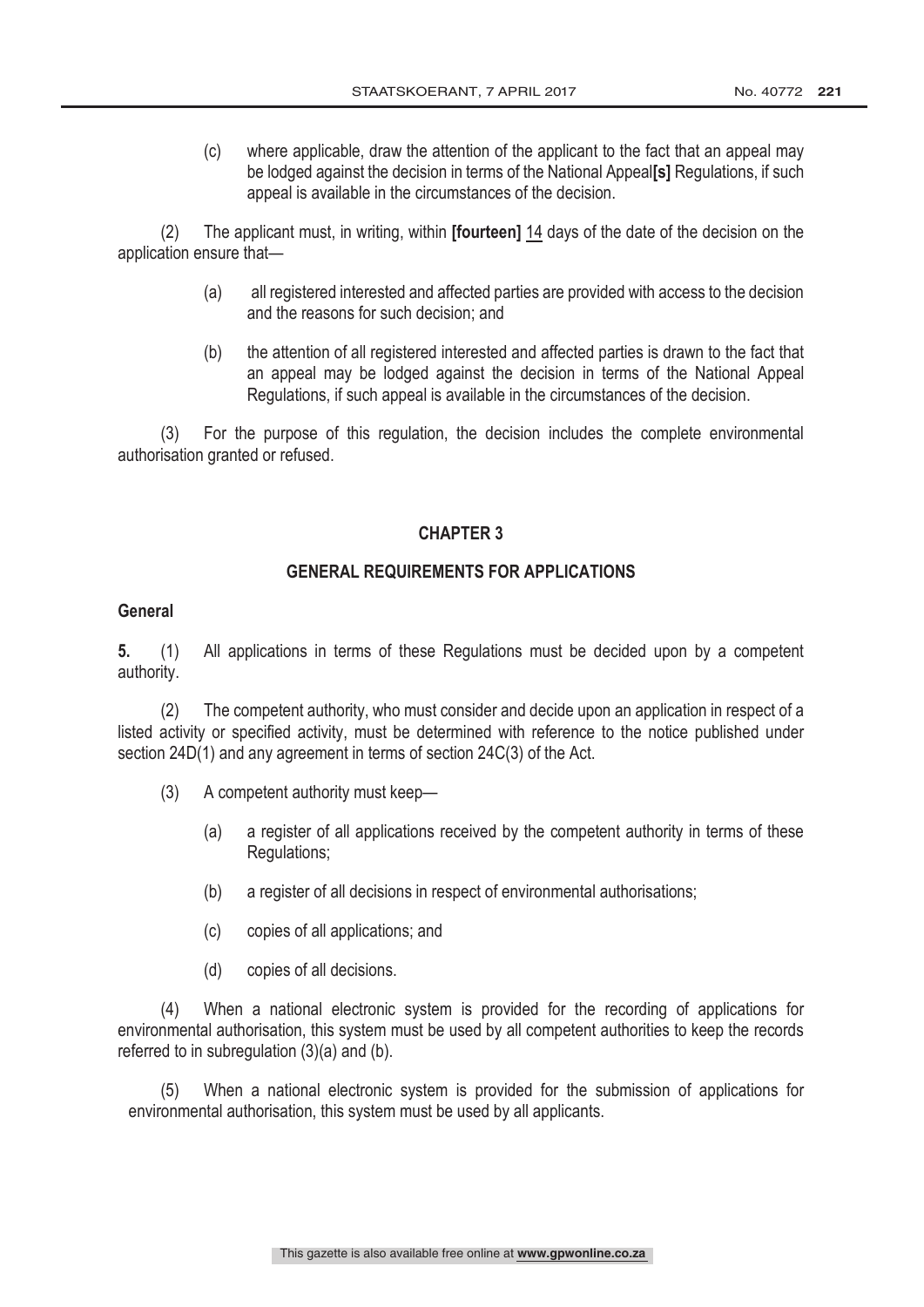(6) When providing coordinates as part of the information submitted regarding the location of an activity as part of an application for environmental authorisation, such coordinates must be provided in degrees, minutes and seconds using the Hartebeesthoek94 WGS84 co-ordinate system.

#### Where to submit application

 (1) An application for an environmental authorisation or environmental authorisations for the commencement of an activity must be made to the competent authority referred to in regulation 5.

(2) If the Minister is the competent authority in respect of an application, the application must be submitted to the Department.

If an MEC is the competent authority in respect of an application, the application must be submitted to the provincial department responsible for environmental affairs in that province.

(4) If the Minister, Minister responsible for mineral resources or MEC has, in terms of section 42, 42B or 42A respectively of the Act, delegated any powers or duties of a competent authority in relation to an application, the application must be submitted to the person or authority to whom the powers had been delegated.

(5) If the Minister responsible for mineral resources is the competent authority in respect of an application, the application must be submitted to the relevant office of the Department responsible for mineral resources as identified by that Department.

# Part 1: Duties of competent authority

# Consultation between competent authority and organs of state administering a law relating to a matter affecting the environment

 (1) Where an agreement has been reached in order to give effect to Chapter 3 of the Constitution of the Republic of South Africa, 1996 and sections 24(4)(a)(i), 24K and 24L of the Act, and where such agreement is applicable to an application, such application must be dealt with in accordance with such agreement.

(2) The competent authority or EAP must consult with every organ of state that administers a law relating to a matter affecting the environment relevant to that application for an environmental authorisation when such competent authority considers the application and unless agreement to the contrary has been reached the EAP will be responsible for such consultation.

(3) Where an applicant submits an application for environmental authorisation in terms of these Regulations and an application for an authorisation, permit or licence in terms of a specific environmental management Act or any other legislation, the competent authority and the authority empowered under such specific environmental management Act or other legislation must manage the respective processes in a cooperative governance manner.

(4) Where the processes prescribed in terms of these Regulations are used to inform applications in terms of other legislation, application processes must be aligned to run concurrently.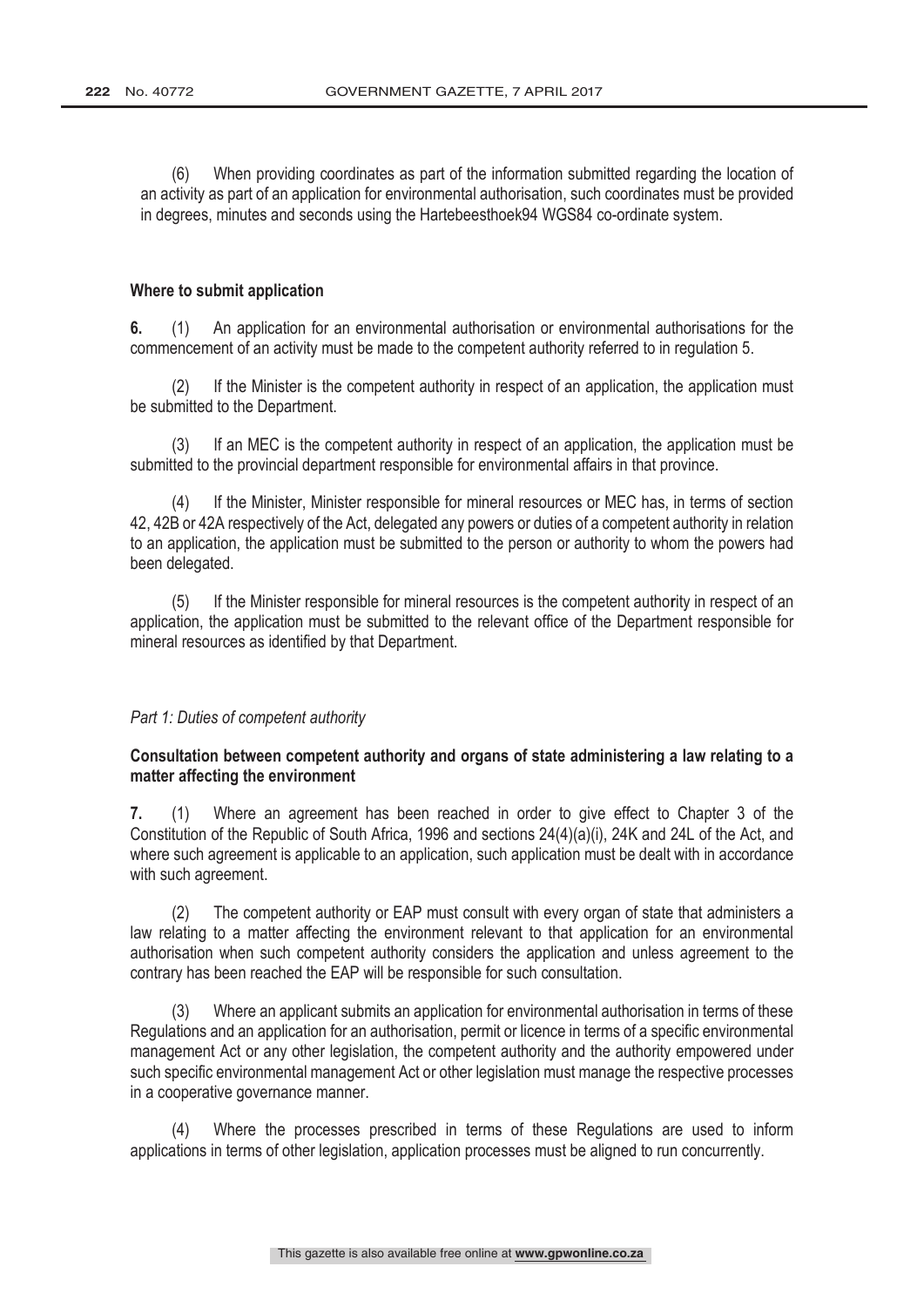(5) Where a competent authority is requested by an applicant to comment in terms of these Regulations, such competent authority must submit its comments within 30 days.

#### Guidance by competent authority to proponent or applicant

- A competent authority, subject to the payment of any reasonable charges, if applicable—
	- (a) may advise or instruct the proponent or applicant of the nature and extent of any of the processes that may or must be followed or decision support tools that must be used in order to comply with the Act and these Regulations;
	- (b) must advise the proponent or applicant of any matter that may prejudice the success of an application;
	- (c) must, on written request, furnish the proponent or applicant with officially adopted minutes of any official meeting held between the competent authority and the proponent, applicant or EAP; and
	- (d) must, on written request, provide access to the officially adopted minutes of meetings contemplated in paragraph (c), to any registered interested or affected party.

#### **Format of forms**

**9.** The format of any application form must be determined by the competent authority and must include, once established, the national sector classification of the activity applied for.

#### Part 2: Duties of proponents and applicants

#### Competent authorities' right of access to information

- 10. An applicant must-
	- (a) use the application form contemplated in regulation 9 when submitting an application in terms of these Regulations;
	- (b) comply with any protocol or minimum information requirements  $[for]$  relevant to the application as identified and gazetted by the Minister in a government notice; and
	- (c) provide the competent authority with all information that reasonably has or may have the potential of influencing any decision with regard to an application.

#### **Combination of applications**

11. (1) If a proponent or proponents intend to undertake one or more than one activity of the same type at different locations within the area of jurisdiction of a competent authority, the competent authority may, on written request, grant permission for the submission of a single application.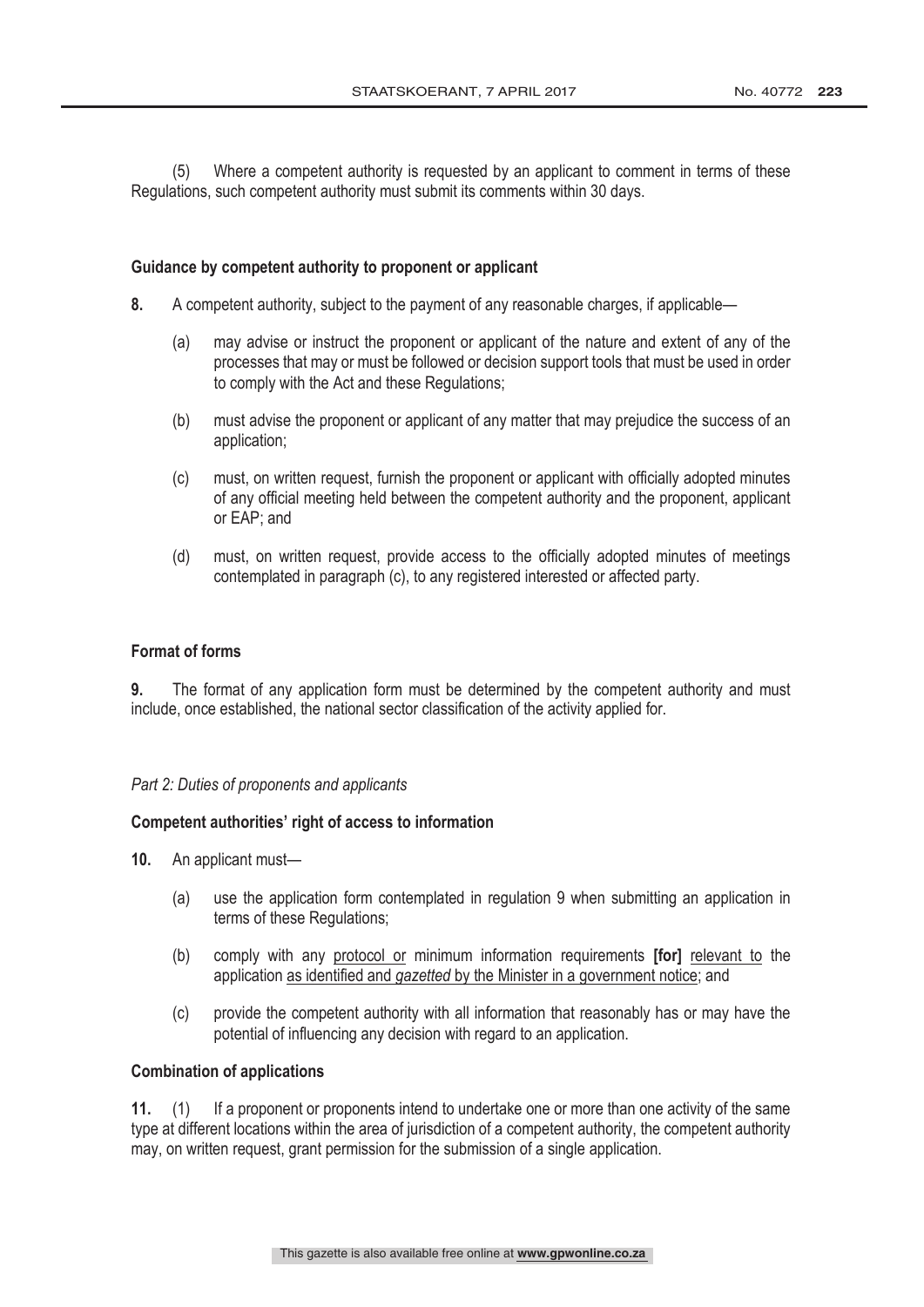(2) If the competent authority grants permission in terms of subregulation (1), the application must be dealt with as a consolidated assessment process, but the potential environmental impacts of each activity must be considered in terms of the location where the activity is to be undertaken.

(3) If a proponent or applicant intends undertaking more than one activity as part of the same development within the area of jurisdiction of a competent authority, a single application must be submitted for such development and the assessment of impacts, including cumulative impacts, where applicable, and consideration of the application, undertaken in terms of these Regulations, will include an assessment of all such activities forming part of the development.

(4) If one or more proponents intend undertaking interrelated activities at the same or different locations within the area of jurisdiction of a competent authority, the competent authority may, in writing, agree that the proponent or proponents submit a single application in respect of all of those activities and to conduct a consolidated assessment process but the potential environmental impacts of each activity, including its cumulative impacts, must be considered in terms of the location where the activity is to be undertaken.

(5) Where a combined application is submitted as contemplated in these Regulations, the proponent must, prior to submission of the application, confirm with the competent authority the fee payable in terms of the applicable regulations for such combined application.

# **Appointment of EAPs and specialists**

12. (1) A proponent or applicant must appoint an EAP at own cost to manage the application: Provided that an EAP need not be appointed for an application to amend an environmental authorisation where no environmental impact assessment or part thereof is required as part of such amendment application.

(2) In addition to the appointment of an EAP, a specialist may be appointed, at the cost of the proponent or applicant, if the level of assessment is of a nature requiring the appointment of a specialist.

- (3) The proponent or applicant must—
	- (a) take all reasonable steps to verify whether the EAP and specialist complies with regulation 13(1)(a) and (b); and
	- (b) provide the EAP and specialist with access to all information at the disposal of the proponent or applicant regarding the application, whether or not such information is favourable to the application.

# **General requirements for EAPs and specialists**

- (1) An EAP and a specialist, appointed in terms of regulation 12(1) or 12(2), must—
	- (a) be independent;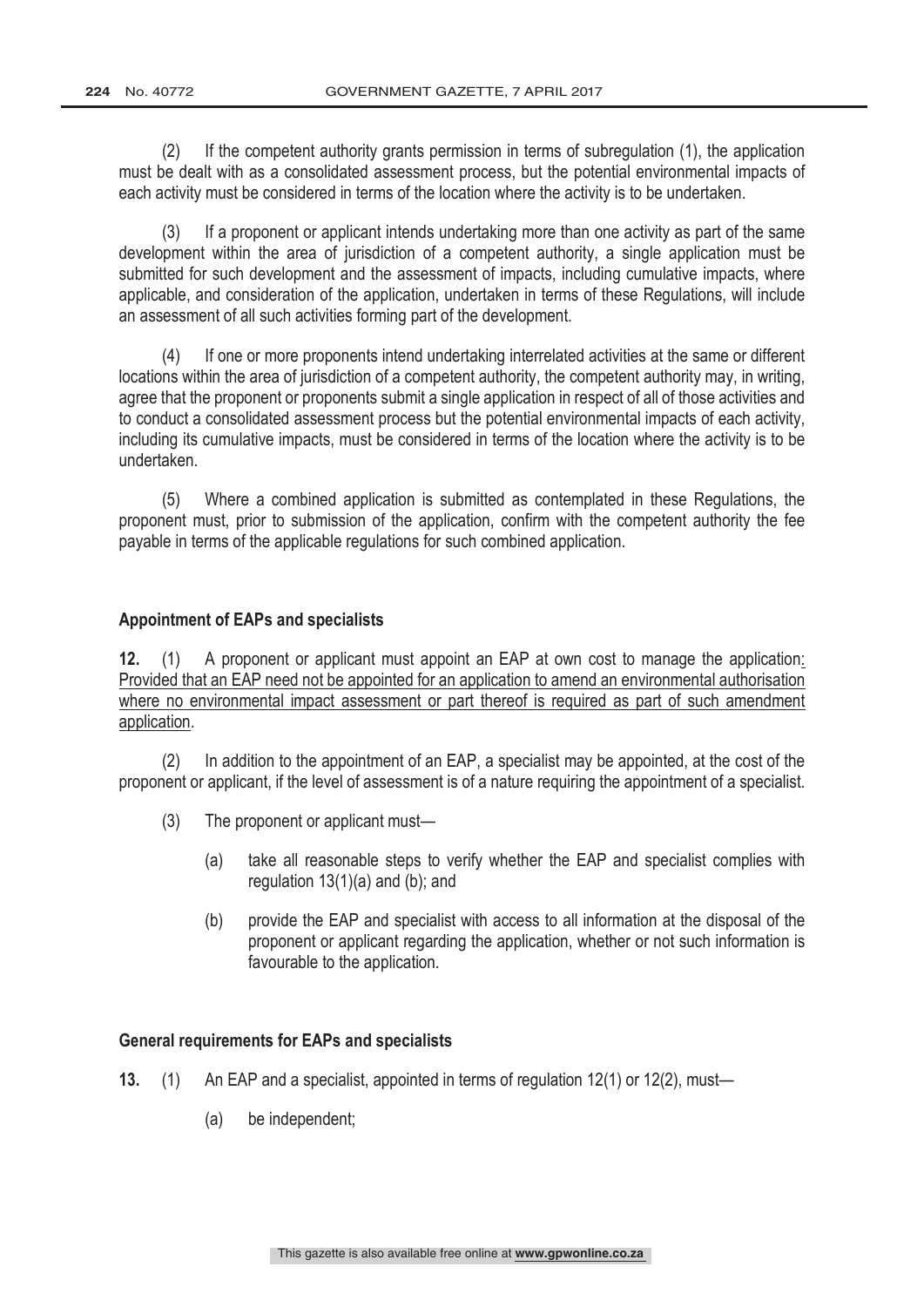- (b) have expertise in conducting environmental impact assessments or undertaking specialist work as required, including knowledge of the Act, these Regulations and any guidelines that have relevance to the proposed activity;
- (c) ensure compliance with these Regulations;
- (d) perform the work relating to the application in an objective manner, even if this results in views and findings that are not favourable to the application;
- (e) take into account, to the extent possible, the matters referred to in regulation 18 when preparing the application and any report, plan or document relating to the application; and
- (f) disclose to the proponent or applicant, registered interested and affected parties and the competent authority all material information in the possession of the EAP and, where applicable, the specialist, that reasonably has or may have the potential of influencing—
	- (i) any decision to be taken with respect to the application by the competent authority in terms of these Regulations; or
	- (ii) the objectivity of any report, plan or document to be prepared by the EAP or specialist, in terms of these Regulations for submission to the competent authority;

unless access to that information is protected by law, in which case it must be indicated that such protected information exists and is only provided to the competent authority.

(2) In the event where the EAP or specialist does not comply with subregulation (1)(a), the proponent or applicant must, prior to conducting public participation as contemplated in chapter [5] 6 of these Regulations, appoint another EAP or specialist to externally review all work undertaken by the EAP or specialist, at the applicant's cost.

 (3) An EAP or specialist appointed to externally review the work of an EAP or specialist as contemplated in subregulation (2), must comply with subregulation (1)(a).

# **Disqualification of EAPs and specialists**

14. (1) If the competent authority at any stage of considering an application has reason to believe that the EAP or specialist is not complying or has not complied with the requirements of regulation 13 in respect of the application, other than circumstances where the requirement of independence in regulation 13(1)(a) has been met by compliance with regulation 13(2) and (3), the competent authority may—

> (a) notify the EAP or specialist and the applicant of the reasons therefore, that the application is suspended until the matter is resolved and the extended timeframe for the processing of the application; and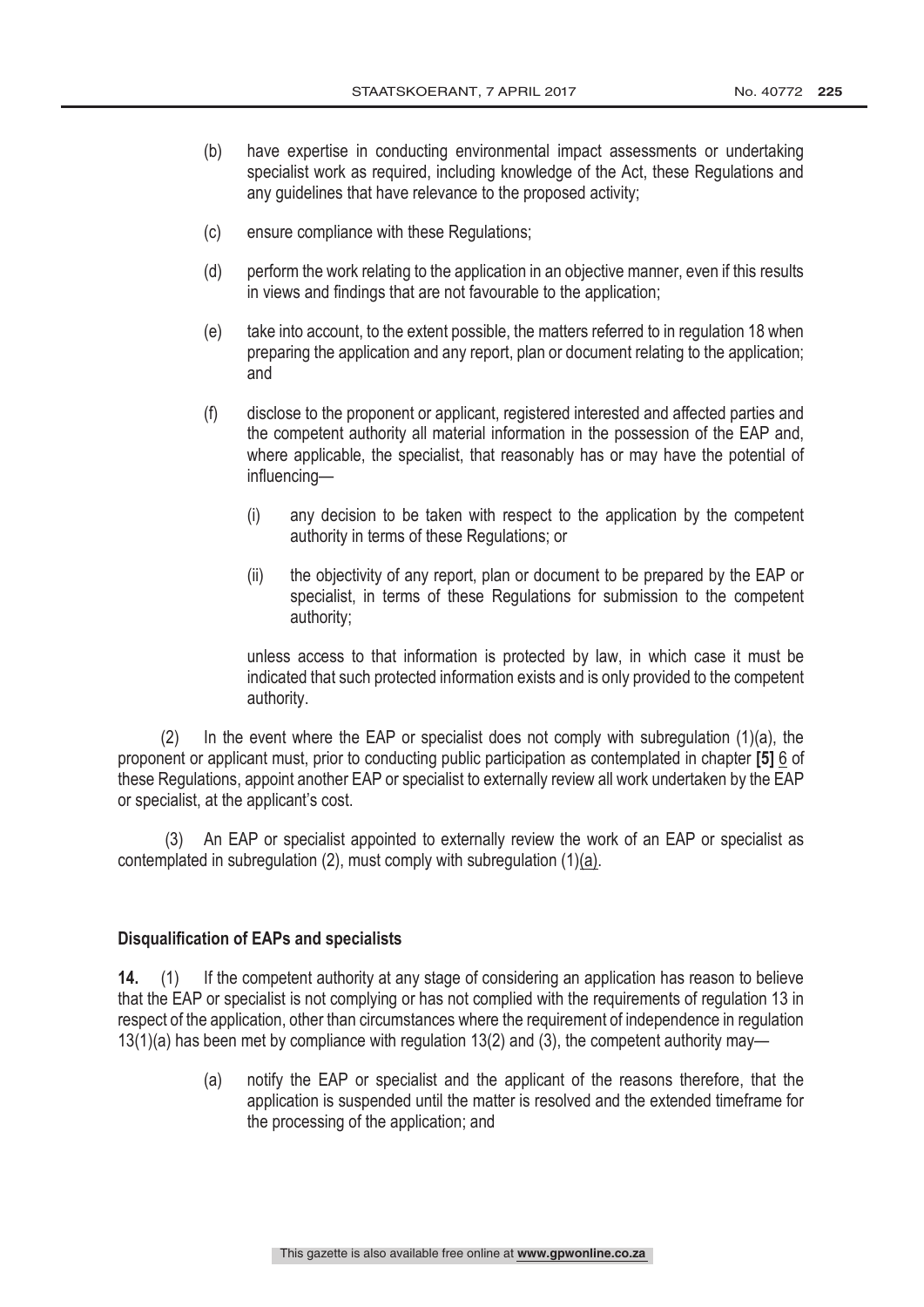(b) afford the EAP or specialist and the applicant an opportunity to make representations to the competent authority regarding the suspected non-compliance with the requirements of regulation 13 of the EAP or specialist, in writing.

(2) Other than circumstances where the requirement of independence in regulation 13(1)(a) has been met by compliance with regulation 13(2) and (3), an interested and affected party may notify the competent authority of any suspected non-compliance with regulation 13.

(3) Where an interested and affected party notifies the competent authority of suspected noncompliance in terms of subregulation (2), the competent authority must investigate the allegation promptly.

(4) The notification referred to in subregulation (2) must be submitted in writing and must contain documentation supporting the allegation, which is referred to in the notification.

(5) If, after considering the matter, there is reason for the competent authority to believe that there is non-compliance with regulation 13 by the EAP or specialist, the competent authority must, in writing, inform the interested and affected party who notified the competent authority in terms of subregulation (2), the EAP or specialist and the applicant accordingly and may—

- (a) refuse to accept any further reports, plans, documents or input from the EAP or specialist in respect of the application in question;
- (b) request the applicant to  $-$ 
	- (i) commission, at own cost, an external review, by another EAP or specialist that complies with the requirements of regulation 13, of any reports, plans or documents prepared or processes conducted in connection with the application;
	- (ii) appoint another EAP or specialist that complies with the requirements of regulation 13 to redo any specific aspects of the work done by the previous EAP or specialist in connection with the application or to complete any unfinished work in connection with the application; or
	- (iii) take such action as the competent authority requires to remedy the defects[.]; or

# act in accordance with both paragraphs (a) and (b); and

#### indicate the actions to be completed and associated timeframes in order to finalise the application.

(6) If the application has reached a stage where a register of interested and affected parties has been opened in terms of regulation 42, the applicant must, within 7 days from the suspension in terms of sub-regulation (1)(a) [or], a decision in terms of subregulation (5)(a), a request in terms of subregulation (5)(c), or both such decision and request in terms of subregulation (5)(c), inform all registered interested and affected parties of such suspension. **[or]** decision or actions to be completed in order to finalise the application.

#### Determination of assessment process applicable to application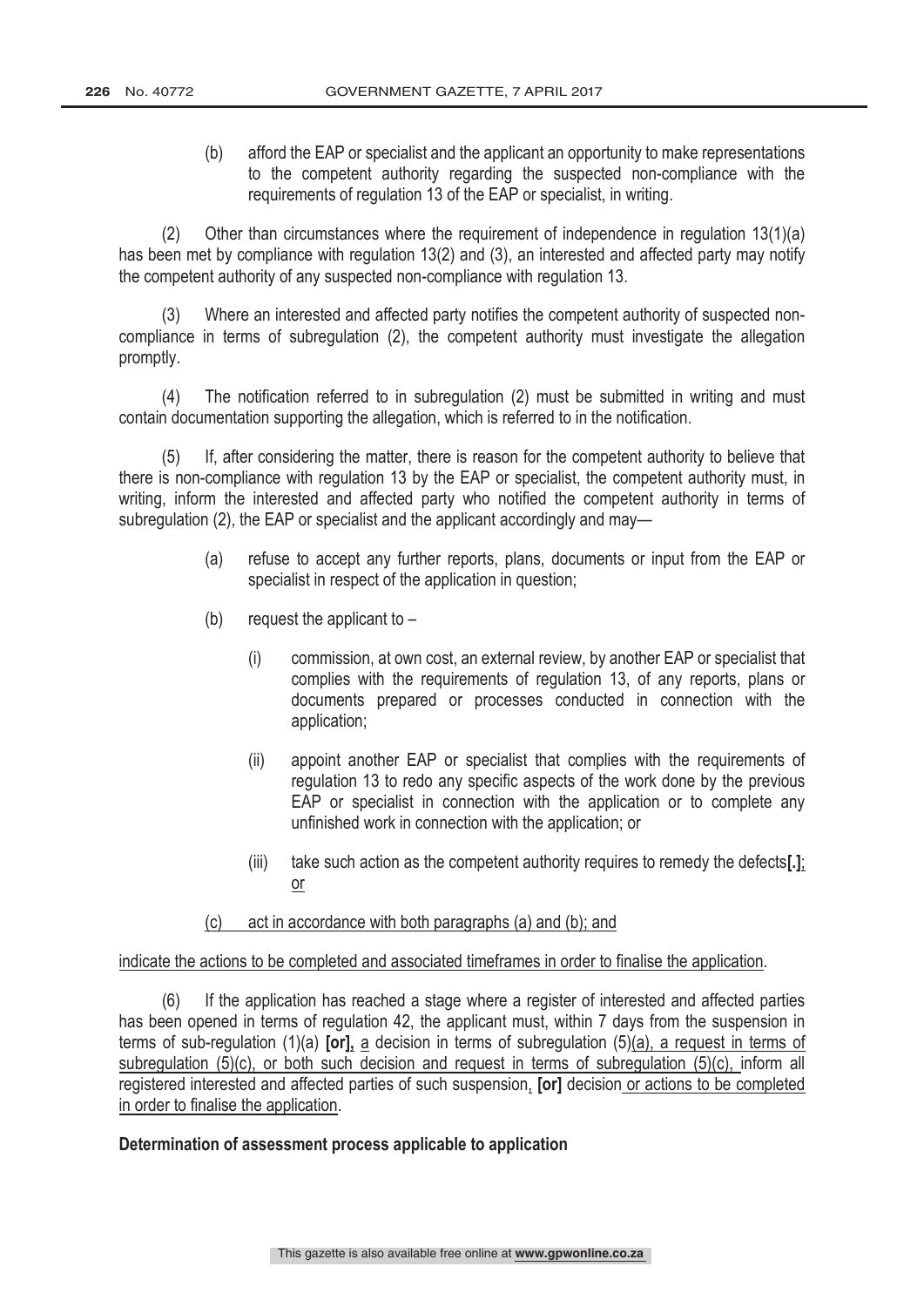(1) An EAP must identify whether basic assessment or S&EIR must be applied to the application, taking into account—

- (a) any notices published in terms of section 24D of the Act;
- (b) any guidelines applicable to the application process or activity which is the subject of the application; and
- (c) any advice given by the competent authority in terms of regulation 8.
- (2) An application must be managed in accordance with—
	- (a) regulation 19 and 20 if basic assessment must be applied to the application or when identified and *gazetted* by the Minister in a government notice; or
	- (b) regulation 21 to 24 if S&EIR must be applied to the application.

(3) S&EIR must be applied to an application if the application is for two or more activities as part of the same development for which S&EIR must already be applied in respect of any of the activities.

# **CHAPTER 4**

# APPLICATION FOR ENVIRONMENTAL AUTHORISATION

#### Part 1: General

#### **General application requirements**

- 16. (1) An application for an environmental authorisation must—
	- (a) be made on an official application form obtainable from the relevant competent authority; and
	- (b) when submitted in terms of regulation 19 or 21, be accompanied by—
		- (i) unless regulation 39(2) applies, the written consent referred to in regulation 39(1), if the applicant is not the owner or person in control of the land on which the activity is to be undertaken;
		- (ii) proof of payment of the prescribed application fee, if any;
		- (iii) a declaration of interest by the EAP or specialist, which EAP or specialist meets all the requirements contemplated in regulation 13;
		- (iv) an undertaking under oath or affirmation that all the information submitted or to be submitted for the purposes of the application is true and correct;
		- (v) the report generated by the national web based environmental screening tool, once this tool is operational;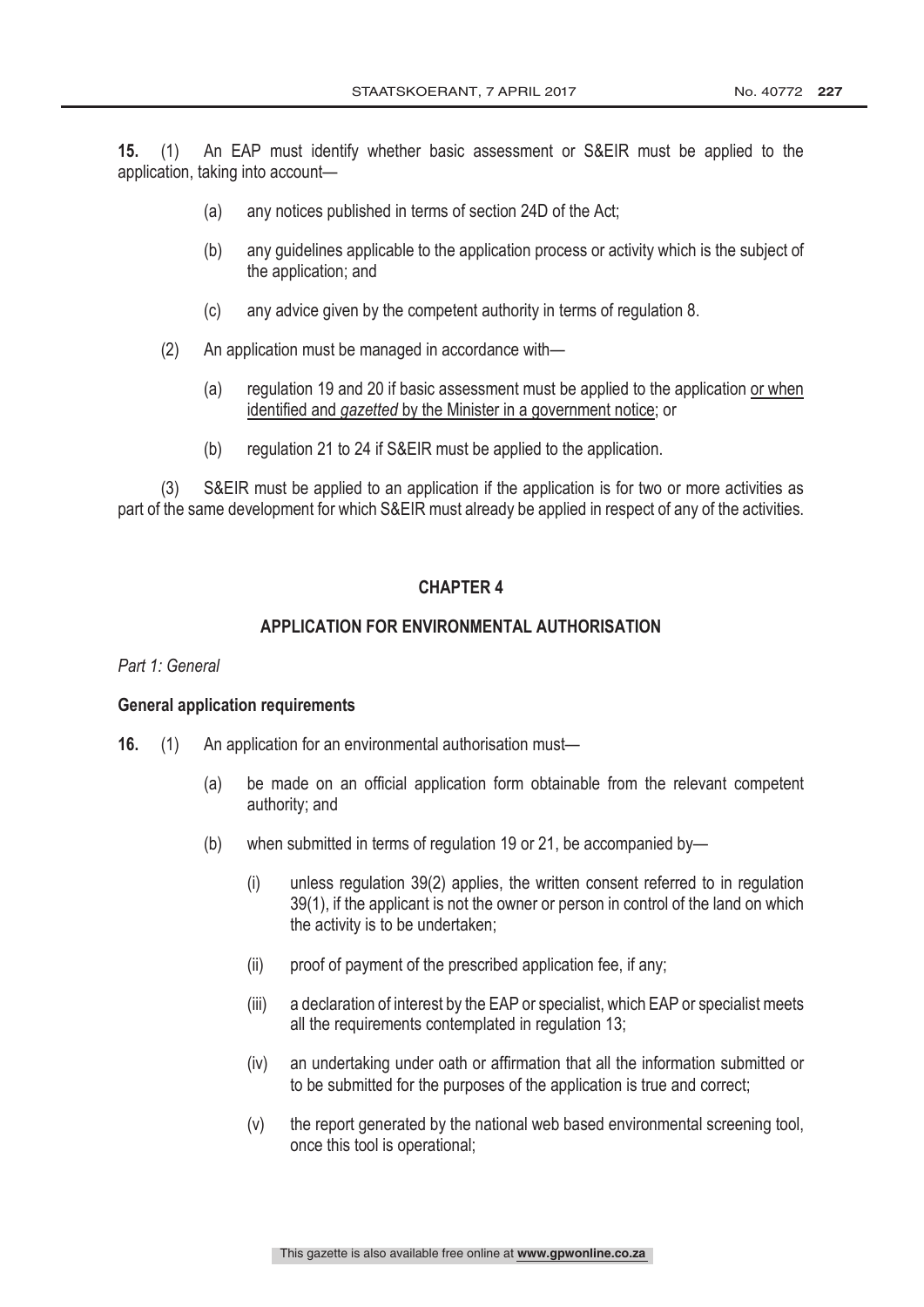- (vi) a description of the location of the development footprint of the activity, including
	- (aa) the 21 digit Surveyor General code of each cadastral land parcel,
	- (bb) where available, the physical address or farm name,
	- (cc) where the required information in sub-regulation (aa) and (bb) is not available, the coordinates of the boundary of the property or properties,
- (vii) a plan which locates the proposed activity or activities applied for at an appropriate scale, or if it is—
	- (aa) a linear activity, a description and coordinates of the corridor in which the proposed activity or activities is proposed; or
	- (bb) on land where the property has not been defined, the coordinates of the area within which the activity is proposed; and

#### **[(viii)** any minimum information requirements for the application; and

- (ix) where applicable, proof of acceptance of an application for any right or permit in terms of the Mineral and Petroleum Resources Development Act, 2002.
- (2) An application for an environmental authorisation may—
	- (a) where applicable, only be submitted after the acceptance of an application for any right or permit in terms of the Mineral and Petroleum Resources Development Act, 2002;
	- (b) where section 24L of the Act applies, be submitted in the manner as agreed to by the relevant authorities.
- (3) Any report, plan or document submitted as part of an application must
	- (a) comply with any protocol or minimum information requirements  $\text{[for]}$  relevant to the application as identified and *gazetted* by the Minister in a government notice;
	- (b) be prepared in a format that may be determined by the competent authority; and
	- (c) take into account any applicable government policies and plans, guidelines, environmental management instruments and other decision making instruments that have been adopted by the competent authority in respect of the application process or the kind of activity which is the subject of the application and indicate how the relevant information has been considered, incorporated and utilised.

#### Checking of application for compliance with formal requirements

- 17. Upon receipt of an application, the competent authority must check whether the application—
	- (a) is properly completed and that it contains the information required in the application form;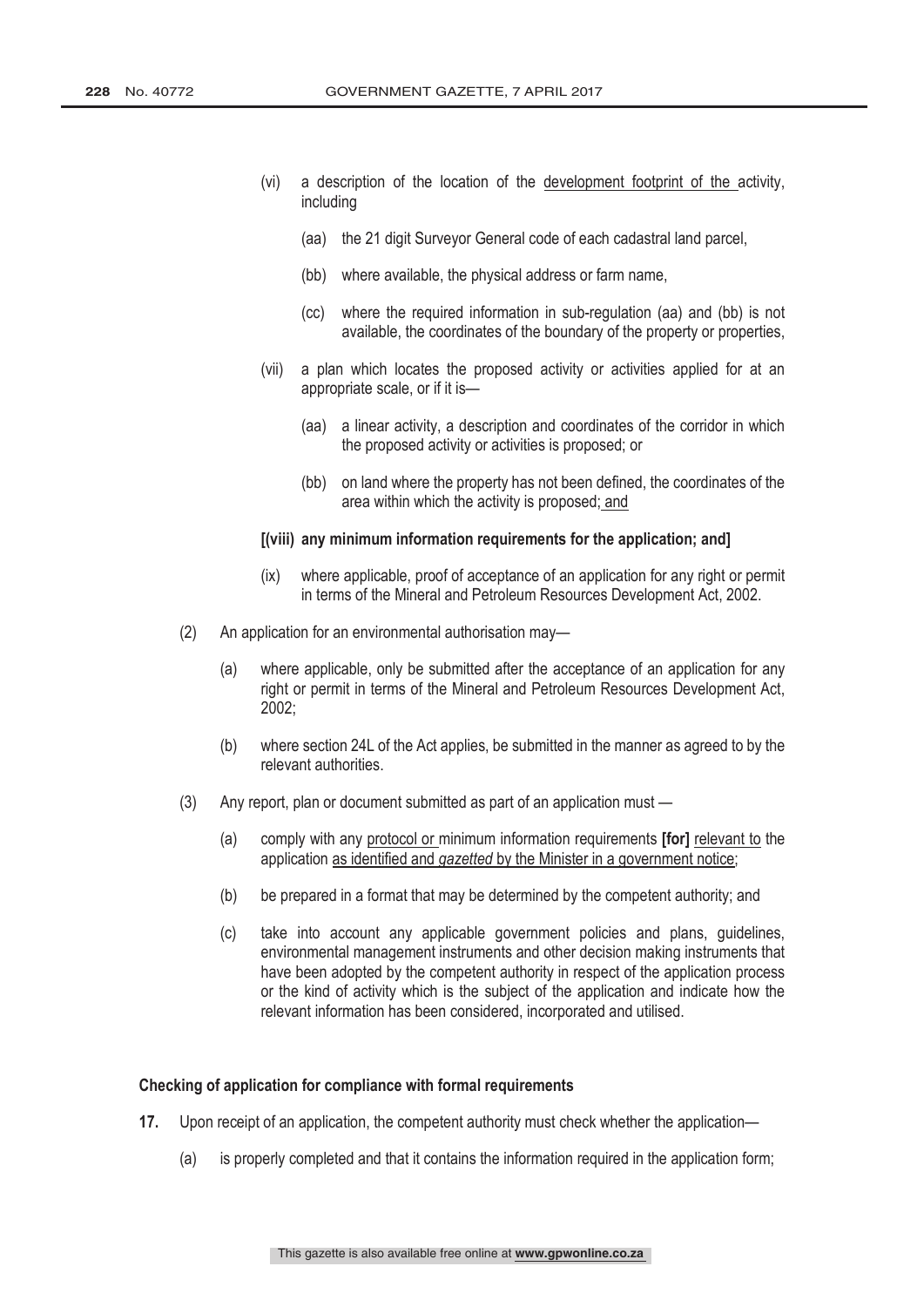- (b) is accompanied by any other documents as required in terms of these Regulations; and
- $(c)$  [has taken into account] conforms to the requirements of these Regulations, any protocol or minimum information requirements **[for]** relevant to the application as identified and gazetted by the Minister in a government notice or instructions or guidance provided by the competent authority to the submission of applications.

### Criteria to be taken into account by competent authorities when considering applications

 When considering an application the competent authority must have regard to section 24O and 24(4) of the Act, the need for and desirability of the undertaking of the proposed activity, **[any quideline** published in terms of section 24J of the Act, and any] the requirements of these Requlations, any protocol or minimum information requirements **[for]** relevant to the application as identified and gazetted by the Minister in a government notice or any relevant guideline published in terms of section 24J of the Act.

#### Part 2: Basic assessment

# Submission of basic assessment report and environmental management programme, and where applicable closure plan, to competent authority

 (1) Where basic assessment must be applied to an application, the applicant must, within 90 days of receipt of the application by the competent authority, submit to the competent authority—

- (a) a basic assessment report, inclusive of specialist reports, an EMPr and where applicable a closure plan, which have been subjected to a public participation process of at least 30 days and which reflects the incorporation of comments received, including any comments of the competent authority; or
- (b) a notification in writing that the basic assessment report, inclusive of specialist reports, an EMPr[,] and where applicable, a closure plan, will be submitted within 140 days of receipt of the application by the competent authority, as significant changes have been made or significant new information has been added to the basic assessment report or EMPr or, where applicable, a closure plan, which changes or information was not contained in the reports or plans consulted on during the initial public participation process contemplated in subregulation (1)(a) and that the revised reports or<sup>[</sup>,] EMPr or, where applicable, a closure plan will be subjected to another public participation process of at least 30 days.

(2) In the event where subregulation (1)(b) applies, the basic assessment report inclusive of specialist reports, an EMPr and where applicable, the closure plan, which reflects the incorporation of comments received, including any comments of the competent authority, must be submitted to the competent authority within 140 days of receipt of the application by the competent authority.

A basic assessment report must contain the information set out in Appendix 1 to these Regulations or comply with a protocol or minimum information requirements relevant to the application as identified and gazetted by the Minister in a government notice, and, where the application for an environmental authorisation is for prospecting, exploration, or extraction [and primary processing] of a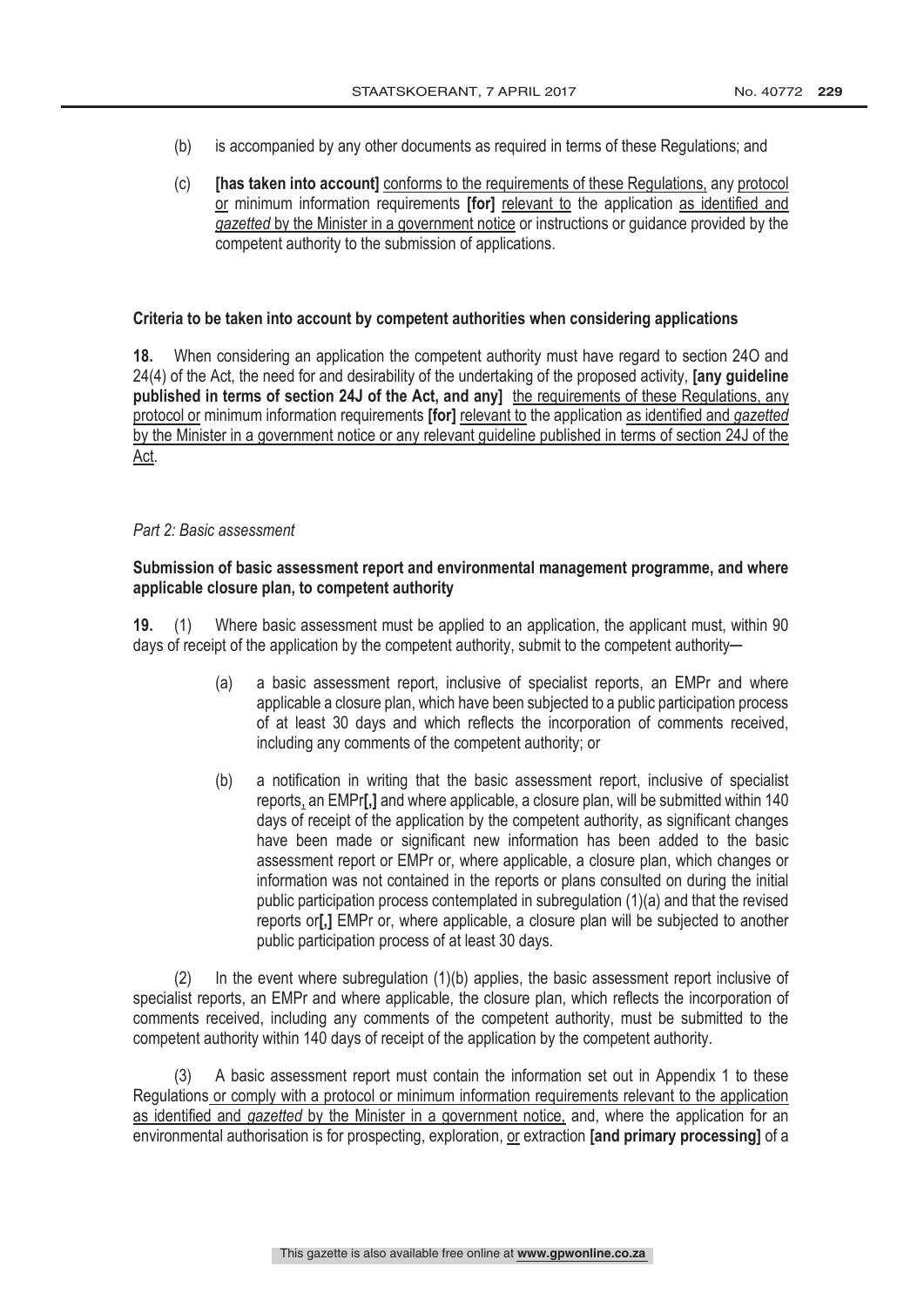mineral or petroleum resource, including primary processing, or activities directly related thereto, the basic assessment report must address the requirements as determined in the regulations, pertaining to the financial provision for the rehabilitation, closure and post closure of prospecting, exploration, mining or production operations, made in terms of the Act.

(4) An EMPr must contain the information set out in Appendix 4 to these Regulations or must be a generic EMPr relevant to the application as identified and gazetted by the Minister in a government notice and, where the application for an environmental authorisation is for prospecting, exploration, or extraction **[and primary processing]** of a mineral or petroleum resource, including primary processing, or activities directly related thereto, the EMPr must contain attachments that address the requirements as determined in the regulations, pertaining to the financial provision for the rehabilitation, closure and post closure of prospecting, exploration, mining or production operations, made in terms of the Act.

(5) A closure plan is required where the application for an environmental authorisation relates to the decommissioning or closure of a facility.

(6) A closure plan must contain the information set out in Appendix 5 to these Regulations, and, where the application for an environmental authorisation is for prospecting, exploration, or extraction **[and** primary processing] of a mineral or petroleum resource, including primary processing, or activities directly related thereto, the closure plan must address the requirements as set in the regulations, pertaining to the financial provision for the rehabilitation, closure and post closure of prospecting, exploration, mining or production operations, made in terms of the Act.

(7) The content of a closure plan may be combined with the content of an EMPr on condition that the requirements of both Appendices 5 and 4, respectively, are met.

(7A) The content of a closure plan may be combined with the relevant plan contemplated in the regulations, pertaining to the financial provision for the rehabilitation, closure and post closure of prospecting, exploration, mining or production operations, made in terms of the Act, on condition that the requirements of both those Regulations and Appendix 5, respectively, are met.

(8) A specialist report must contain all information set out in Appendix 6 to these Regulations or comply with a protocol or minimum information requirement relevant to the application as identified and gazetted by the Minister in a government notice.

#### Decision on basic assessment application

20. (1) The competent authority must within 107 days of receipt of the basic assessment report and EMPr, or where relevant the closure plan, in writing—

- (a) grant environmental authorisation in respect of all or part of the activity applied for; or
- (b) refuse environmental authorisation.

 (2) To the extent that authorisation is granted for an alternative, such alternative must, for the purposes of subregulation (1), be regarded as having been applied for, consulted on and its impacts investigated.

(3) On having reached a decision, the competent authority must comply with regulation 4(1), after which the applicant must comply with regulation 4(2).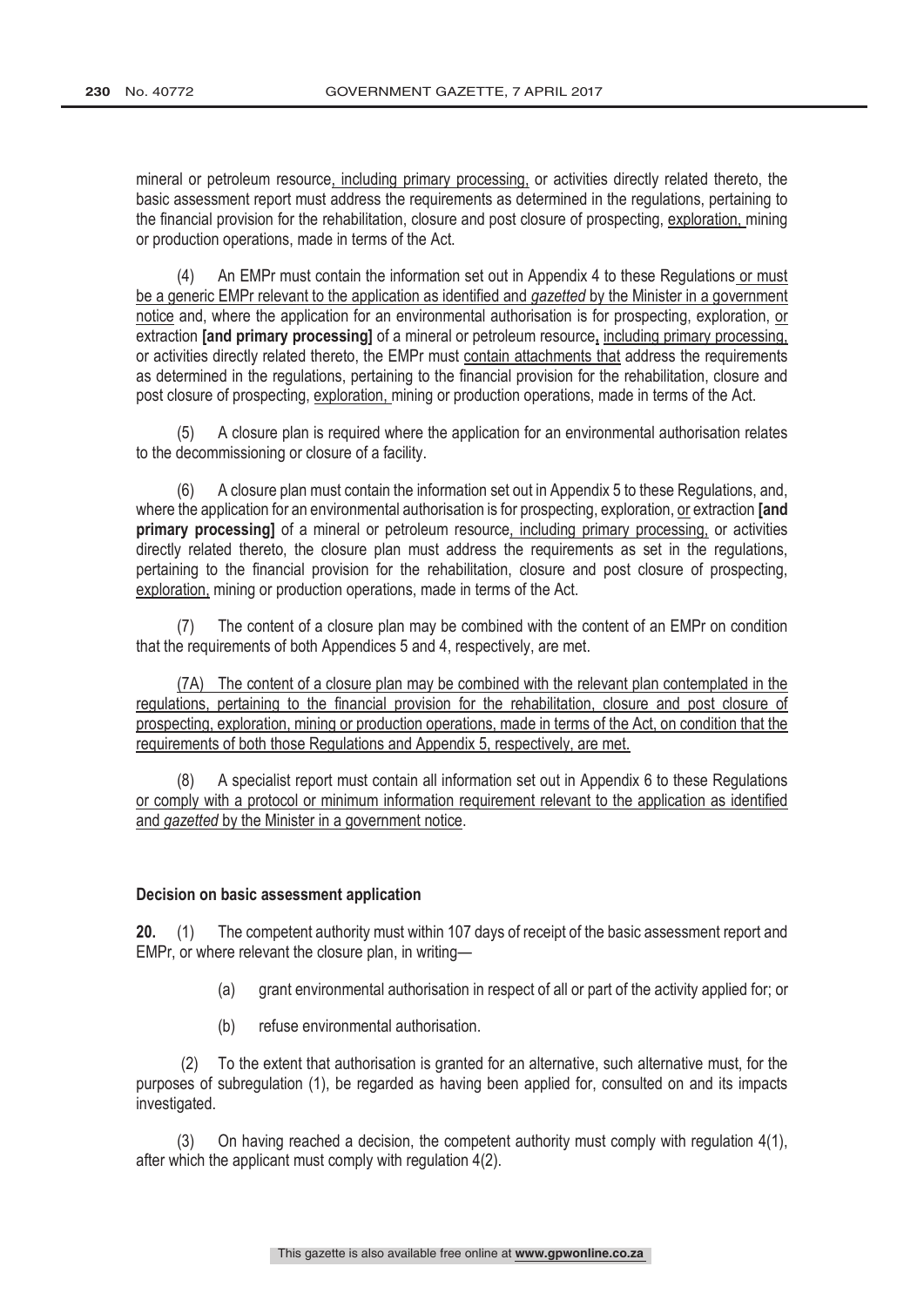(4) The Minister responsible for mineral resources may only issue an environmental authorisation if the provisions of section 24P(1) of the Act have been complied with.

# Part 3: S&EIR

# Submission of scoping report to competent authority

21. (1) If S&EIR must be applied to an application, the applicant must, within 44 days of receipt of the application by the competent authority, submit to the competent authority a scoping report which has been subjected to a public participation process of at least 30 days and which reflects the incorporation of comments received, including any comments of the competent authority.

(2) Subject to regulation 46, and if the findings of the scoping report is still valid and the environmental context has not changed, the submission of a scoping report as contemplated in subregulation (1) need not be complied with—

- (a) in cases where a scoping report was accepted as part of a previous application for environmental authorisation and the application has lapsed or was refused because of insufficient information;
- (b) on condition that regulation 16 is complied with and that such application is accompanied by proof that registered interested and affected parties, who participated in the public participation process conducted as part of the previous application, have been notified of this intended resubmission of the application prior to submission of such application;
- (c) if the application contemplated in paragraph (b) is submitted by the same applicant for the same development, as applied for and lapsed or refused as contemplated in paragraph (a); and
- (d) if an environmental impact assessment report inclusive of specialist reports and an EMPr, which must have been subjected to a public participation process of at least 30 days and which reflects the incorporation of comments received, including any comments of the competent authority, is submitted within a period of two years from the date of the acceptance of the scoping report contemplated in paragraph (a).

(3) A scoping report must contain all information set out in Appendix 2 to these Regulations or comply with a protocol or minimum information requirements relevant to the application as identified and aazetted by the Minister in a government notice.

# **Consideration of scoping report**

22. The competent authority must, within 43 days of receipt of a scoping report—

(a) accept the scoping report, with or without conditions, and advise the applicant to proceed or continue with the tasks contemplated in the plan of study for environmental impact assessment; or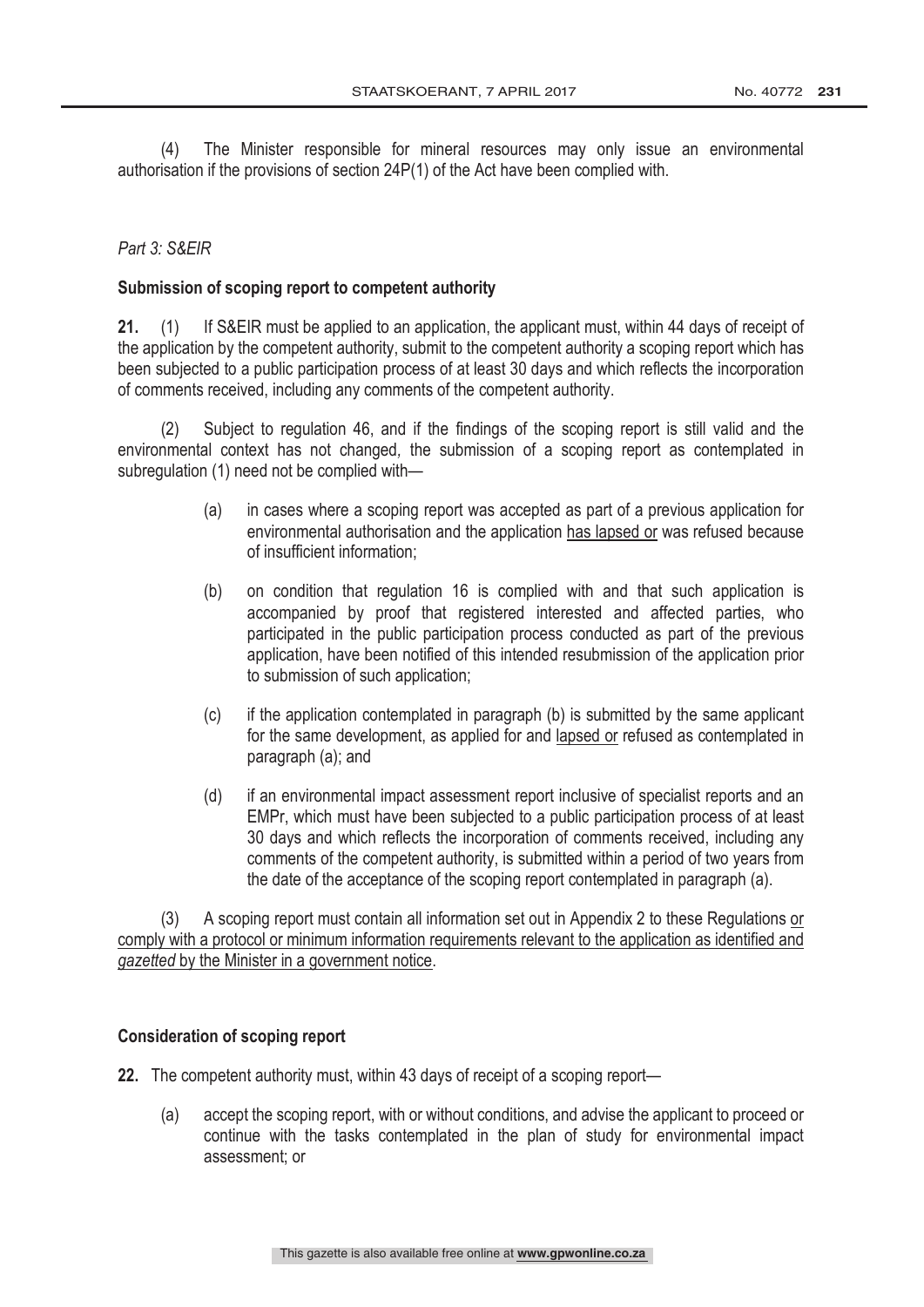- (b) refuse environmental authorisation if—
	- (i) the proposed activity is in conflict with a prohibition contained in legislation; or
	- (ii) the scoping report does not substantially comply with Appendix 2 to these Regulations or any applicable protocol or minimum information requirements as identified and gazetted by the minister in a government notice and the applicant is unwilling or unable to ensure compliance with these requirements within the prescribed timeframe.

# Submission and consideration of environmental impact assessment report and environmental management programme

23. (1) The applicant must within 106 days of the acceptance of the scoping report submit to the competent authority—

- (a) an environmental impact assessment report inclusive of any specialist reports, and an EMPr, which must have been subjected to a public participation process of at least 30 days and which reflects the incorporation of comments received, including any comments of the competent authority; or
- (b) a notification in writing that the **[environmental impact report inclusive of any** specialist] reports, and an EMPr, will be submitted within 156 days of acceptance of the scoping report] receipt of the application by the competent authority, as significant changes have been made or significant new information has been added to the environmental impact assessment report or EMPr, which changes or information was not contained in the reports consulted on during the initial public participation process contemplated in subregulation (1)(a), and that the revised environmental impact assessment report or EMPr will be subjected to another public participation process of at least 30 days.

(2) In the event where subregulation (1)(b) applies, the environmental impact assessment report inclusive of specialist reports, and EMPr, which reflects the incorporation of comments received, including any comments of the competent authority, must be submitted to the competent authority within 156 days of **[receipt of the application]** the acceptance of the scoping report by the competent authority.

(3) An environmental impact assessment report must contain all information set out in Appendix 3 to these Regulations or comply with a protocol or minimum information requirements relevant to the application as identified and gazetted by the Minister in a government notice and, where the application is for an environmental authorisation for prospecting, exploration, extraction [and primary processing] of a mineral or petroleum resource, including primary processing or activities directly related thereto, the environmental impact assessment report must contain attachments that address the requirements as determined in the regulations, pertaining to the financial provision for the rehabilitation, closure and post closure of prospecting, exploration, mining or production operations, made in terms of the Act.

(4) An EMPr must contain all information set out in Appendix 4 to these Regulations or must be a generic EMPr relevant to the application as identified and gazetted by the Minister in a government notice and, where the application [is] for an environmental authorisation is for prospecting, exploration, or extraction **[and primary processing]** of a mineral or petroleum resource, including primary processing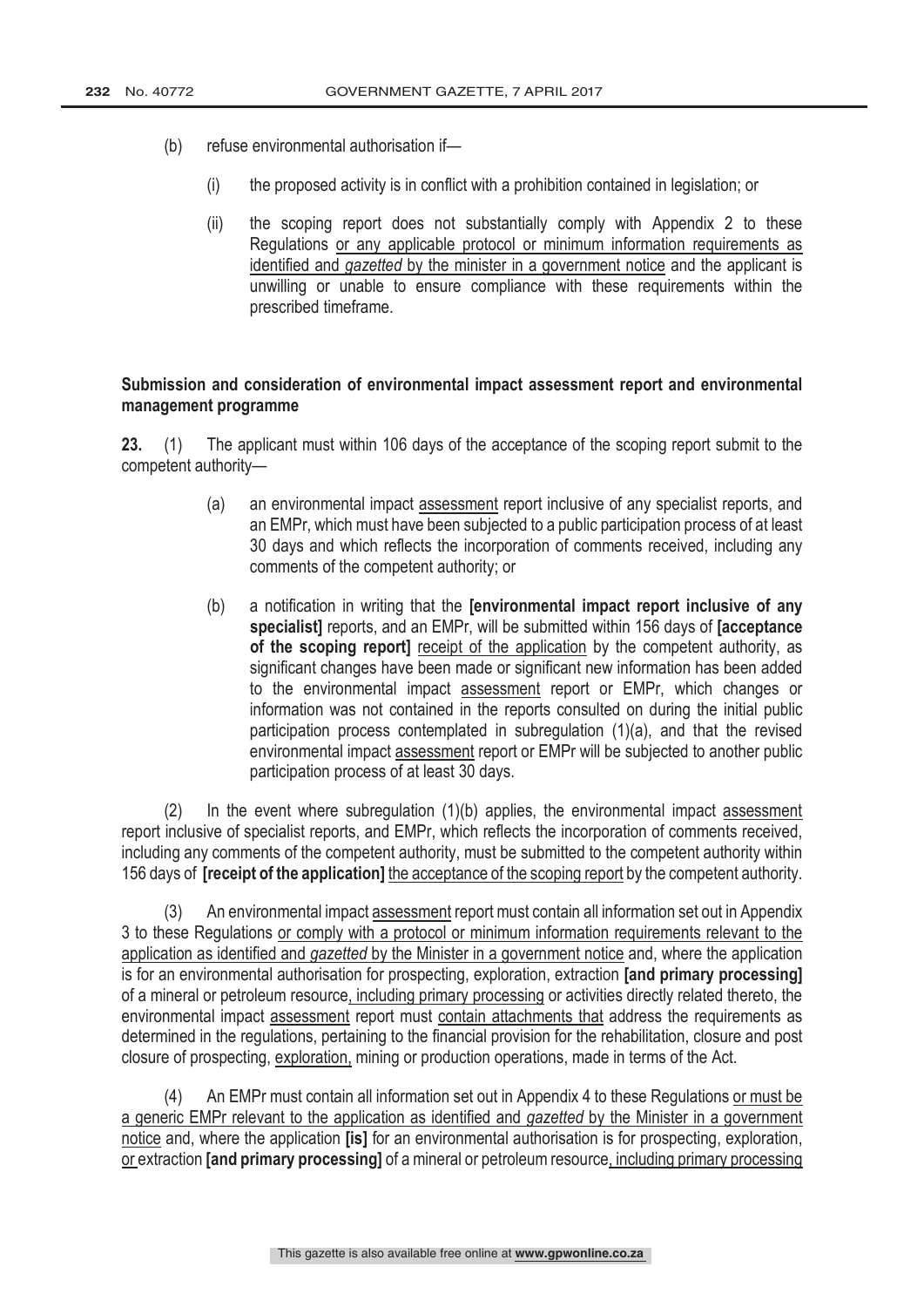or activities directly related thereto, the EMPr must contain attachments that address the requirements as determined in the regulations, pertaining to the financial provision for the rehabilitation, closure and post closure of prospecting, exploration, mining or production operations, made in terms of the Act.

(5) A specialist report must contain all information set out in Appendix 6 to these Regulations or comply with a protocol or minimum information requirements relevant to the application as identified and *gazetted* by the Minister in a government notice.

# **Decision on S&EIR application**

24. (1) The competent authority must within 107 days of receipt of the environmental impact assessment report and EMPr, in writing,—

- (a) grant environmental authorisation in respect of all or part of the activity applied for; or
- (b) refuse environmental authorisation.

(2) To the extent that authorisation is granted for an alternative, such alternative must for the purposes of subregulation (1) be regarded as having been applied for, consulted on and its impacts investigated.

(3) On having reached a decision, the competent authority must comply with regulation 4(1), after which an applicant must comply with regulation 4(2).

(4) The Minister responsible for Mineral Resources may only issue an *[authorization]* authorisation if the provisions of section 24P(1) of the Act have been complied with.

# Part 4: Environmental authorisation

# Issue of environmental authorisation

25. (1) If the competent authority decides to grant authorisation, the competent authority must issue an environmental authorisation or environmental authorisations complying with regulation 26 to, and in the name of, the applicant or applicants.

(2) If the competent authority decides to grant authorisation in respect of an application, the competent authority may issue a single environmental authorisation or multiple environmental authorisations in the name of the same or different applicants covering all aspects for which authorisation is granted.

(3) A competent authority may issue an integrated environmental authorisation as contemplated in section 24L of the Act.

(4) The competent authority may replace an existing valid environmental authorisation with an environmental authorisation contemplated in this regulation, indicating the extent of replacement in the environmental authorisation, if the existing valid environmental authorisation is directly related to the application for environmental authorisation.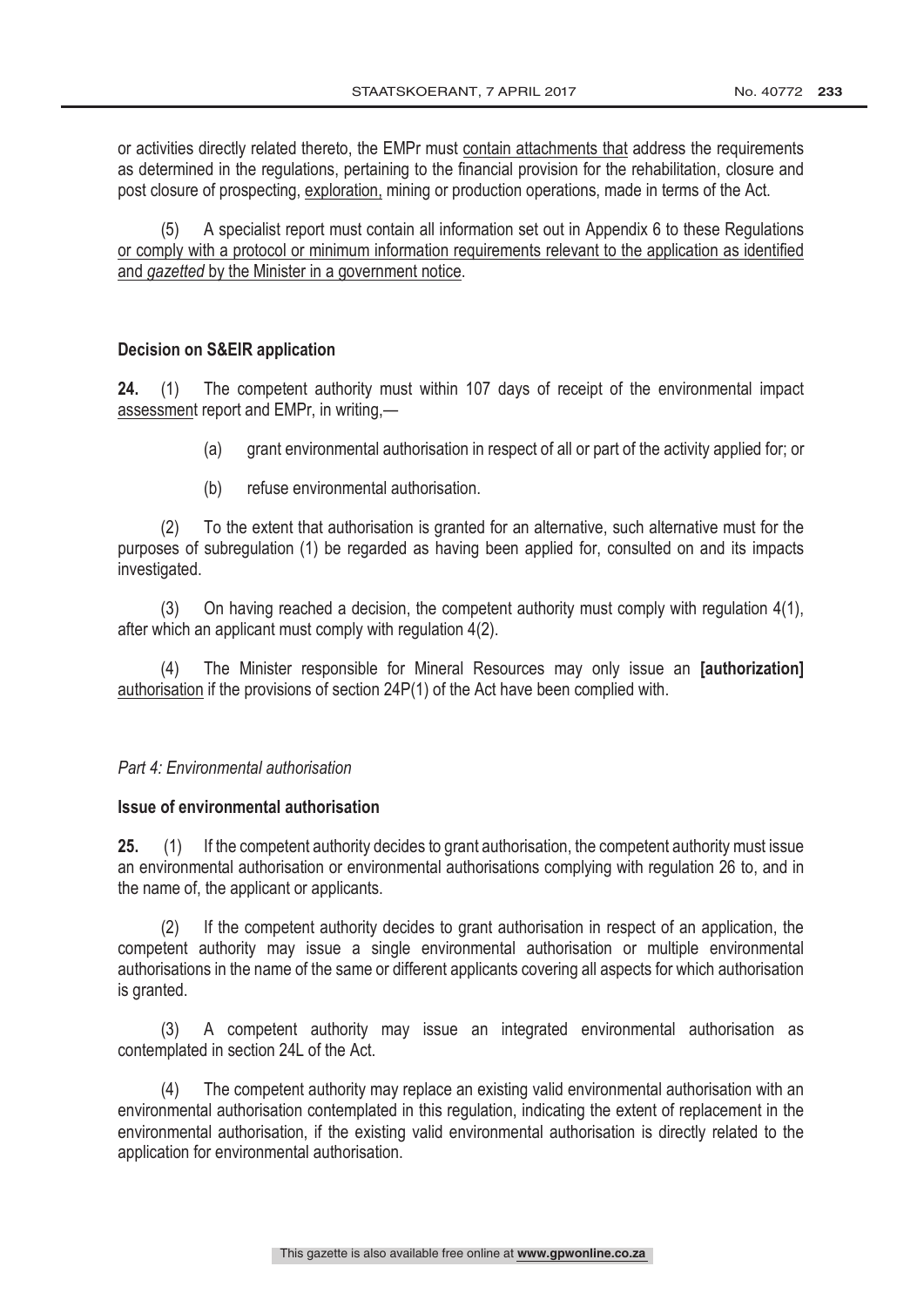#### Content of environmental authorisation

- 26. An environmental authorisation must specify-
	- (a) the name, address and contact details of the person to whom the environmental authorisation is issued;
	- (b) a description of the activity that is authorised;
	- (c) a description of the location of the activity, including
		- (i) the 21 digit Surveyor General code of each cadastral land parcel,
		- (ii) where available, the physical address or farm name,
		- (iii) where the required information in sub-regulation (i) and (ii) is not available, the coordinates of the boundary of the property or properties,
		- (iv) a plan which locates the proposed activity or activities authorised at an appropriate scale, or, if it is—
			- (aa) a linear activity, a description and coordinates of the approved corridor of the activity or activities; or
			- (bb) on land where the property has not been defined, the coordinates of the area within which the activity is to be undertaken;
	- (d) the conditions subject to which the activity may be undertaken, including conditions determining—
		- [(i) the period within which commencement must occur, which period may not exceed 10 years and may not be extended beyond such 10 year period, unless the process to amend the environmental authorisation contemplated in regulation 32 is followed;]
		- (ii) where the environmental authorisation does not include operational aspects, the period for which the environmental authorisation is granted, which period may not be extended unless the process to amend the environmental authorisation contemplated in regulation 32 is followed, and the date on which the activity is deemed to have been concluded **[, where the environmental authorisation does not include** operational aspects];
		- (iii) a distinction between the portions of the environmental authorisation that deal with operational and non-operational aspects respectively and the respective periods for which the distinct portions of the environmental authorisation is granted, where the environmental authorisation contains operational and non-operational aspects;
		- (iv) requirements for the avoidance, management, mitigation, monitoring and reporting of the impacts of the activity on the environment throughout the life of the activity additional to those contained in the approved EMPr, and where applicable the closure plan; and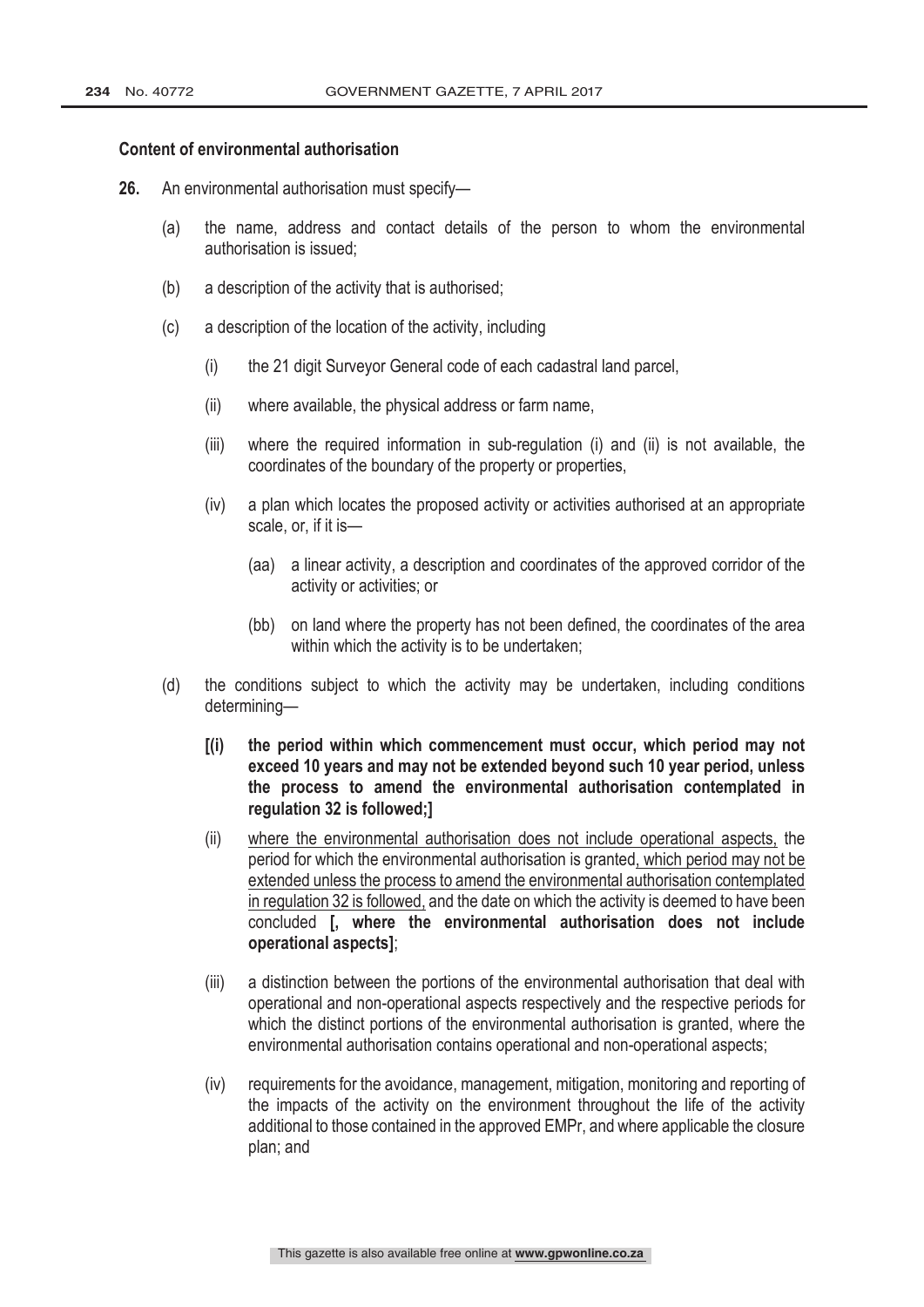- (e) the frequency of auditing of compliance with the conditions of the environmental authorisation and of compliance with the approved EMPr, and where applicable the closure plan, in order to determine whether such EMPr and closure plan continuously meet mitigation requirements and addresses environmental impacts, taking into account processes for such auditing prescribed in terms of these Regulations: provided that the frequency of the auditing of compliance with the conditions of the environmental authorisation and of compliance with the EMPr may not exceed intervals of [five] 5 years;
- (f) the frequency of submission of an environmental audit report to the competent authority, including the timeframe within which a final environmental audit report must be submitted to the competent authority;
- (g) the frequency of updating the approved EMPr, and where applicable the closure plan, and the manner in which the updated EMPr and closure plan will be approved, taking into account processes for such amendments prescribed in terms of these Regulations;
- (h) a requirement that the environmental authorisation, approved EMPr, any independent assessments of financial provision for rehabilitation and environmental liability, closure plans, where applicable, audit reports including the environmental audit report contemplated by regulation 34, and all compliance monitoring reports be made available for inspection and copying—
	- (i) at the site of the authorised activity;
	- (ii) to anyone on request; and
	- (iii) where the holder of the environmental authorisation has a website, on such publicly accessible website; and
- (i) any relevant conditions which the competent authority deems appropriate.

# AMENDMENT. SUSPENSION. WITHDRAWAL AND AUDITING OF COMPLIANCE WITH ENVIRONMENTAL AUTHORISATION AND ENVIRONMENTAL MANAGEMENT PROGRAMME

#### General

27. (1) The competent authority that issued an environmental authorisation has jurisdiction in all matters pertaining to the amendment of that environmental authorisation as long as the environmental authorisation is still valid, provided that the competent authority that issued such environmental authorisation still has jurisdiction in terms of the Act.

 (2) Where the competent authority decides to amend an environmental authorisation, the competent authority must—

(a) issue an amendment to the environmental authorisation either by way of a new environmental authorisation or new environmental authorisations or an addendum to the relevant environmental authorisation; or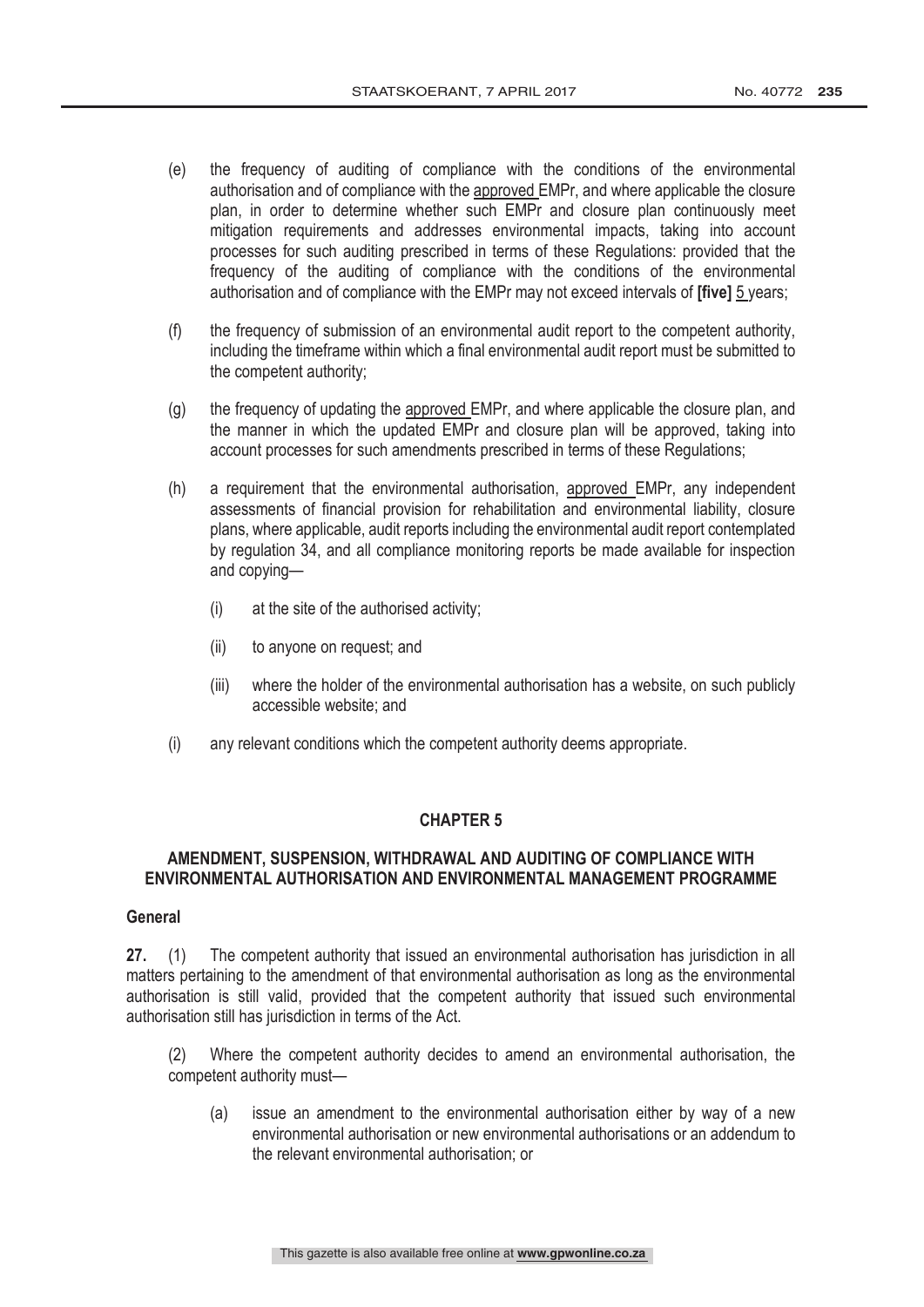(b) replace an existing valid environmental authorisation with an environmental authorisation contemplated in this regulation, indicating the extent of replacement in the environmental authorisation, if the existing environmental authorisation is directly related to the amendment required.

(3) Where an environmental authorisation granted in terms of these Regulations does not include operational aspects and the activity has been commenced with, the period for which such environmental authorisation is granted may only be extended for a maximum further period of **ffive** 15 years.

(4) An environmental authorisation may be amended or replaced without following a procedural requirement contained in these Regulations if the purpose is to correct an error and the correction does not change the rights and duties of any person materially.

#### **Application for amendment**

28. (1) The holder of an environmental authorisation may, at least three months prior to the expiry of the validity period of an environmental authorisation, apply to the relevant competent authority for the amendment of the environmental authorisation in terms of Part 1 of this Chapter] An application for the amendment of an environmental authorisation must be submitted to the relevant competent authority on condition that the environmental authorisation is valid on the date of receipt of such amendment application.

(1A) The competent authority shall not accept or process an application for amendment of an environmental authorisation if such environmental authorisation is not valid on the day of receipt of such amendment application but may consider an application for environmental authorisation for the same development.

(1B) An environmental authorisation which is the subject of an amendment application contemplated in this Chapter remains valid pending the finalisation of such amendment application.

[(2) Failure to lodge an application for amendment of an environmental authorisation at least three months prior to expiry may result in the competent authority not being able to process the application for amendment in time and in the lapsing of the environmental authorisation.]

(3) An application in terms of subregulation (1) must be made in writing and accompanied by a motivation for such amendment.

Part 1: Amendments where no change in scope or a change of ownership occur

#### Amendments to be applied for in terms of Part 1

29. An environmental authorisation may be amended by following the process prescribed in this Part if the amendment—

(a) will not change the scope of a valid environmental authorisation, nor increase the level or nature of the impact, which impact was initially assessed and considered when application was made for an environmental authorisation; or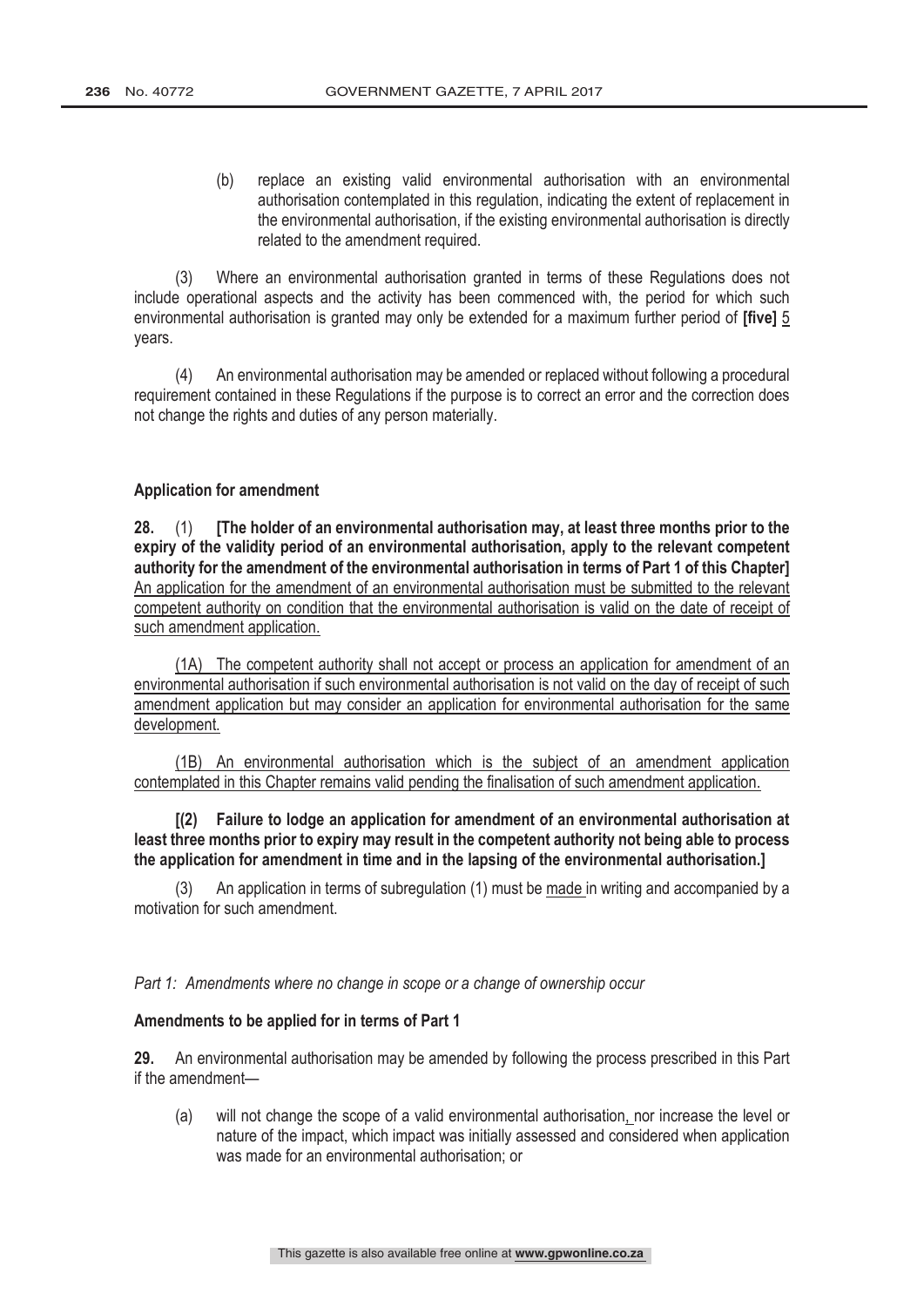(b) relates to the change of ownership or transfer of rights and obligations.

### Process and consideration of application for amendment and decision

- (1) Upon receipt of an application made in terms of regulation 29 the competent authority—
	- (a) may request *[the holder to furnish]additional information within a period determined* by the competent authority and such request must accompany the acknowledgement of receipt of the application and if such information is not submitted within such a period the application will be deemed to have lapsed; and
	- (b) must refuse the application for amendment if the amendment being applied for does not fall within the ambit of regulation 29.

(2) The competent authority must within 30 days of acknowledging receipt of the application or of receipt of the additional information contemplated in subregulation (1)(a) decide the application.

Part 2: Amendments where a change in scope occurs

#### Amendments to be applied for in terms of Part 2

31. An environmental authorisation may be amended by following the process prescribed in this Part if the amendment will result in a change to the scope of a valid environmental authorisation where such change will result in an increased level or change in the nature of impact where such level or change in nature of impact was not—

- (a) assessed and included in the initial application for environmental authorisation; or
- (b) taken into consideration in the initial environmental authorisation;

and the change does not, on its own, constitute a listed or specified activity.

#### Process and consideration of application for amendment

# 32.  $(1)$  The [holder] applicant must[-]

 within 90 days of receipt by the competent authority of the application made in terms of regulation 31, submit to the competent authority—

- (a) a report, reflecting-
	- (i) an assessment of all impacts related to the proposed change;
	- (ii) advantages and disadvantages associated with the proposed change; and
	- (iii) measures to ensure avoidance, management and mitigation of impacts associated with such proposed change; and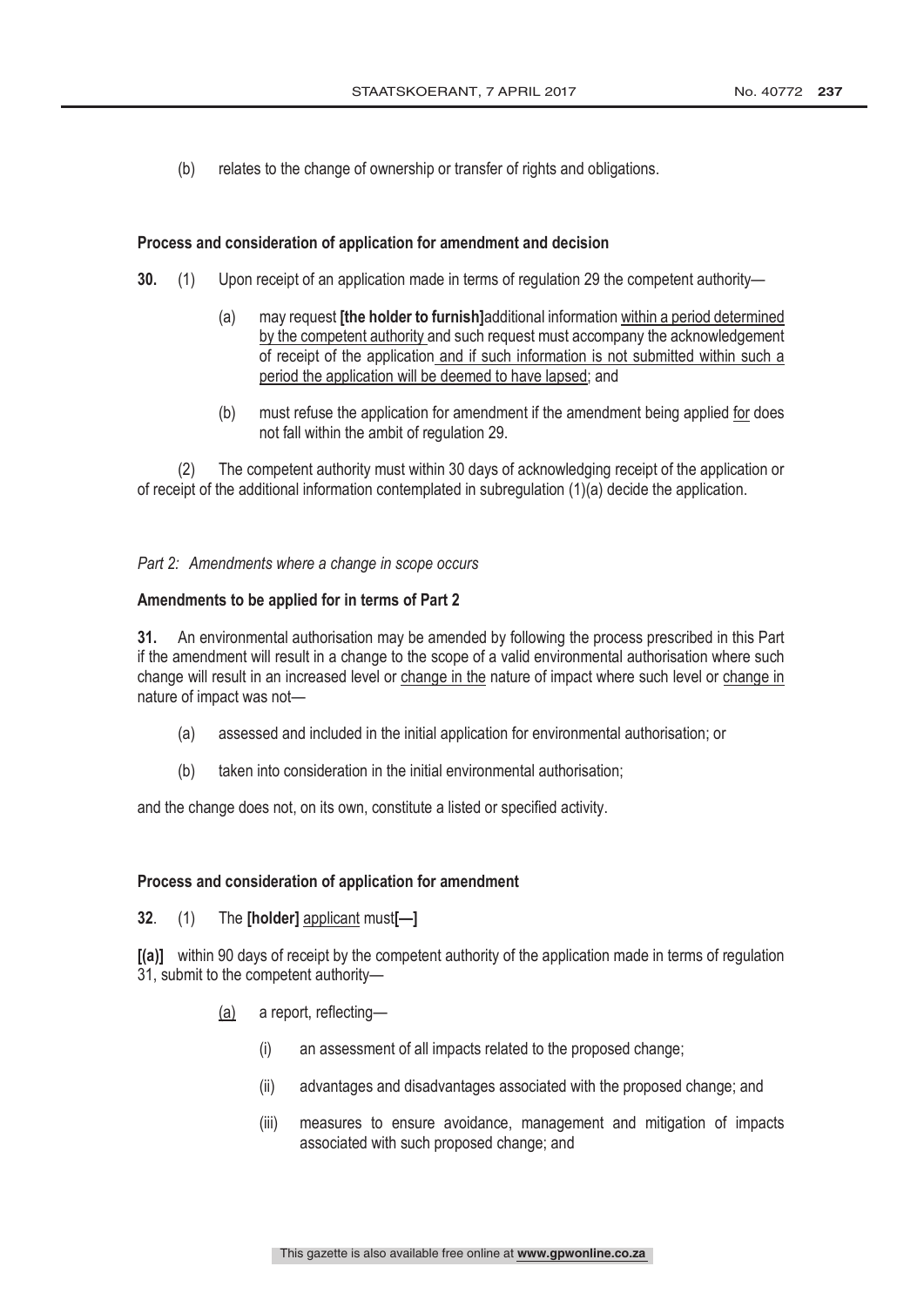(iv) any changes to the  $EMP[**R**]r;$ 

which report—

- $[(i)]$ (aa) had been subjected to a public participation process, which had been agreed to by the competent authority, and which was appropriate to bring the proposed change to the attention of potential and registered interested and affected parties, including organs of state, which have jurisdiction in respect of any aspect of the relevant activity, and the competent authority, and
- (bb) reflects the incorporation of comments received, including any comments of the competent authority; or
- (b) **[submit to the competent authority**] a notification in writing that the report will be submitted within 140 days of receipt of the application by the competent authority, as significant changes have been made or significant new information has been added to the report, which changes or information was not contained in the report consulted on during the initial public participation process contemplated in subregulation (1)(a) and that the revised report will be subjected to another public participation process of at least 30 days.

(2) In the event where subregulation (1)(b) applies, the report, which reflects the incorporation of comments received, including any comments of the competent authority, must be submitted to the competent authority within 140 days of receipt of the application by the competent authority.

# Decision on amendment application

 (1) The competent authority must within 107 days of receipt of the report contemplated in regulation 32, in writing, decide the application.

(2) On having reached a decision, the competent authority must comply with regulation 4(1), after which the holder applicant must comply with regulation 4(2).

Part 3: Auditing and amendment of environmental authorisation, environmental management programme and closure plan

Auditing of compliance with environmental authorisation, environmental management programme and closure plan

 (1) The holder of an environmental authorisation must, for the period during which the environmental authorisation and EMPr, and where applicable the closure plan, remain valid—

- (a) ensure that the compliance with the conditions of the environmental authorisation and the EMPr, and where applicable the closure plan, is audited; and
- (b) submit an environmental audit report to the relevant competent authority.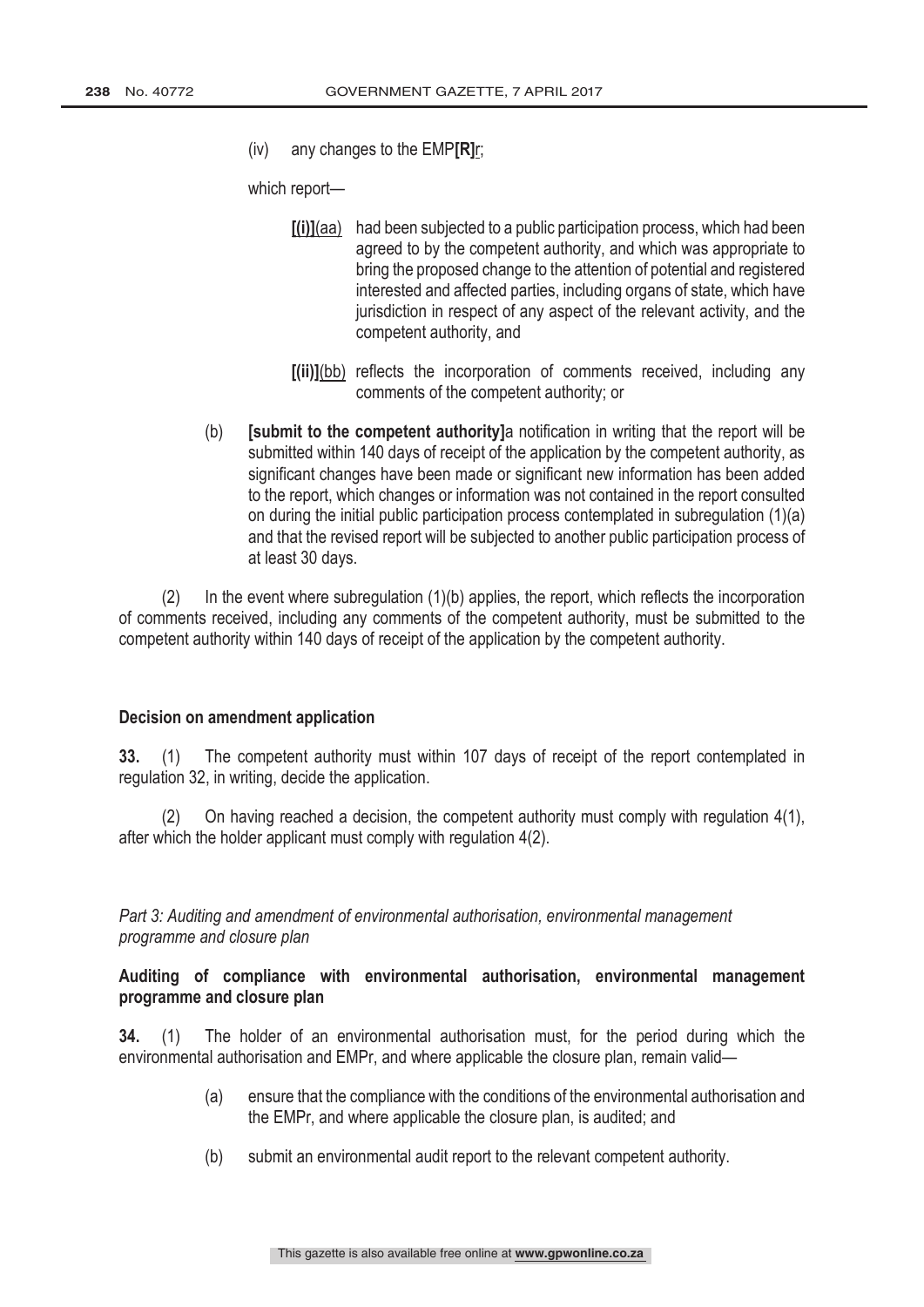- (2) The environmental audit report contemplated in subregulation (1) must—
	- (a) be prepared by an independent person with the relevant environmental auditing expertise;
	- (b) provide verifiable findings, in a structured and systematic manner, on
		- (i) the level of performance against and compliance of an organisation or project with the provisions of the requisite environmental authorisation or EMPr and, where applicable, the closure plan; and
		- (ii) the ability of the measures contained in the EMPr, and where applicable the closure plan, to sufficiently provide for the avoidance, management and mitigation of environmental impacts associated with the undertaking of the activity;
	- (c) contain the information set out in Appendix 7; and
	- (d) be conducted and submitted to the competent authority at intervals as indicated in the environmental authorisation.
- (3) The environmental audit report contemplated in subregulation (1) must determine—
	- (a) the ability of the EMPr, and where applicable the closure plan, to sufficiently provide for the avoidance, management and mitigation of environmental impacts associated with the undertaking of the activity on an ongoing basis and to sufficiently provide for the [,] avoidance, management and mitigation of environmental impacts associated with the closure of the facility; and
	- (b) the level of compliance with the provisions of environmental authorisation, EMPr and where applicable, the closure plan.
- (4) Where the findings of the environmental audit report contemplated in subregulation (1) indicate—
	- (a) insufficient mitigation of environmental impacts associated with the undertaking of the activity; or
	- (b) insufficient levels of compliance with the environmental authorisation or EMPr and, where applicable the closure plan:

the holder must, when submitting the environmental audit report to the competent authority in terms of subregulation (1), submit recommendations to amend the EMPr or closure plan in order to rectify the shortcomings identified in the environmental audit report.

(5) When submitting recommendations in terms of subregulation (4), such recommendations must have been subjected to a public participation process, which process has been agreed to by the competent authority and was appropriate to bring the proposed amendment of the EMPr and, where applicable the closure plan, to the attention of potential and registered interested and affected parties, including organs of state which have jurisdiction in respect of any aspect of the relevant activity and the competent authority, for approval by the competent authority.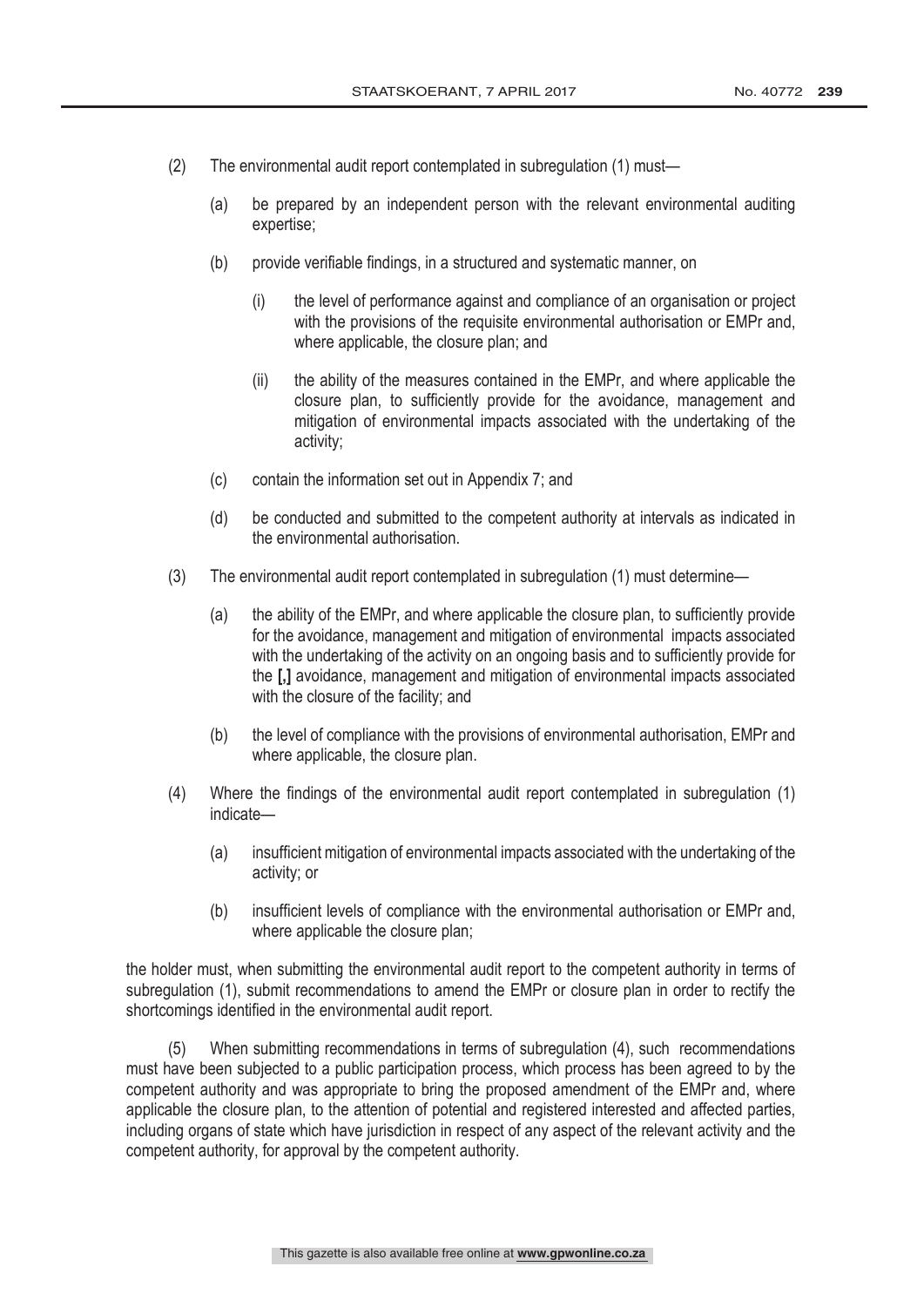(6) Within 7 days of the date of submission of an environmental audit report to the competent authority, the holder of an environmental authorisation must notify all potential and registered interested and affected parties of the submission of that report, and make such report immediately available—

- (a) to anyone on request; and
- (b) on a publicly accessible website, where the holder has such a website.

(7) An environmental audit report must contain all information set out in Appendix 7 to these Regulations.

#### Amendment of environmental management programme or closure plan as a result of an audit

 (1) The competent authority must consider the environmental audit report and amended EMPr and, where applicable the amended closure plan, contemplated in regulation 34 and approve such amended EMPr, and where applicable the amended closure plan, if it is satisfied that it sufficiently provides for avoidance, management and mitigation of environmental impacts associated with the undertaking of the activity, or where applicable the closure of the facility, and that it has been subjected to an appropriate public participation process.

(2) Prior to approving an amended EMPr or closure plan contemplated in subregulation (1), the competent authority may request such amendments to the EMPr or closure plan as it deems appropriate to ensure that the EMPr sufficiently provides for avoidance, management and mitigation of environmental impacts associated with the undertaking of the activity or to ensure that the closure plan sufficiently provides for avoidance, management and mitigation of environmental impacts associated with the closure of the facility.

Part 4: Other amendments of environmental management programme or closure plan

# Other amendments of environmental management programme or closure plan

 (1) Where an amendment is required to the impact management actions of an EMPr, such amendments may immediately be effected by the holder and reflected in the next environmental audit report submitted as contemplated in the environmental authorisation and regulation 34.

(2) Where an amendment to the impact management outcomes  $[or$  objectives $]$  of an EMPr or an amendment of the closure objectives of a closure plan is required before an audit is required in terms of the environmental authorisation, an EMPr or closure plan may be amended on application by the holder of the environmental authorisation.

Amendment of environmental management programme or closure plan on application by holder of environmental authorisation

37. I(1) Where the holder of an environmental authorisation identifies amendments to the impact management outcomes or objectives of the EMPr or amendments to the closure objectives of the closure plan before an audit is required in terms of the environmental authorisation, such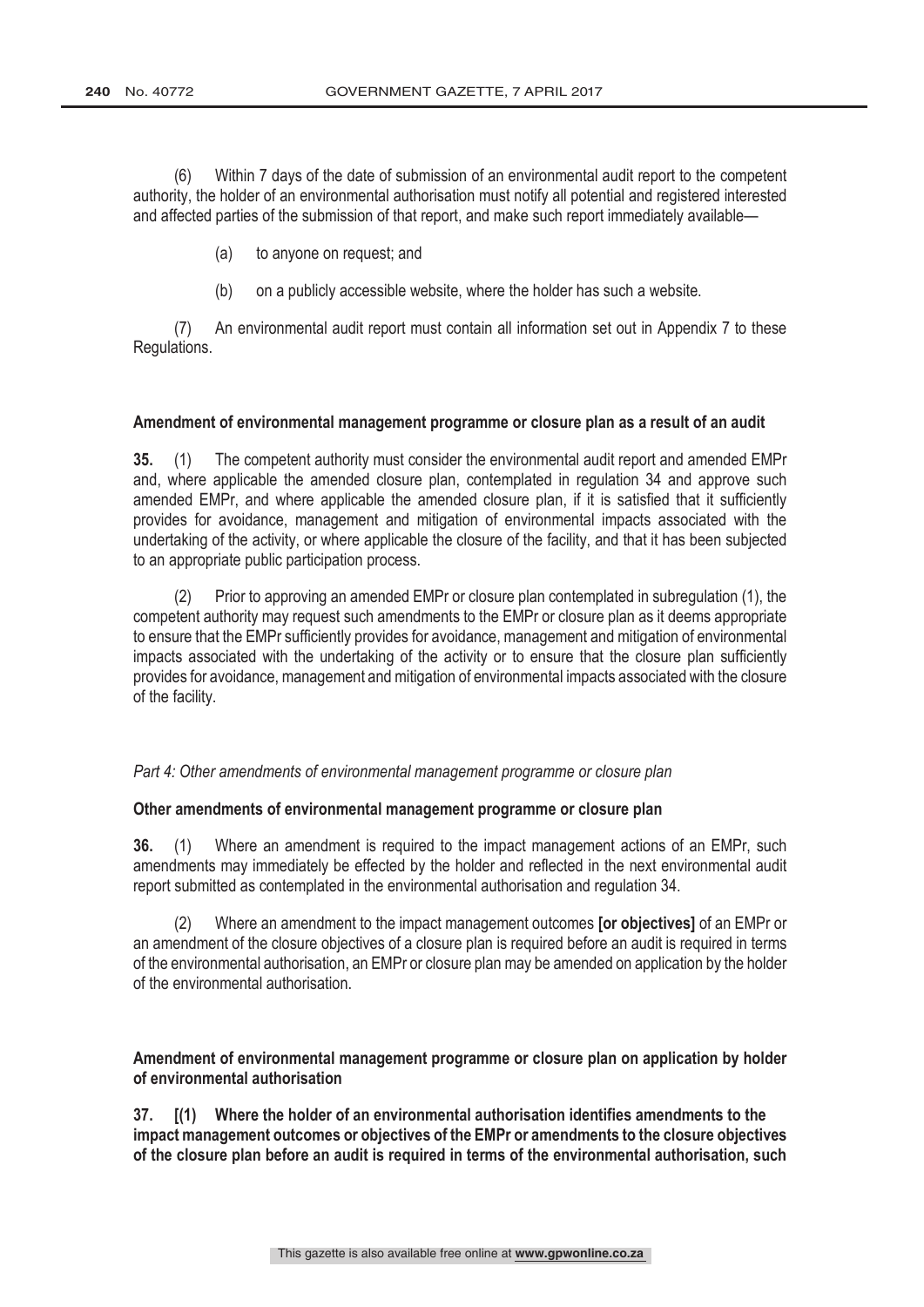# holder must notify the competent authority of its intention to amend the EMPr or closure plan at least 60 days prior to submitting such amendments to the EMPr or closure plan to the competent authority for approval.]

(2) The holder of the environmental authorisation must invite comments on the proposed amendments to the impact management outcomes **[or objectives]** of the EMPr or amendments to the closure objectives of the closure plan from potentially interested and affected parties, including the competent authority, by using any of the methods provided for in the Act for a period of at least 30 days.

(3) Reasonable alternative methods, as agreed to by the competent authority, to invite comments as contemplated in subregulation (2), may be used in those instances where a person desires but is unable to participate in the process due to—

- (a) illiteracy;
- (b) disability; or
- (c) any other disadvantage.

(4) The invitation to comment as contemplated in subregulation (2) must include an indication that any comments to the proposed amendments must be submitted to the holder of the environmental authorisation within 30 days of such invitation to comment.

(5) If no comments are received, the holder of the environmental authorisation may amend the EMPr or closure plan in accordance with its intention contemplated in subregulation (1) and submit the amended EMPr or closure plan to the competent authority for approval within 60 days of inviting comments.

(6) Prior to approving an amended EMPr or closure plan contemplated in subregulation (5), the competent authority may request such amendments to the EMPr or closure plan as it deems appropriate to ensure that the EMPr sufficiently provides for avoidance, management and mitigation of environmental impacts associated with the undertaking of the activity or to ensure that the closure plan sufficiently provides for avoidance, management and mitigation of environmental impacts associated with the closure of the facility.

(7) If comments are submitted to the holder of the environmental authorisation, such holder must submit such comments to the competent authority, including responses to such comments, together with the proposed amended EMPr or closure plan.

The competent authority must, within 30 days of receipt of the information contemplated in subregulation (7), consider such information and issue a decision to approve the amended EMPr or closure plan or not.

(9) After the competent authority has reached a decision in terms of subregulation (5) or (8), the competent authority must, within  $[five]$  5 days—

> (a) provide the holder of the environmental authorisation with its decision, including the amended EMPr or closure plan if the decision was to approve the amended EMPr or closure plan, as well as reasons for the decision;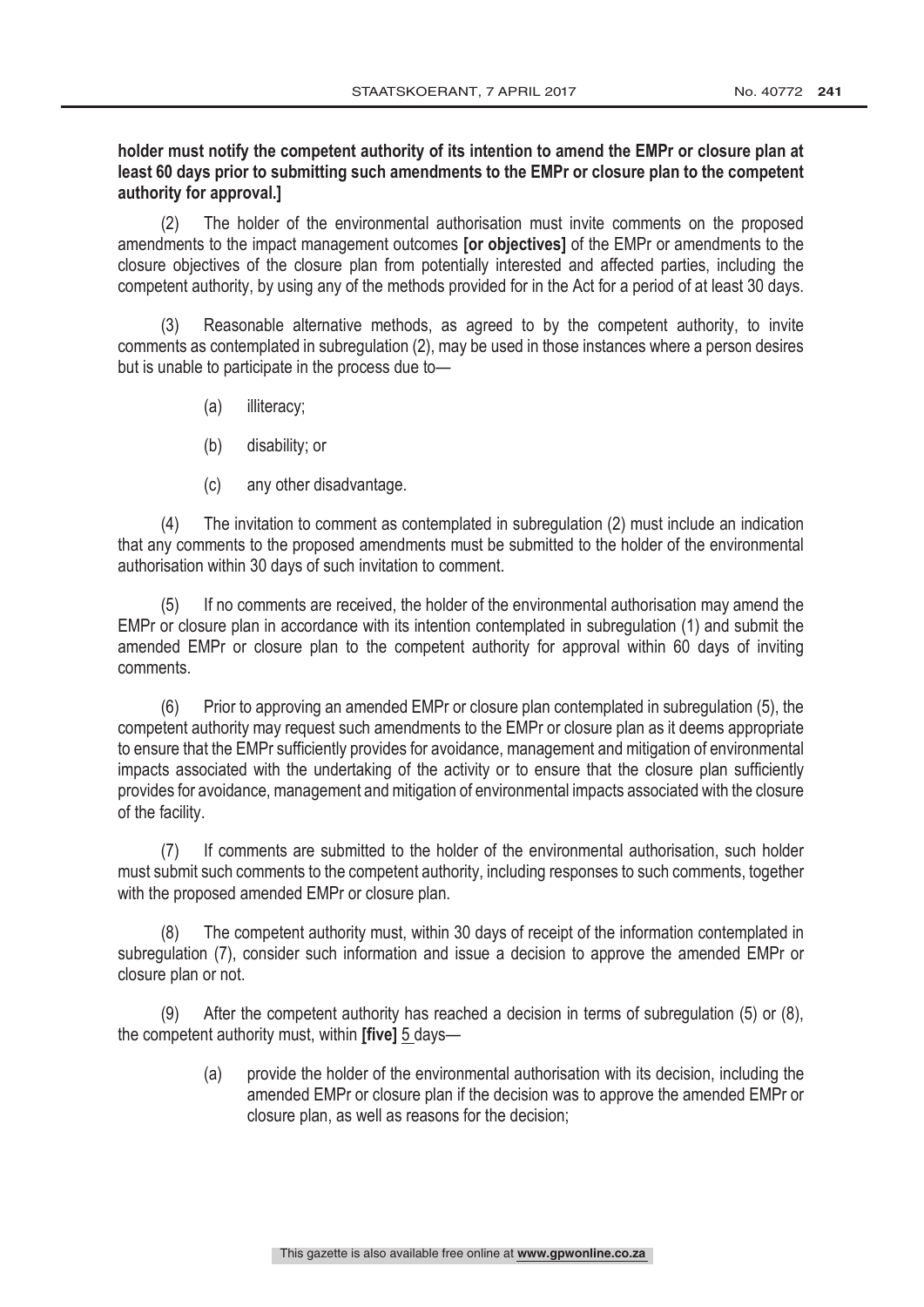- (b) draw the attention of the holder of the environmental authorisation to the fact that an appeal may be lodged against the decision in terms of the National Appeals Regulations, if such appeal is available in the circumstances of the decision; and
- (c) instruct the holder of the environmental authorisation to, within 14 days of the date of the decision, inform the parties who submitted comments of the decision, to the fact that an appeal may be lodged against the decision in terms of the National Appeals Regulations, if such appeal is available in the circumstances of the decision.

Part 5: Suspension and withdrawal of environmental authorisation

#### Suspension and withdrawal of environmental authorisation

38. (1) If the competent authority has reason to believe that the authorisation was obtained through fraud, non-disclosure of material information or misrepresentation of a material fact, the competent authority may, in writing, suspend or partially suspend, with immediate effect, the environmental authorisation and direct the holder of such environmental authorisation forthwith to cease any activities that have been commenced or to refrain from commencing any activities, pending a decision to withdraw the environmental authorisation.

(2) The holder of the environmental authorisation may, within  $[ten]$  10 days of the suspension issued in terms of subregulation (1), provide the competent authority with representations as to why the environmental authorisation should not be withdrawn.

(3) Subject to subregulation (4), within 14 days of receipt of representations, alternatively within 14 days of the expiry of the time period in which to submit representations, the competent authority must consider the representations, if any, and must inform the applicant in writing of its decision to—

- (a) lift the suspension; or
- (b) withdraw, or partially withdraw, the environmental authorisation.

(4) In the event that the competent authority requires further information in order to take a decision referred to in subregulation (3) it shall—

- (a) within the 14 day time period set out in regulation (3), and in writing, request the holder to provide such further information; and
- (b) consider this additional information prior to taking a decision in terms of (3)(a) or (b).

(5) Where further information is requested, the competent authority shall have a further 14 day period from the date of receipt of this information, in which to make its decision in terms of subregulation  $(3)(a)$  or  $(b)$ .

(6) In the event that the competent authority decides to withdraw, or partially withdraw, the environmental authorisation in terms of (3)(b), and the activity or activities have commenced, the competent authority may direct the holder to rehabilitate the effects of the activity on the environment.

The provisions of this Part apply equally to any exemptions issued in terms of the ECA regulations or the previous NEMA  $[RI]$ regulations as defined in Chapter 8 of these Regulations.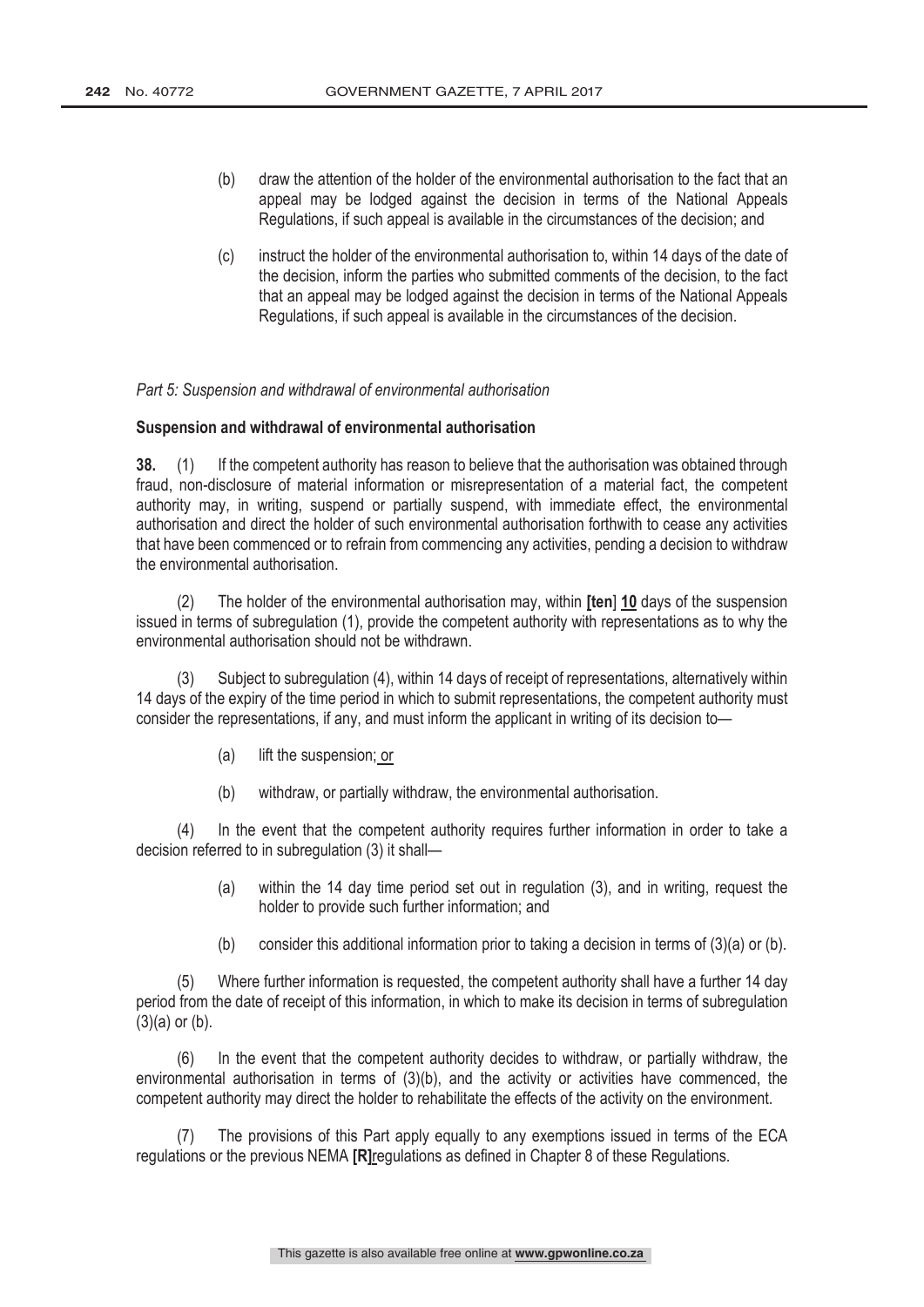# PUBLIC PARTICIPATION

# Activity on land owned by person other than proponent

39. (1) If the proponent is not the owner or person in control of the land on which the activity is to be undertaken, the proponent must, before applying for an environmental authorisation in respect of such activity, obtain the written consent of the landowner or person in control of the land to undertake such activity on that land.

- (2) Subregulation (1) does not apply in respect of—
	- (a) linear activities;
	- (b) activities constituting, or activities directly related to prospecting or exploration of a mineral and petroleum resource or extraction and primary processing of a mineral or petroleum resource; and
	- (c) strategic integrated projects as contemplated in the Infrastructure Development Act, 2014.

# Purpose of public participation

- 40. (1) The public participation process to which the—
	- (a) basic assessment report and EMPr, and where applicable the closure plan, submitted in terms of regulation 19; and
	- (b) scoping report submitted in terms of regulation 21 and the environmental impact assessment report and EMPr submitted in terms of regulation 23;

was subjected to must give all potential or registered interested and affected parties, including the competent authority, a period of at least 30 days to submit comments on each of the basic assessment report, EMPr, scoping report and environmental impact assessment report, and where applicable the closure plan, as well as the report contemplated in regulation 32, if such reports or plans are submitted at different times.

(2) The public participation process contemplated in this regulation must provide access to all information that reasonably has or may have the potential to influence any decision with regard to an application unless access to that information is protected by law and must include consultation with—

- (a) the competent authority;
- (b) every State department that administers a law relating to a matter affecting the environment relevant to an application for an environmental authorisation;
- (c) all organs of state which have jurisdiction in respect of the activity to which the application relates; and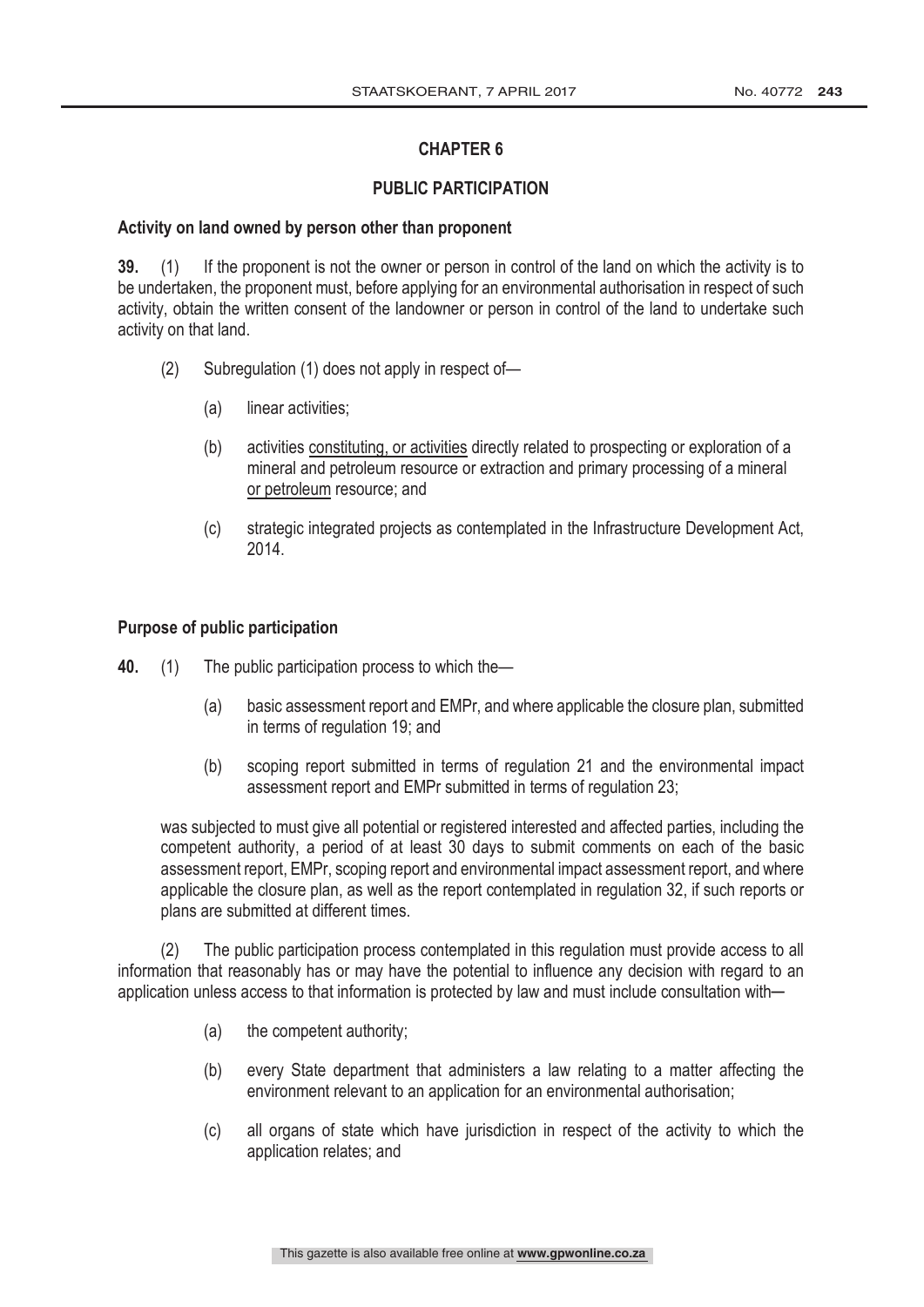(d) all potential, or, where relevant, registered interested and affected parties.

(3) Potential or registered interested and affected parties, including the competent authority, may be provided with an opportunity to comment on reports and plans contemplated in subregulation (1) prior to submission of an application but must be provided with an opportunity to comment on such reports once an application has been submitted to the competent authority.

#### **Public participation process**

 (1) This regulation only applies in instances where adherence to the provisions of this regulation is specifically required.

(2) The person conducting a public participation process must take into account any relevant guidelines applicable to public participation as contemplated in section 24J of the Act and must give notice to all potential interested and affected parties of an application or proposed application which is subjected to public participation by—

- (a) fixing a notice board at a place conspicuous to and accessible by the public at the boundary, on the fence or along the corridor of—
	- (i) the site where the activity to which the application or proposed application relates is or is to be undertaken; and
	- (ii) any alternative site;
- (b) giving written notice, in any of the manners provided for in section 47D of the Act, to—
	- (i) the occupiers of the site and, if the proponent or applicant is not the owner or person in control of the site on which the activity is to be undertaken, the owner or person in control of the site where the activity is or is to be undertaken [or] and to any alternative site where the activity is to be undertaken;
	- (ii) owners, persons in control of, and occupiers of land adjacent to the site where the activity is or is to be undertaken  $\lceil \text{or} \rceil$  and to any alternative site where the activity is to be undertaken;
	- (iii) the municipal councillor of the ward in which the site  $\lceil or \rceil$  and alternative site is situated and any organisation of ratepayers that represent the community in the area;
	- (iv) the municipality which has jurisdiction in the area;
	- (v) any organ of state having jurisdiction in respect of any aspect of the activity; and
	- (vi) any other party as required by the competent authority;
- (c) placing an advertisement in—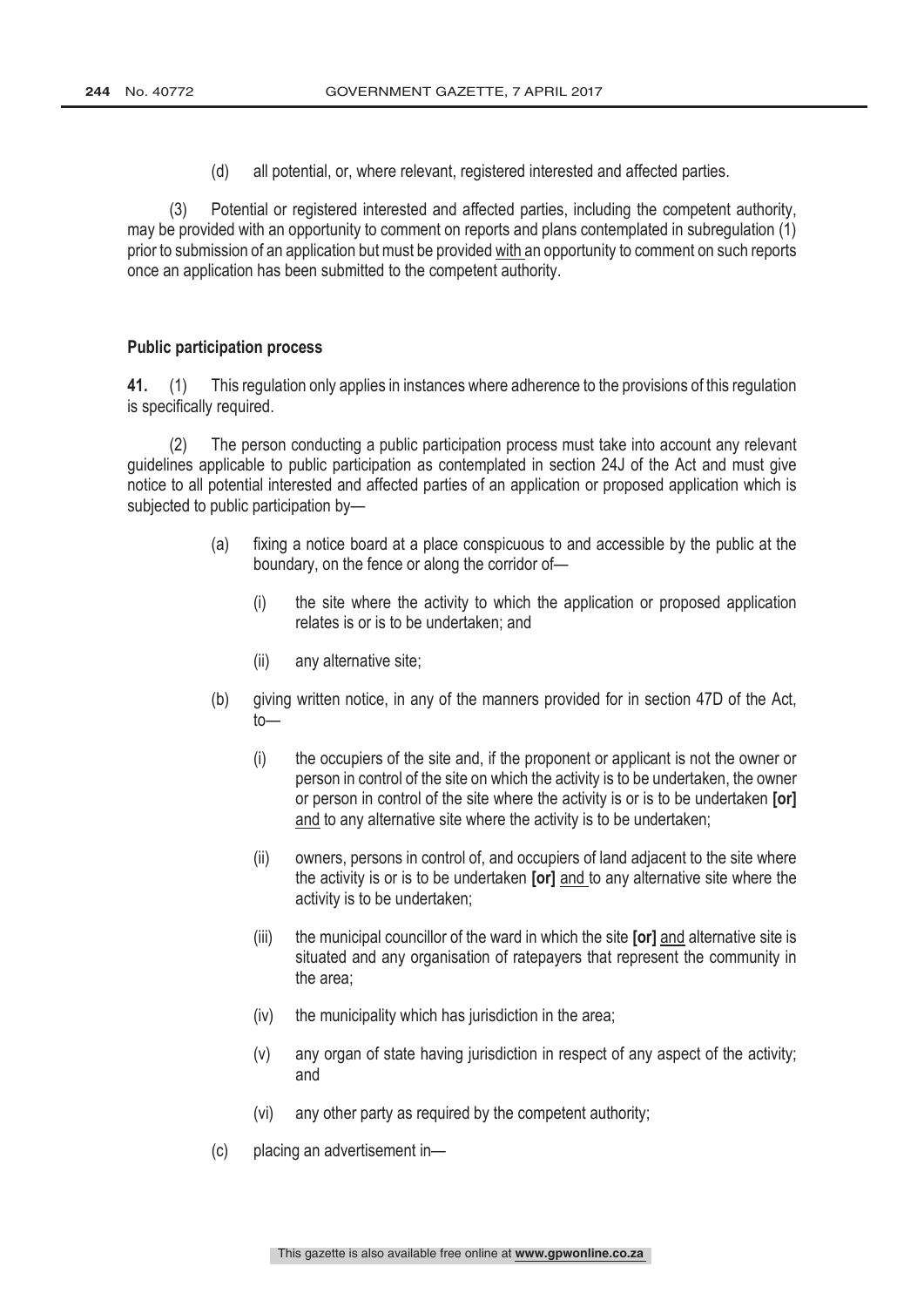- (i) one local newspaper; or
- (ii) any official Gazette that is published specifically for the purpose of providing public notice of applications or other submissions made in terms of these Regulations;
- (d) placing an advertisement in at least one provincial newspaper or national newspaper, if the activity has or may have an impact that extends beyond the boundaries of the metropolitan or district municipality in which it is or will be undertaken: Provided that this paragraph need not be complied with if an advertisement has been placed in an official Gazette referred to in paragraph (c)(ii); and
- (e) using reasonable alternative methods, as agreed to by the competent authority, in those instances where a person is desirous of but unable to participate in the process due to—
	- (i) illiteracy;
	- (ii) disability; or
	- (iii) any other disadvantage.
- (3) A notice, notice board or advertisement referred to in subregulation (2) must—
	- (a) give details of the application or proposed application which is subjected to public participation; and
	- (b) state—
		- (i) whether basic assessment or S&EIR procedures are being applied to the application;
		- (ii) the nature and location of the activity to which the application relates;
		- (iii) where further information on the application or proposed application can be obtained; and
		- (iv) the manner in which and the person to whom representations in respect of the application or proposed application may be made.
- (4) A notice board referred to in subregulation (2) must—
	- (a) be of a size of at least 60cm by 42cm; and
	- (b) display the required information in lettering and in a format as may be determined by the competent authority.

(5) Where public participation is conducted in terms of this regulation for an application or proposed application, subregulation (2)(a), (b), (c) and (d) need not be complied with again during the additional public participation process contemplated in regulations 19(1)(b) or 23(1)(b) or the public participation process contemplated in regulation 21(2)(d), on condition that—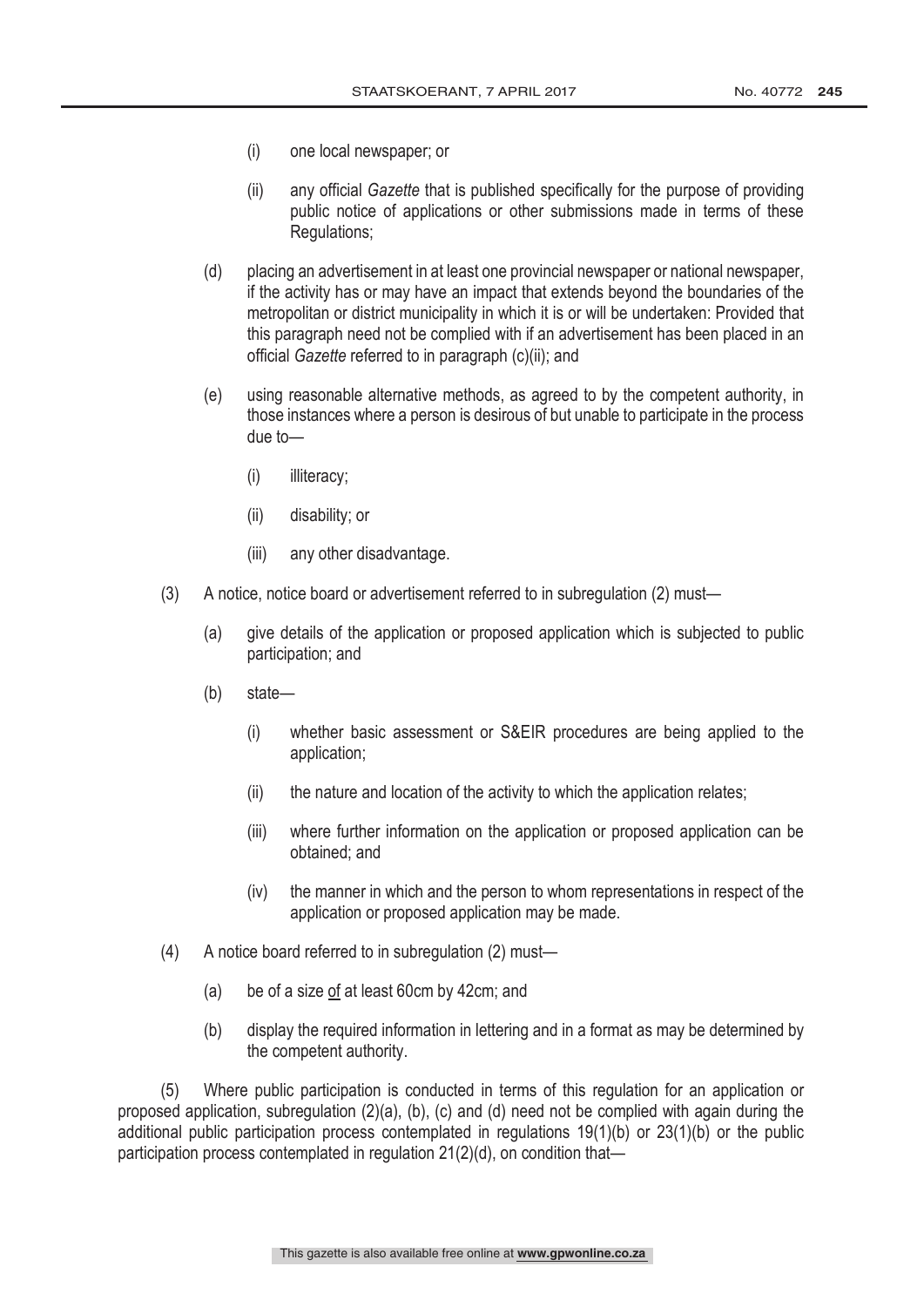- (a) such process has been preceded by a public participation process which included compliance with subregulation (2)(a), (b), (c) and (d); and
- (b) written notice is given to registered interested and affected parties regarding where the—
	- (i) revised basic assessment report or, EMPr or closure plan, as contemplated in regulation 19(1)(b);
	- (ii) revised environmental impact assessment report or EMPr as contemplated in regulation 23(1)(b); or
	- (iii) environmental impact assessment report and EMPr as contemplated in regulation 21(2)(d);

may be obtained, the manner in which and the person to whom representations on these reports or plans may be made and the date on which such representations are due.

(6) When complying with this regulation, the person conducting the public participation process must ensure that—

- (a) information containing all relevant facts in respect of the application or proposed application is made available to potential interested and affected parties; and
- (b) participation by potential or registered interested and affected parties is facilitated in such a manner that all potential or registered interested and affected parties are provided with a reasonable opportunity to comment on the application or proposed application.

(7) Where an environmental authorisation is required in terms of these Regulations and an authorisation, permit or licence is required in terms of a specific environmental management Act, the public participation process contemplated in this Chapter may be combined with any public participation processes prescribed in terms of a specific environmental management Act, on condition that all relevant authorities agree to such combination of processes.

# Register of interested and affected parties

42. A proponent or applicant must ensure the opening and maintenance of a register of interested and affected parties and submit such a register to the competent authority, which register must contain the names, contact details and addresses of—

- (a) all persons who, as a consequence of the public participation process conducted in respect of that application, have submitted written comments or attended meetings with the proponent, applicant or EAP;
- (b) all persons who have requested the proponent or applicant, in writing, for their names to be placed on the register; and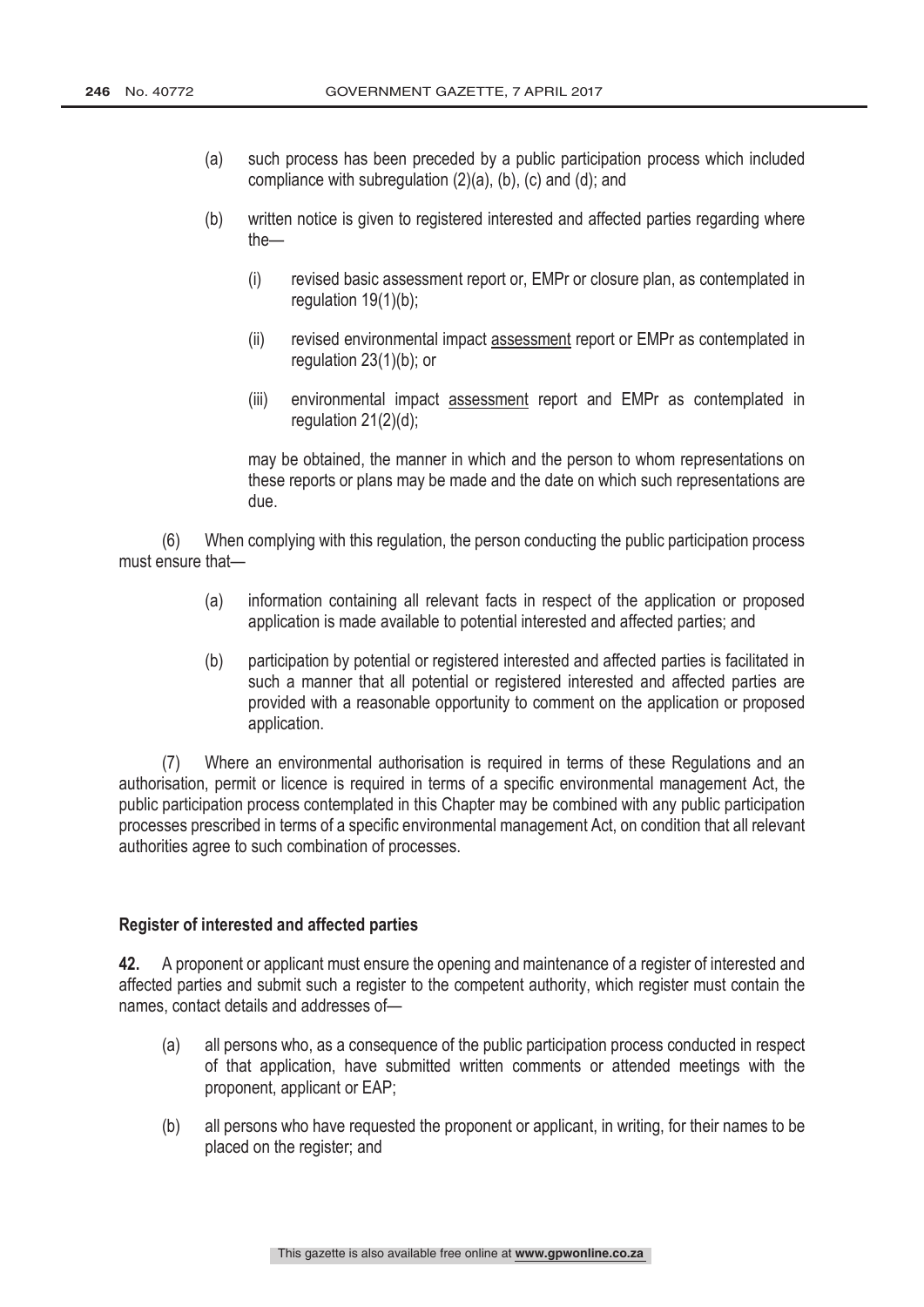(c) all organs of state which have jurisdiction in respect of the activity to which the application relates.

# Registered interested and affected parties entitled to comment on reports and plans

43. (1) A registered interested and affected party is entitled to comment, in writing, on all reports or plans submitted to such party during the public participation process contemplated in these Regulations and to bring to the attention of the proponent or applicant any issues which that party believes may be of significance to the consideration of the application, provided that the interested and affected party discloses any direct business, financial, personal or other interest which that party may have in the approval or refusal of the application.

(2) In order to give effect to section 24O of the Act, any State department that administers a law relating to a matter affecting the environment must be requested, subject to regulation 7(2), to comment within 30 days.

# Comments of interested and affected parties to be recorded in reports and plans

44. (1) The applicant must ensure that the comments of interested and affected parties are recorded in reports and plans and that such written comments, including responses to such comments and records of meetings, are attached to the reports and plans that are submitted to the competent authority in terms of these Regulations.

(2) Where a person desires but is unable to access written comments as contemplated in subregulation (1) due to—

- $[(i)](a)$  a lack of skills to read or write;
- $[(ii)](b)$  disability; or
- $[(iii)](c)$  any other disadvantage;

reasonable alternative methods of recording comments must be provided for.

# **CHAPTER 7**

# **GENERAL MATTERS**

# Failure to comply with requirements for consideration of applications

 An application in terms of these Regulations lapses, and a competent authority will deem the application as having lapsed, if the applicant fails to meet any of the time-frames prescribed in terms of these Regulations, unless extension has been granted in terms of regulation 3(7).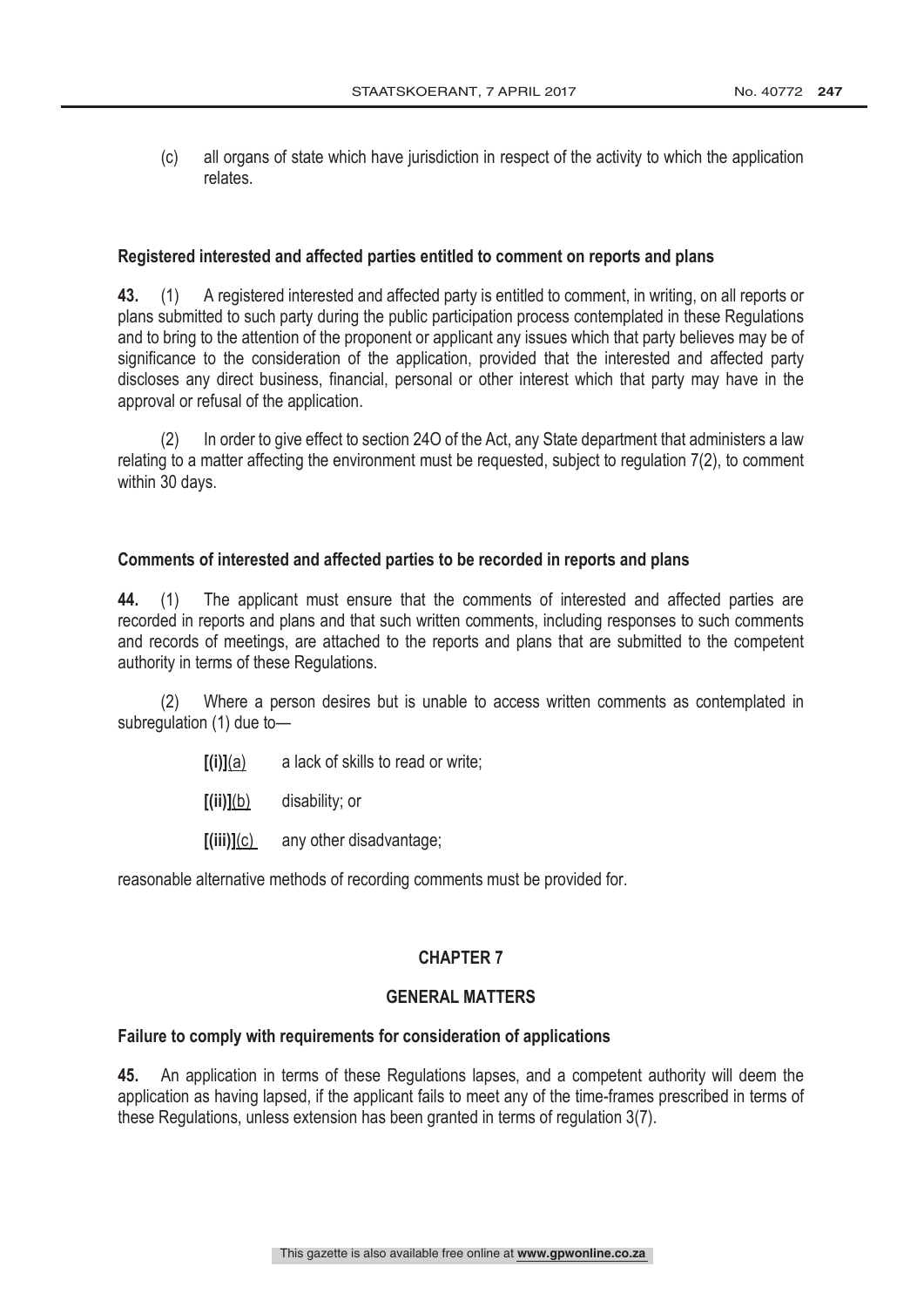#### **Resubmission of similar applications**

46. No applicant may submit an application which is substantially similar to a previous application which has been refused unless the appeal on such refusal has been finalised or the time period for the submission of such appeal has lapsed.

#### Assistance to people with special needs

47. The competent authority processing an application in terms of these Regulations must give reasonable assistance to people with—

- (a) illiteracy;
- (b) a disability; or
- (c) any other disadvantage

who cannot, but desire to, comply with these Regulations.

# **Offences**

48. (1) A person is guilty of an offence if that person—

- (a) provides incorrect or misleading information in any form, including any document submitted in terms of these Regulations to a competent authority or omits information that may have an influence on the outcome of a decision of a competent authority;
- (b) fails to comply with regulation 10(c);
- (c) fails to comply with regulation  $13(1)(f)$ ;
- (d) fails to comply with regulation 34;
- (e) fails to comply with regulation 37; or
- (f) commences with an activity where the environmental authorisation was suspended or withdrawn in terms of regulation 38.

 (2) A person convicted of an offence in terms of subregulation (1) (a), (b), (c), (d) or (e) is liable to the penalties as contemplated in section 49B(2) of the Act.

(3) A person convicted of an offence in terms of subregulation (1) (f) is liable to the penalties as contemplated in section 49B(1) of the Act.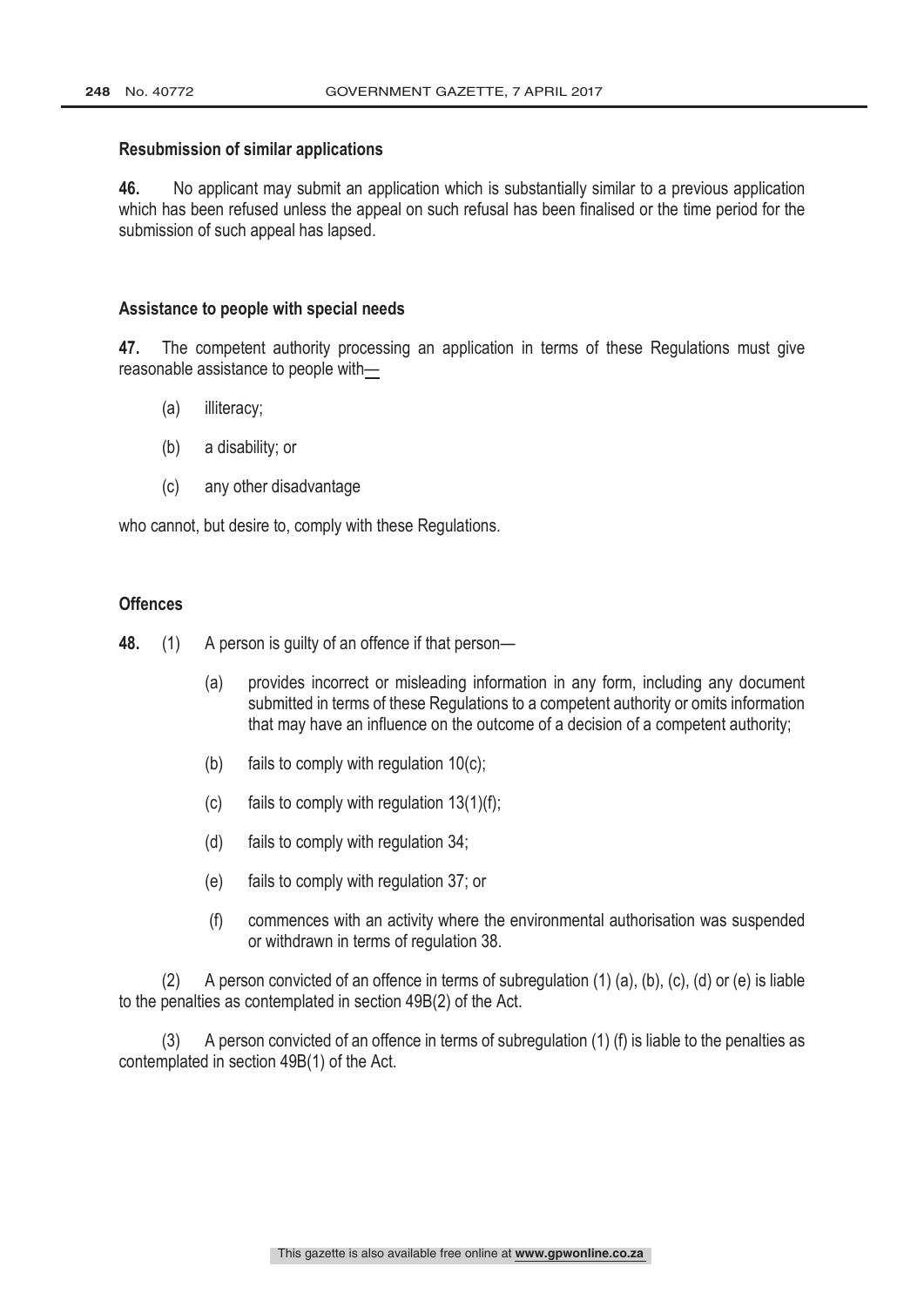# **TRANSITIONAL ARRANGEMENTS AND COMMENCEMENT**

# **Definitions**

49. In this Chapter  $-$ 

"ECA" means the Environment Conservation Act, 1989 (Act No. 73 of 1989);

"NEMA" means the National Environmental Management Act, 1998 (Act No. 107 of 1998);

**"ECA notices"** as contemplated in these transitional arrangements, means the notices in terms of ECA (Government Notice R. 1182, as amended by Government Notice R. 1355 of 17 October 1997, Government Notice R. 448 of 27 March 1998 and Government Notice R. 670 of 10 May 2002);

*"ECA requiations"* as contemplated in these transitional arrangements, means the requiations published in terms of sections 26 and 28 of the ECA, by Government Notice R. 1183 of 5 September 1997;

"previous MPRDA regulations" as contemplated in these transitional arrangements, means the regulations published in terms of section 107 of the Mineral and Petroleum Resources Development Act, 2002, by Government Notice R527 in Government Gazette 26275 of 23 April 2004 and as amended from time to time;

"**previous NEMA notices**" as contemplated in these transitional arrangements means the previous notices published in terms of section 24(2) of NEMA (Government Notices R. 386 and R. 387 in the Government Gazette of 21 April 2006, and as amended from time to time, or Government Notice No. R. 544, 545 and 546 in the Government Gazette of 18 June 2010, as amended from time to time); and

"previous NEMA regulations" as contemplated in these transitional arrangements means [either] the previous Environmental Impact Assessment Regulations published in terms of NEMA (Government Notice No. R. 385 in the Government Gazette of 21 April 2006 or Government Notice No. R. 543 in the Government Gazette of 18 June 2010).

# Continuation of actions undertaken and authorisations issued under previous ECA regulations

50. (1) Any actions undertaken in terms of the ECA regulations and which can be undertaken in terms of a provision of these Regulations must be regarded as having been undertaken in terms of the provision of these Regulations.

(2) Any authorisation issued or exemption from obtaining an environmental authorisation granted in terms of the ECA regulations, must be regarded to be an environmental authorisation issued in terms of these Regulations.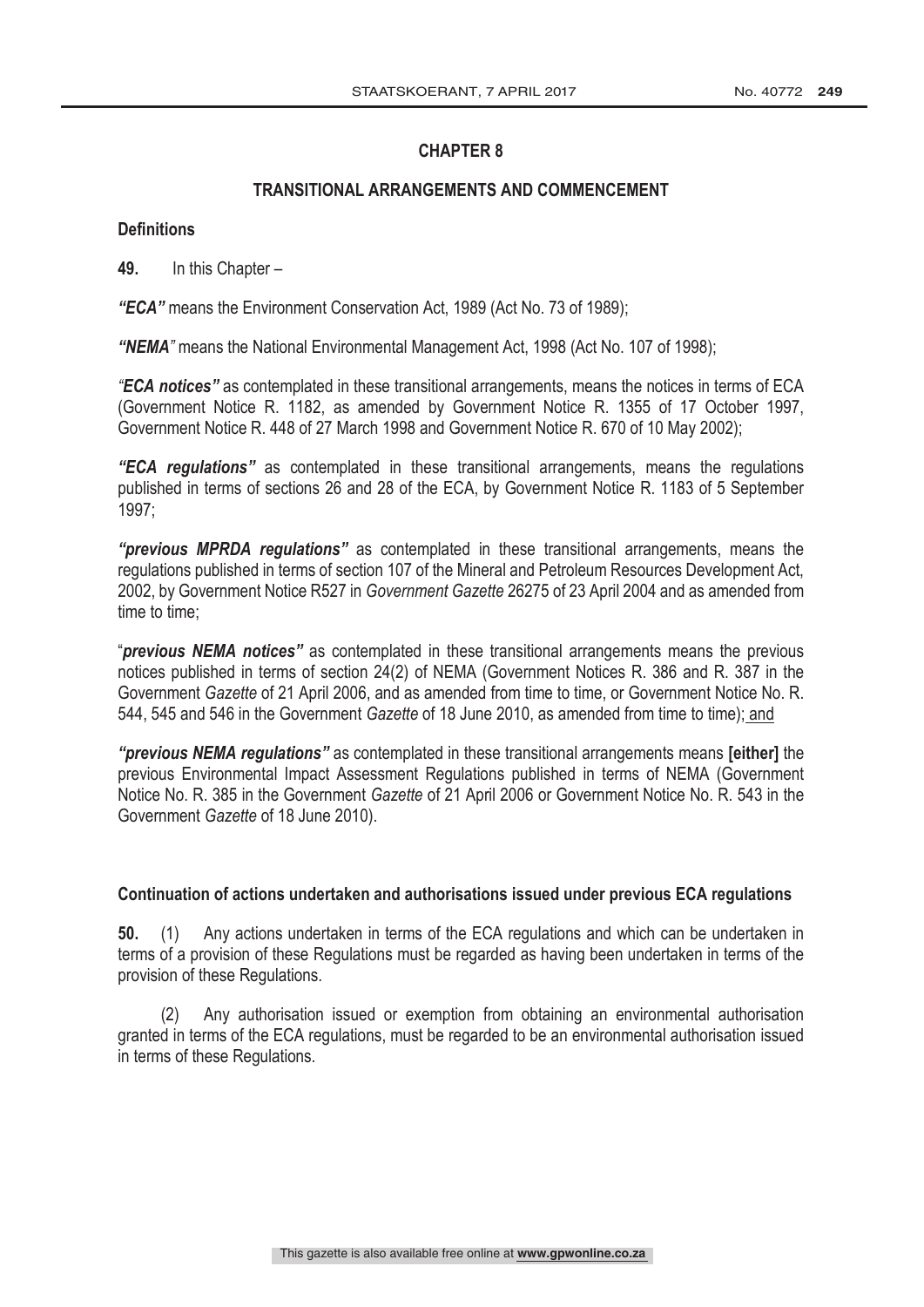## Pending applications [and appeals] (ECA)

51. (1) An application submitted in terms of the ECA regulations and which is pending when these Regulations take effect, including pending applications for activities directly related to—

- (a) prospecting or exploration of a mineral or petroleum resource; or
- (b)extraction and primary processing of a mineral or petroleum resource;

must despite the repeal of those Regulations be dispensed with in terms of those Regulations as if those Regulations were not repealed.

(2) If a situation arises where an activity or activities listed under the ECA Notices no longer requires environmental authorisation in terms of the current activities and competent authorities identified in terms of sections 24(2) and 24D of the Act or in terms of the National Environmental Management: Waste Act, 2008 (Act No. 59 of 2008), and where a decision on an application submitted under the ECA regulations is still pending, the competent authority will consider such application to be withdrawn.

(3) Where an application submitted in terms of the ECA regulations is pending in relation to an activity of which a component of the same activity was not listed under the ECA Notices, but is now identified in terms of section 24(2) of the Act, the competent authority must dispense of such application in terms of those ECA regulations and may authorise the activity identified in terms of section 24(2) as if it was applied for, on condition that all impacts of the newly listed activity and requirements of these Regulations have also been considered and adequately assessed.

#### Continuation of actions undertaken and authorisations issued under previous NEMA regulations

 (1) Any actions undertaken in terms of the previous NEMA regulations and which can be undertaken in terms of a provision of these Regulations must be regarded as having been undertaken in terms of the provision of these Regulations.

(2) Any authorisation issued in terms of the previous NEMA Regulations must be regarded to be an environmental authorisation issued in terms of these Regulations.

#### Pending applications and appeals (NEMA)

53. (1) An application submitted in terms of the previous NEMA regulations and which is pending when these Regulations take effect, including pending applications for auxiliary activities directly related to—

- (a) prospecting or exploration of a mineral or petroleum resource; or
- (b)extraction and primary processing of a mineral or petroleum resource,

must despite the repeal of those Regulations be dispensed with in terms of those previous NEMA regulations as if those previous NEMA regulations were not repealed.

If a situation arises where an activity or activities, identified under the previous NEMA Notices, no longer requires environmental authorisation in terms of the current activities and competent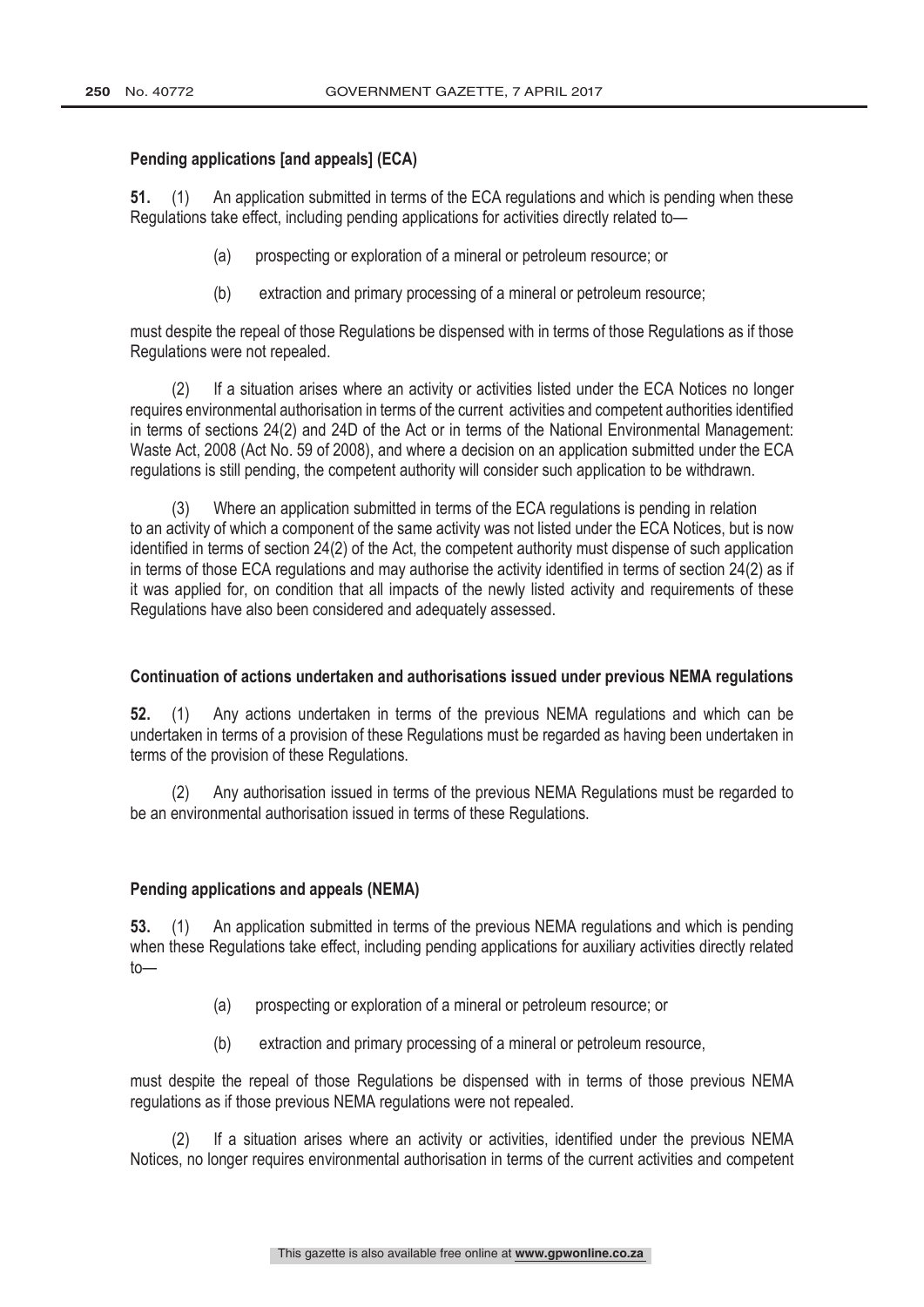authorities identified in terms of section 24(2) and 24D of the National Environmental Management Act, 1998 (Act No. 107 of 1998) or in terms of the National Environmental Management: Waste Act, 2008 (Act No. 59 of 2008), and where a decision on an application submitted under the previous NEMA regulations is still pending, the competent authority will consider such application to be withdrawn.

(3) Where an application submitted in terms of the previous NEMA regulations, is pending in relation to an activity of which a component of the same activity was not identified under the previous NEMA notices, but is now identified in terms of section 24(2) of the Act, the competent authority must dispense of such application in terms of the previous NEMA regulations and may authorise the activity identified in terms of section 24(2) as if it was applied for, on condition that all impacts of the newly identified activity and requirements of these Regulations have also been considered and adequately assessed.

(4) An appeal lodged in terms of the previous NEMA regulations, and which is pending when these Regulations take effect must despite the repeal of those previous NEMA regulations be dispensed with in terms thereof as if those previous NEMA regulations were not repealed.

# **Pending applications (MPRDA)**

54. (1) An application submitted in terms of the previous MPRDA regulations and which is pending when these Regulations take effect must despite the repeal of those regulations be dispensed with in terms of those previous MPRDA regulations as if those previous MPRDA regulations were not repealed.

(2) An application submitted after the commencement of these Regulations for an amendment of an Environmental Management Programme or Environmental Management Plan, issued in terms of the Mineral and Petroleum Resources Development Act, 2002, must be dealt with in terms of Part 1 or Part 2 of Chapter 5 of these Regulations.

(3) "Application" for the purpose of subregulation (1) means an application for a permit, right, approval of an Environmental Management Programme or Environmental Management Plan or amendment of such permit, right or Environmental Management Programme<sup>[5]</sup> or Environmental Management Plan.

# **54A.** Transitional provisions

- (1) Where, prior to 8 December 2014—
	- (a) environmental authorisation was required for activities directly related to-
		- (i) prospecting or exploration of a mineral or petroleum resource; or
		- (ii) extraction and primary processing of a mineral or petroleum resource;

and such environmental authorisation has been obtained; and

(b) a right, permit or exemption was required in terms of the Mineral and Petroleum Resources Development Act, 2002 (Act No. 28 of 2002) for—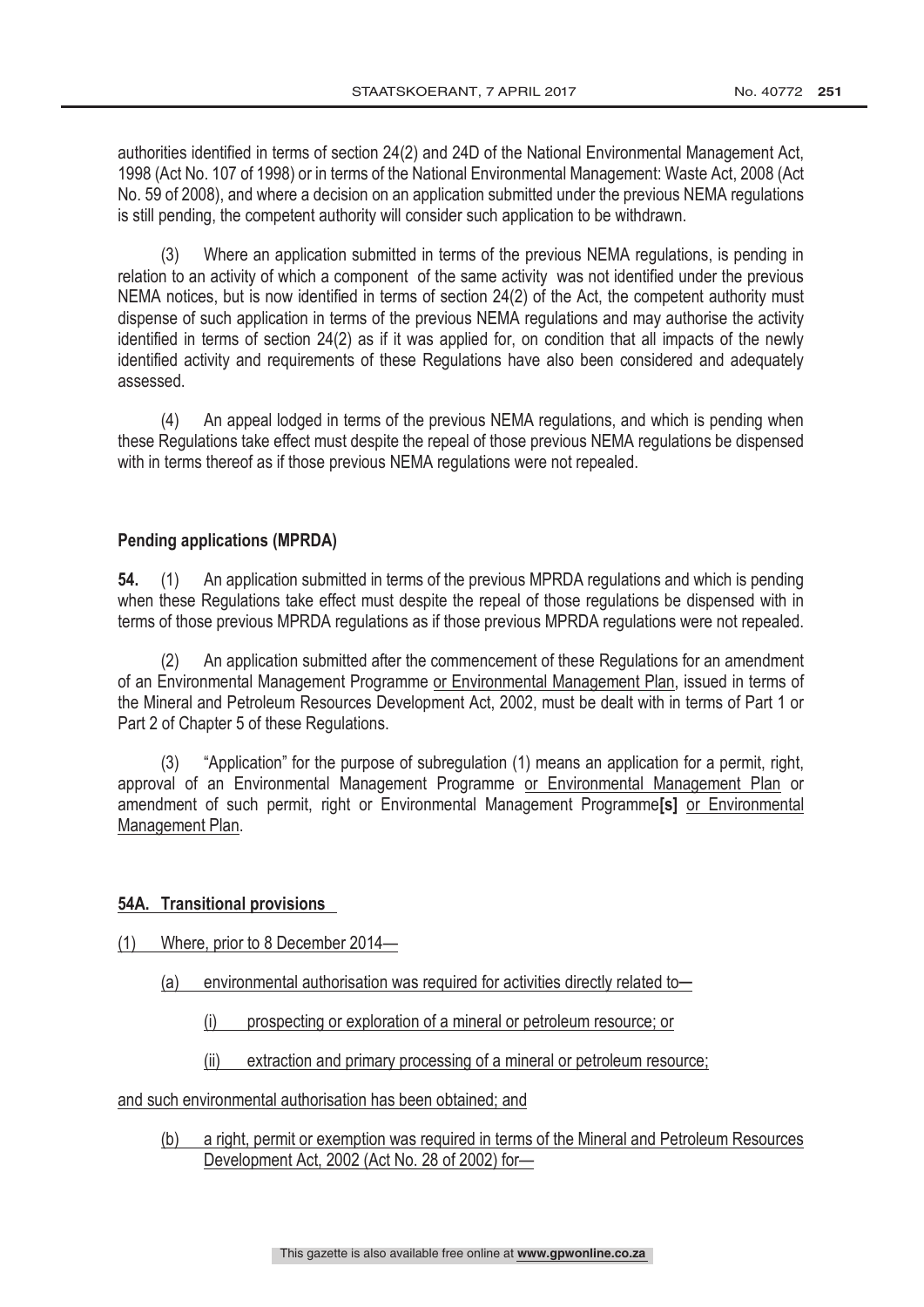### (i) prospecting or exploration of a mineral or petroleum resource; or

(ii) extraction and primary processing of a mineral or petroleum resource;

and such right, permit or exemption has been obtained, and activities authorised in such environmental authorisation, right, permit or exemption commenced after 8 December 2014, such environmental authorisation, right, permit or exemption is regarded as fulfilling the requirements of the Act: Provided that where an application for an environmental authorisation was refused or not obtained in terms of the Act for activities directly related to prospecting, exploration or extraction of a mineral or petroleum resource, including primary processing, this subregulation does not apply.

(2) Where a right or permit issued in terms of the Mineral and Petroleum Resources Development Act, 2002 (Act No. 28 of 2002) for-

- (a) prospecting or exploration of a mineral or petroleum resource; or
- (b) extraction and primary processing of a mineral or petroleum resource;

and the associated Environmental Management Programme or Environmental Management Plan approved in terms of Mineral and Petroleum Resources Development Act, 2002 (Act No. 28 of 2002) is still in effect after 8 December 2014, the requirements contained in Part 3 of Chapter 5 of these Regulations apply to such Environmental Management Programmes or Environmental Management Plans and the first environmental audit report must be submitted to the competent authority no later than 7 December 2019 and at least every 5 years thereafter for the period during which such right, permit, Environmental Management Programme or Environmental Management Plan is still in effect.

(3) Where an environmental authorisation issued in terms of the ECA regulations or the previous NEMA regulations is still in effect by 8 December 2014, the EMPr associated with such environmental authorisation is subject to the requirements contained in Part 3 of Chapter 5 of these Regulations and the first environmental audit report must be submitted to the competent authority no later than 7 December 2019 and at least every 5 years thereafter for the period during which such environmental authorisation is still in effect.

#### Continuation of regulations regulating authorisations for activities in certain coastal areas

55. These Regulations do not affect the continued application of the regulations published in terms of sections 26 and 28 of the ECA, by Government Notice R. 1528 of 27 November 1998.

#### **Repeal of Environmental Impact Assessment Regulations, 2010**

 The Environmental Impact Assessment Regulations published in Government Notice No. R. 543, in the Gazette No. 33306 of 18 June 2010, is hereby repealed.

## Short title and commencement

57. These Regulations are called the Environmental Impact Assessment Regulations, 2014 and take effect on 8 December 2014.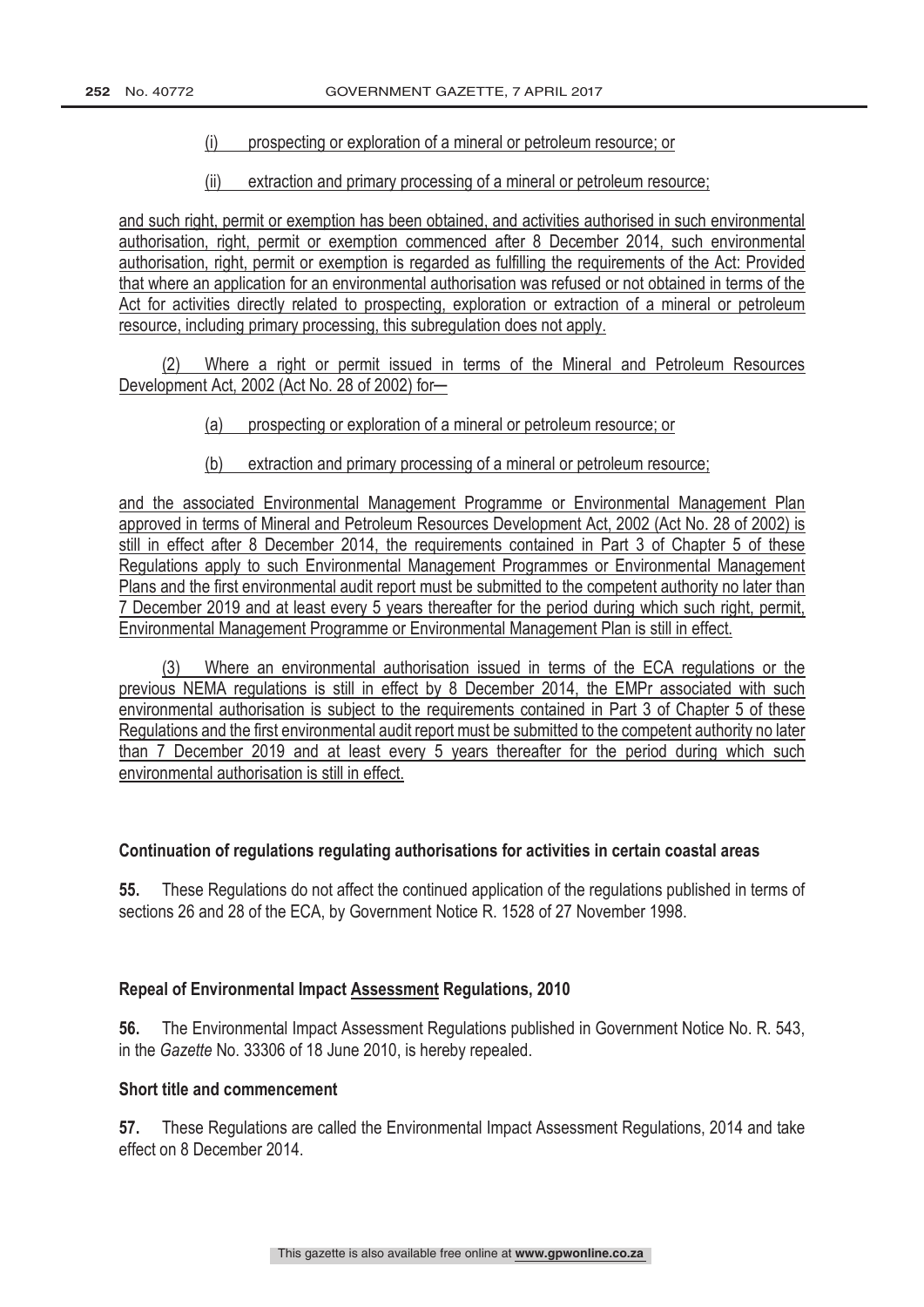#### **Appendix 1**

#### **Basic assessment process**

 The environmental outcomes, impacts and residual risks of the proposed activity must be set out in the basic assessment report.

#### Objective of the basic assessment process

- 2. The objective of the basic assessment process is to, through a consultative process—
	- (a) determine the policy and legislative context within which the proposed activity is located and how the activity complies with and responds to the policy and legislative context;
	- (b) identify the alternatives considered, including the activity, location, and technology alternatives;
	- $(c)$  describe the need and desirability of the proposed alternatives.
	- (d) through the undertaking of an impact and risk assessment process, inclusive of cumulative impacts which focused on determining the geographical, physical, biological, social, economic, heritage[], and cultural sensitivity of the sites and locations within sites and the risk of impact of the proposed activity and technology alternatives on **[the]** these aspects to determine—
		- (i) the nature, significance, consequence, extent, duration, and probability of the impacts occurring to; and
		- (ii) the degree to which these impacts—
			- (aa) can be reversed;
			- (bb) may cause irreplaceable loss of resources; and
			- (cc) can be avoided, managed or mitigated; and
	- (e) through a ranking of the site sensitivities and possible impacts the activity and technology alternatives will impose on the sites and location identified through the life of the activity to—
		- (i) identify and motivate a preferred site, activity and technology alternative;
		- (ii) identify suitable measures to avoid, manage or mitigate identified impacts; and
		- (iii) identify residual risks that need to be managed and monitored.

#### Scope of assessment and content of basic assessment reports

 (1) A basic assessment report must contain the information that is necessary for the competent authority to consider and come to a decision on the application, and must include—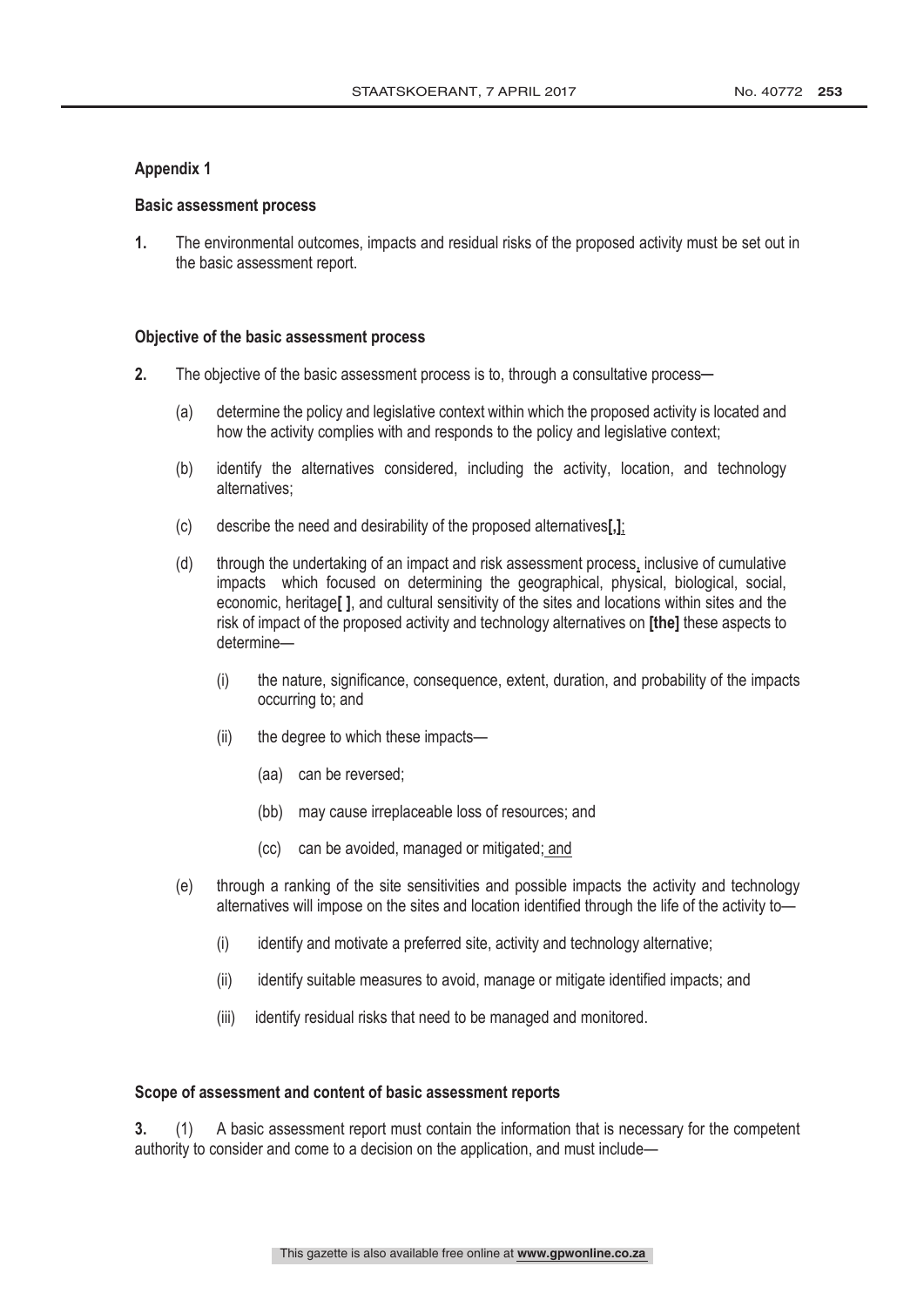- (a) details of—
	- (i) the EAP who prepared the report; and
	- (ii) the expertise of the EAP, including a curriculum vitae;
- (b) the location of the activity, including:
	- (i) the 21 digit Surveyor General code of each cadastral land parcel;
	- (ii) where available, the physical address and farm name;
	- (iii) where the required information in items (i) and (ii) is not available, the coordinates of the boundary of the property or properties;
- (c) a plan which locates the proposed activity or activities applied for as well as associated structures and infrastructure at an appropriate scale;

or, if it is—

- (i) a linear activity, a description and coordinates of the corridor in which the proposed activity or activities is to be undertaken; or
- (ii) on land where the property has not been defined, the coordinates within which the activity is to be undertaken;
- (d) a description of the scope of the proposed activity, including—
	- (i) all listed and specified activities triggered and being applied for; and
	- (ii) a description of the activities to be undertaken including associated structures and infrastructure[ ];
- (e) a description of the policy and legislative context within which the development is proposed including—
	- (i) an identification of all legislation, policies, plans, guidelines, spatial tools, municipal development planning frameworks, and instruments that are applicable to this activity and have been considered in the preparation of the report; and
	- (ii) how the proposed activity complies with and responds to the legislation and policy context, plans, guidelines, tools frameworks, and instruments;
- (f) a motivation for the need and desirability for the proposed development including the need and desirability of the activity in the context of the preferred location;
- (g) a motivation for the preferred site, activity and technology alternative;
- (h) a full description of the process followed to reach the proposed preferred alternative within the site, including $[]$ —
	- (i) details of all the alternatives considered;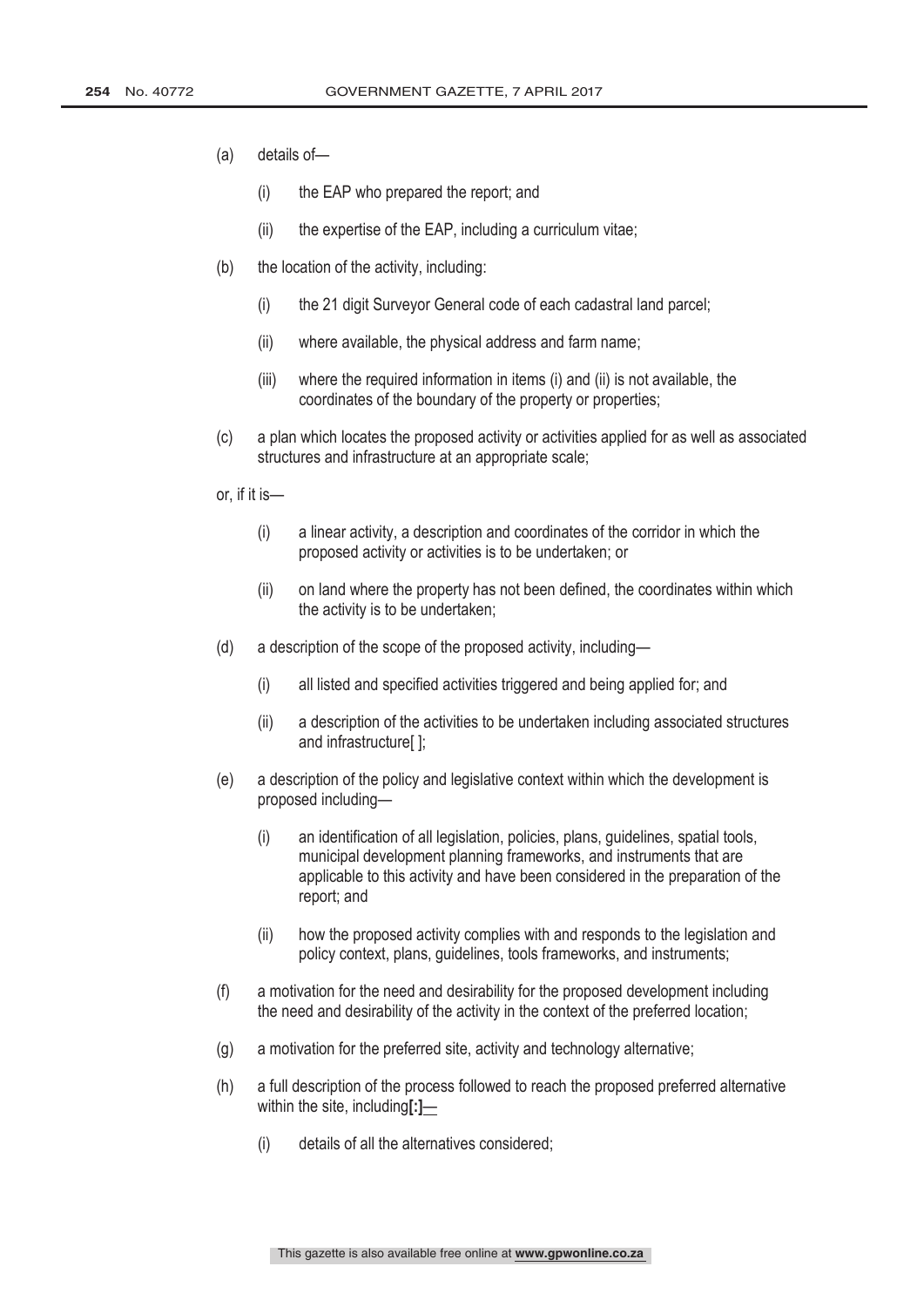- (ii) details of the public participation process undertaken in terms of regulation 41 of the Regulations, including copies of the supporting documents and inputs;
- (iii) a summary of the issues raised by interested and affected parties, and an indication of the manner in which the issues were incorporated, or the reasons for not including them;
- (iv) the environmental attributes associated with the alternatives focusing on the geographical, physical, biological, social, economic, heritage and cultural aspects;
- (v) the impacts and risks identified for each alternative, including the nature, significance, consequence, extent, duration and probability of the impacts, including the degree to which these impacts—
	- (aa) can be reversed;
	- (bb) may cause irreplaceable loss of resources; and
	- (cc) can be avoided, managed or mitigated;
- (vi) the methodology used in determining and ranking the nature, significance, consequences, extent, duration and probability of potential environmental impacts and risks associated with the alternatives;
- (vii) positive and negative impacts that the proposed activity and alternatives will have on the environment and on the community that may be affected focusing on the geographical, physical, biological, social, economic, heritage and cultural aspects;
- (viii) the possible mitigation measures that could be applied and level of residual risk;
- (ix) the outcome of the site selection matrix;
- $(x)$  if no alternatives, including alternative locations for the activity were investigated, the motivation for not considering such; and
- (xi) a concluding statement indicating the preferred alternatives, including preferred location of the activity;
- (i) a full description of the process undertaken to identify, assess and rank the impacts the activity will impose on the preferred location through the life of the activity, including—
	- (i) a description of all environmental issues and risks that were identified during the environmental impact assessment process; and
	- (ii) an assessment of the significance of each issue and risk and an indication of the extent to which the issue and risk could be avoided or addressed by the adoption of mitigation measures;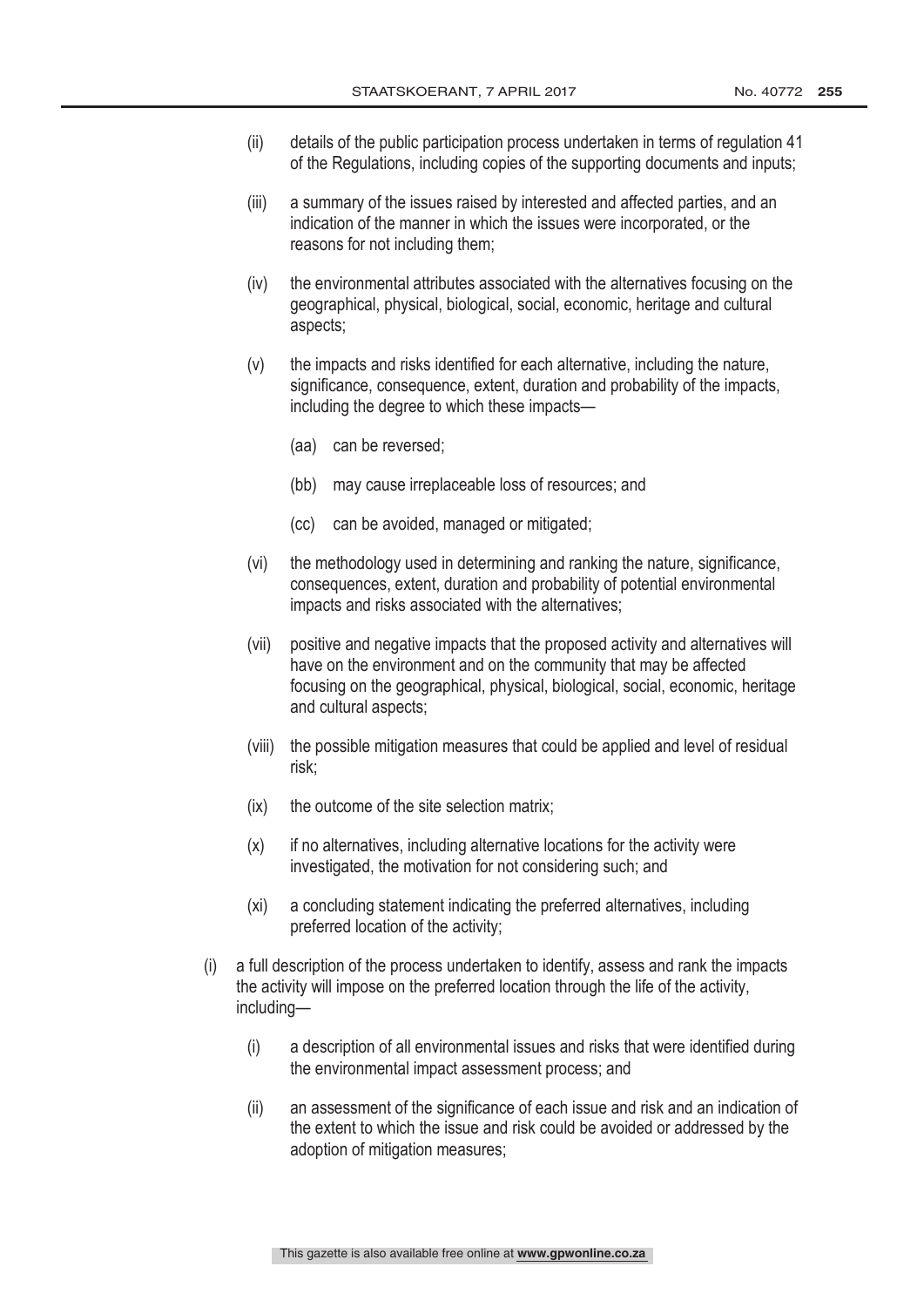# **CONTINUES ON PAGE 258 - PART 3**

This gazette is also available free online at **www.gpwonline.co.za**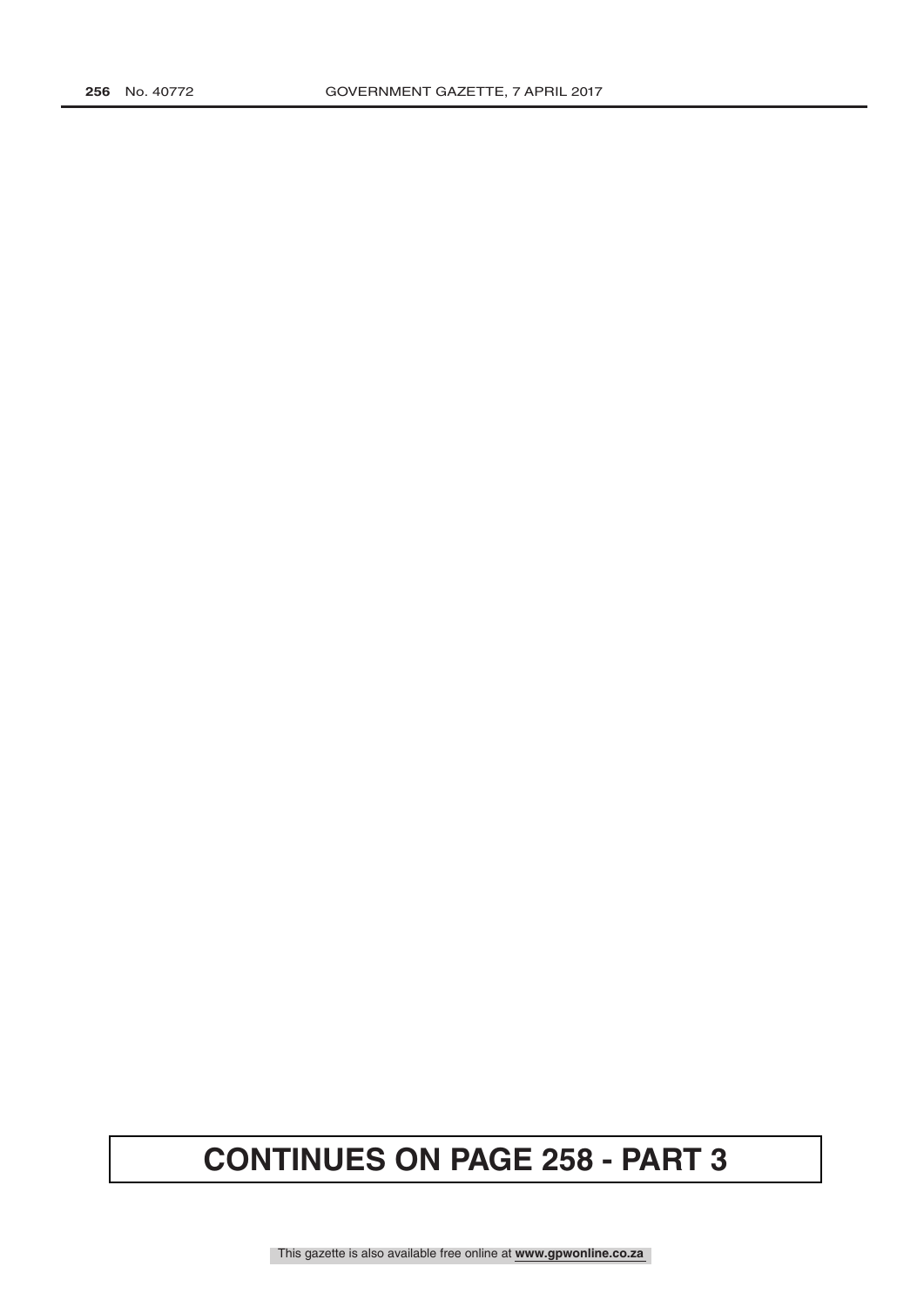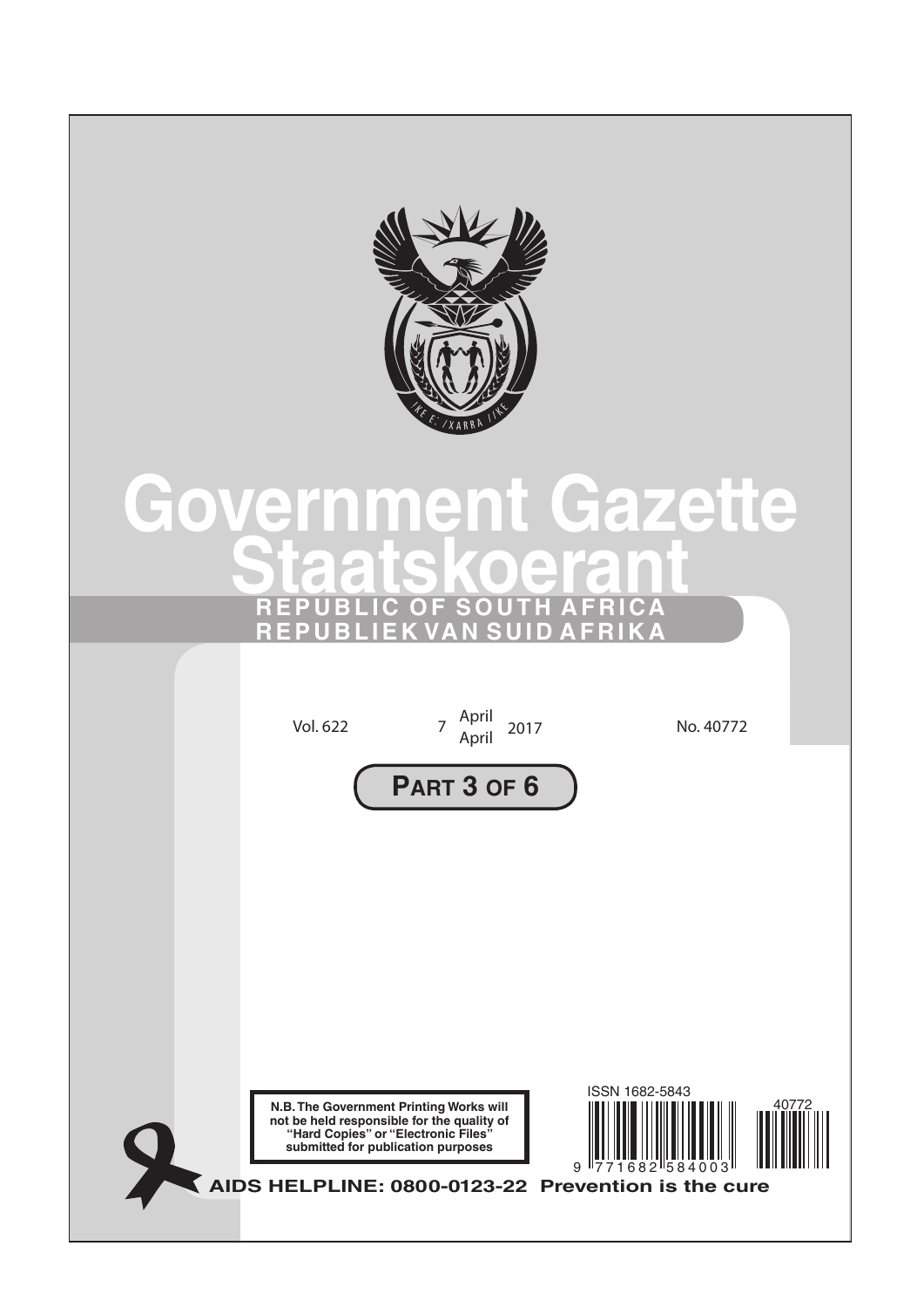- (j) an assessment of each identified potentially significant impact and risk, including—
	- (i) cumulative impacts;
	- (ii) the nature, significance and consequences of the impact and risk;
	- (iii) the extent and duration of the impact and risk;
	- (iv) the probability of the impact and risk occurring;
	- (v) the degree to which the impact and risk can be reversed;
	- (vi) the degree to which the impact and risk may cause irreplaceable loss of resources; and
	- (vii) the degree to which the impact and risk can be avoided, managed or mitigated;
- (k) where applicable, a summary of the findings and impact management measures identified in any specialist report complying with Appendix 6 to these Regulations and an indication as to how these findings and recommendations have been included in the final report;
- (l) an environmental impact statement which contains—
	- (i) a summary of the key findings of the environmental impact assessment;
	- (ii) a map at an appropriate scale which superimposes the proposed activity and its associated structures and infrastructure on the environmental sensitivities of the preferred site indicating any areas that should be avoided, including buffers; and
	- (iii) a summary of the positive and negative impacts and risks of the proposed activity and identified alternatives;
- (m) based on the assessment, and where applicable, impact management measures from specialist reports, the recording of the proposed **[impact management**] objectives, and the] impact management outcomes for the development for inclusion in the EMPr;
- (n) any aspects which were conditional to the findings of the assessment either by the EAP or specialist which are to be included as conditions of authorisation;
- (o) a description of any assumptions, uncertainties, and gaps in knowledge which relate to the assessment and mitigation measures proposed;
- (p) a reasoned opinion as to whether the proposed activity should or should not be authorised, and if the opinion is that it should be authorised, any conditions that should be made in respect of that authorisation;
- (q) where the proposed activity does not include operational aspects, the period for which the environmental authorisation is required, the date on which the activity will be concluded, and the post construction monitoring requirements finalised;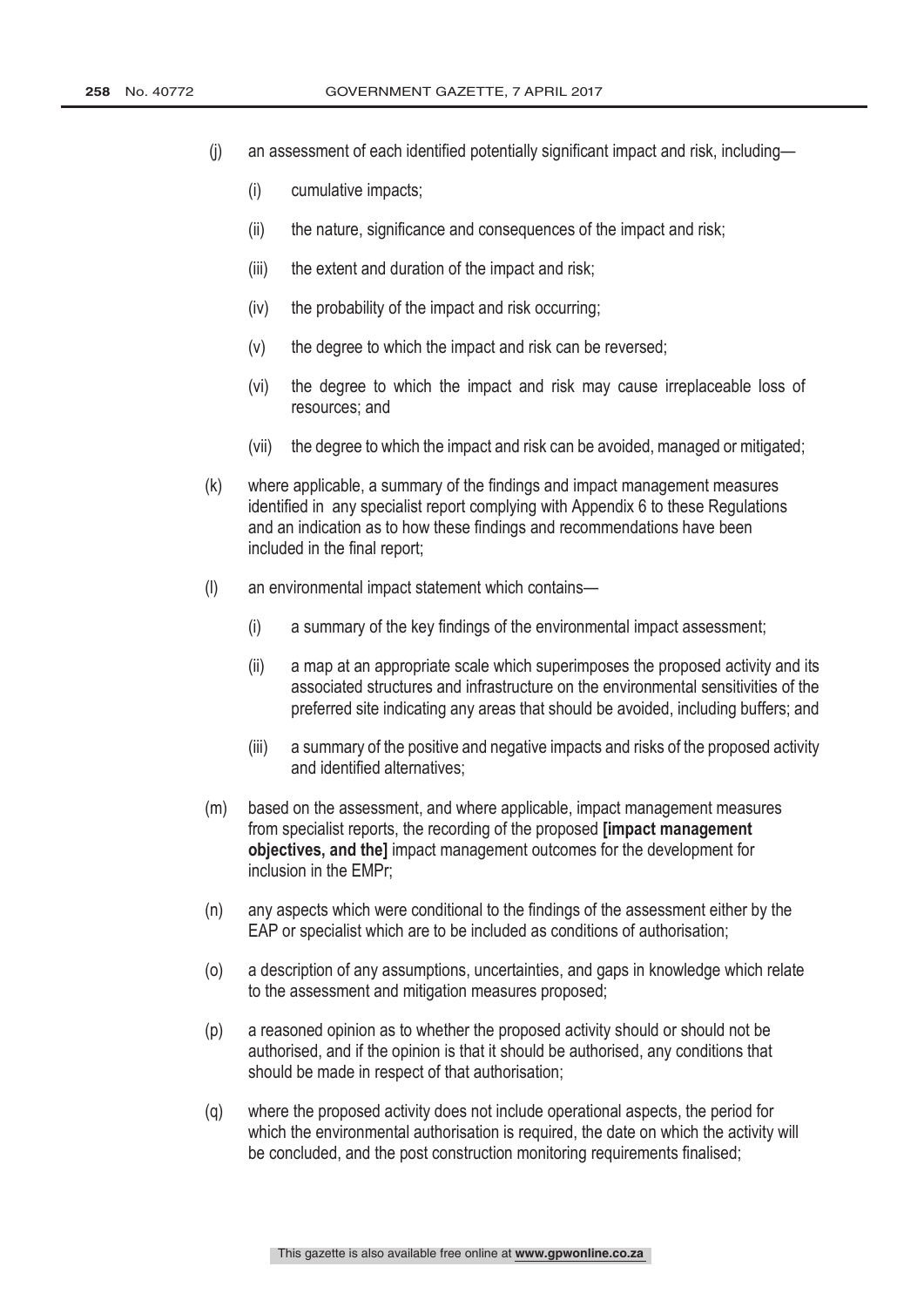- (r) an undertaking under oath or affirmation by the EAP in relation to[ $:$ ]  $\equiv$ 
	- (i) the correctness of the information provided in the reports;
	- (ii) the inclusion of comments and inputs from stakeholders and I&APs;
	- (iii) the inclusion of inputs and recommendations from the specialist reports where relevant; and
	- (iv) any information provided by the EAP to interested and affected parties and any responses by the EAP to comments or inputs made by interested and affected parties; and
- (s) where applicable, details of any financial provision for the rehabilitation, closure, and ongoing post decommissioning management of negative environmental impacts;
- (t) any specific information that may be required by the competent authority; and
- (u) any other matters required in terms of section 24(4)(a) and (b) of the Act.

(2) Where a government notice gazetted by the Minister provides for the basic assessment process to be followed, the requirements as indicated in such a notice will apply.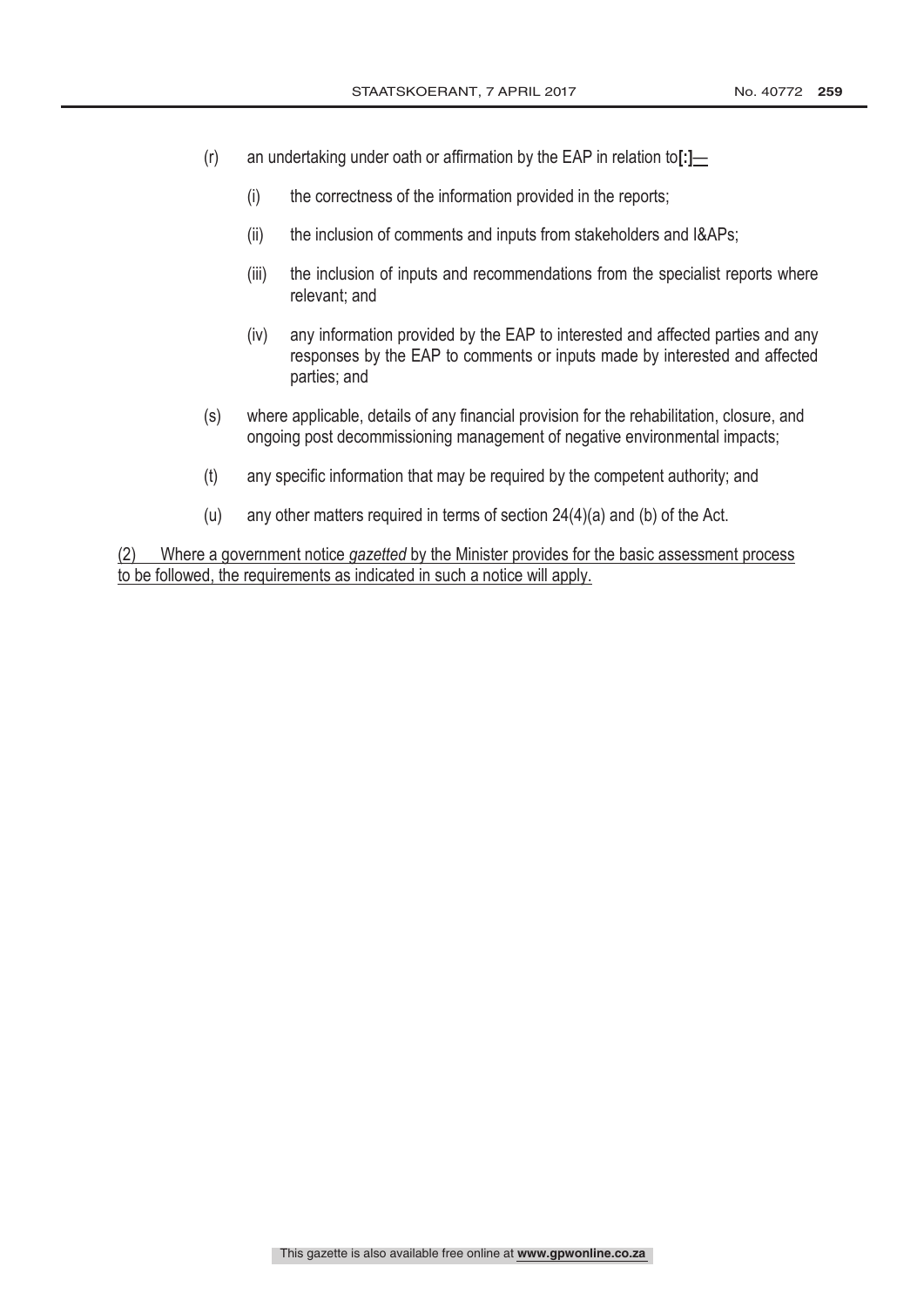# **Appendix 2**

# **Objective of the Scoping Process**

- 1. The objective of the scoping process is to, through a consultative process—
	- (a) identify the relevant policies and legislation relevant to the activity;
	- (b) motivate the need and desirability of the proposed activity, including the need and desirability of the activity in the context of the preferred location;
	- (c) identify and confirm the preferred activity and technology alternative through an identification of impacts and risks and ranking process of such impacts and risks;
	- (d) identify and confirm the preferred site, through a detailed site selection process, which includes an identification of impacts and risks **[assessment process]** inclusive of identification of cumulative impacts and a ranking process of all the identified alternatives focusing on the geographical, physical, biological, social, economic, and cultural aspects of the environment;
	- (e) identify the key issues to be addressed in the assessment phase;
	- (f) agree on the level of assessment to be undertaken, including the methodology to be applied, the expertise required as well as the extent of further consultation to be undertaken to determine the impacts and risks the activity will impose on the preferred site through the life of the activity, including the nature, significance, consequence, extent, duration and probability of the impacts to inform the location of the development footprint within the preferred site; and
	- (g) identify suitable measures to avoid, manage or mitigate identified impacts and to determine the extent of the residual risks that need to be managed and monitored.

#### Content of the scoping report

2. (1) A scoping report must contain the information that is necessary for a proper understanding of the process, informing all preferred alternatives, including location alternatives, the scope of the assessment, and the consultation process to be undertaken through the environmental impact assessment process, and must include—

- (a) details of—
	- (i) the EAP who prepared the report; and
	- (ii) the expertise of the EAP, including a curriculum vitae;
- (b) the location of the activity, including—
	- (i) the 21 digit Surveyor General code of each cadastral land parcel;
	- (ii) where available, the physical address and farm name;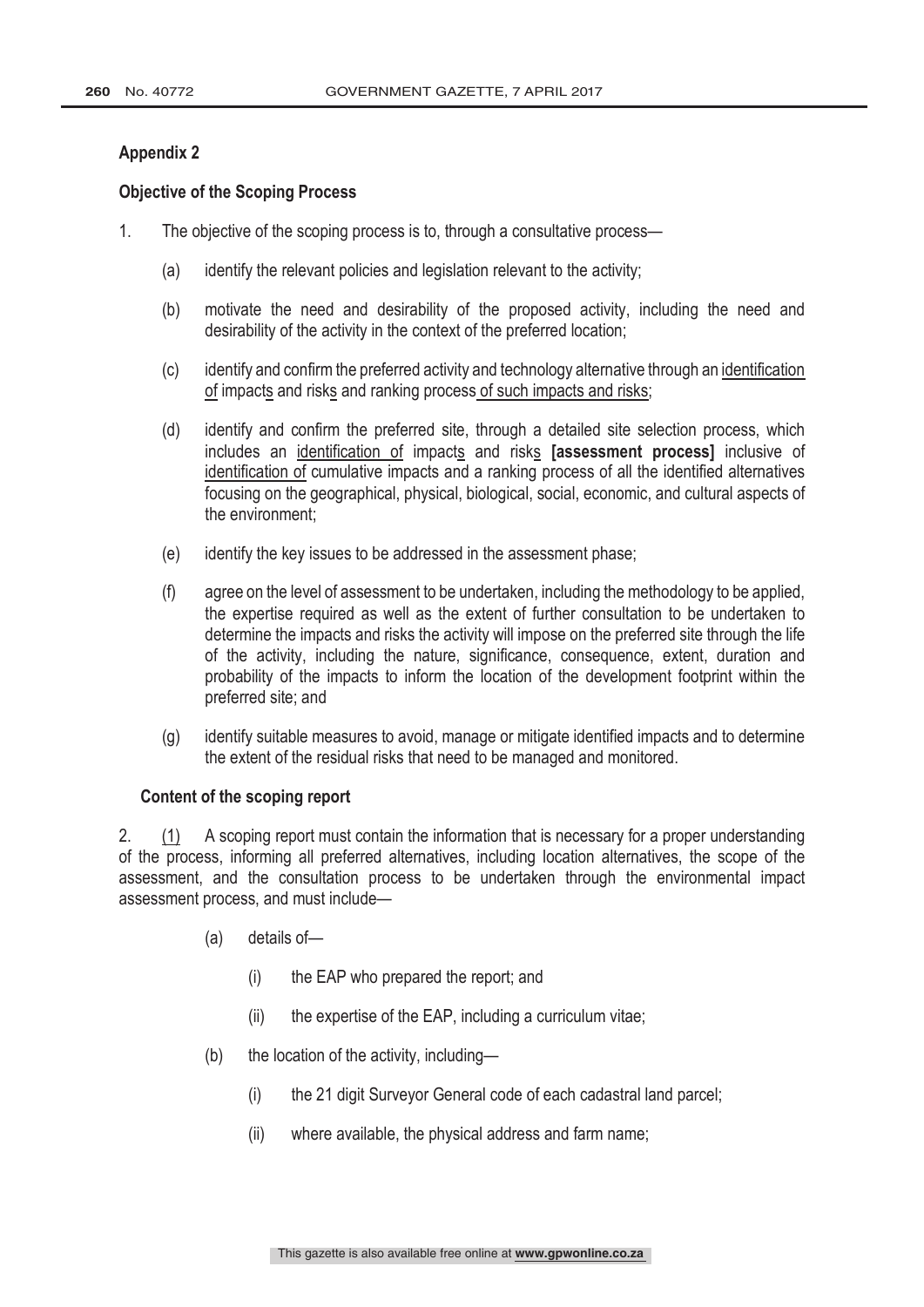- (iii) where the required information in items (i) and (ii) is not available, the coordinates of the boundary of the property or properties;
- (c) a plan which locates the proposed activity or activities applied for at an appropriate scale, or, if it is—
	- (i) a linear activity, a description and coordinates of the corridor in which the proposed activity or activities is to be undertaken; or
	- (ii) on land where the property has not been defined, the coordinates within which the activity is to be undertaken:
- (d) a description of the scope of the proposed activity, including—
	- (i) all listed and specified activities triggered;
	- (ii) a description of the activities to be undertaken, including associated structures and infrastructure;
- (e) a description of the policy and legislative context within which the development is proposed including an identification of all legislation, policies, plans, guidelines, spatial tools, municipal development planning frameworks and instruments that are applicable to this activity and are to be considered in the assessment process;
- (f) a motivation for the need and desirability for the proposed development including the need and desirability of the activity in the context of the preferred location;
- $[(h)]$  (g) a full description of the process followed to reach the proposed preferred activity, site and location of the development footprint within the site, including—
	- (i) details of all the alternatives considered;
	- (ii) details of the public participation process undertaken in terms of regulation 41 of the Regulations, including copies of the supporting documents and inputs;
	- (iii) a summary of the issues raised by interested and affected parties, and an indication of the manner in which the issues were incorporated, or the reasons for not including them;
	- (iv) the environmental attributes associated with the alternatives focusing on the geographical, physical, biological, social, economic, heritage and cultural aspects;
	- $(v)$  the impacts and risks **[identified for]** which have informed the identification of each alternative, including the nature, significance, consequence, extent, duration and probability of **[the]** such identified impacts, including the degree to which these impacts—
		- (aa) can be reversed;
		- (bb) may cause irreplaceable loss of resources; and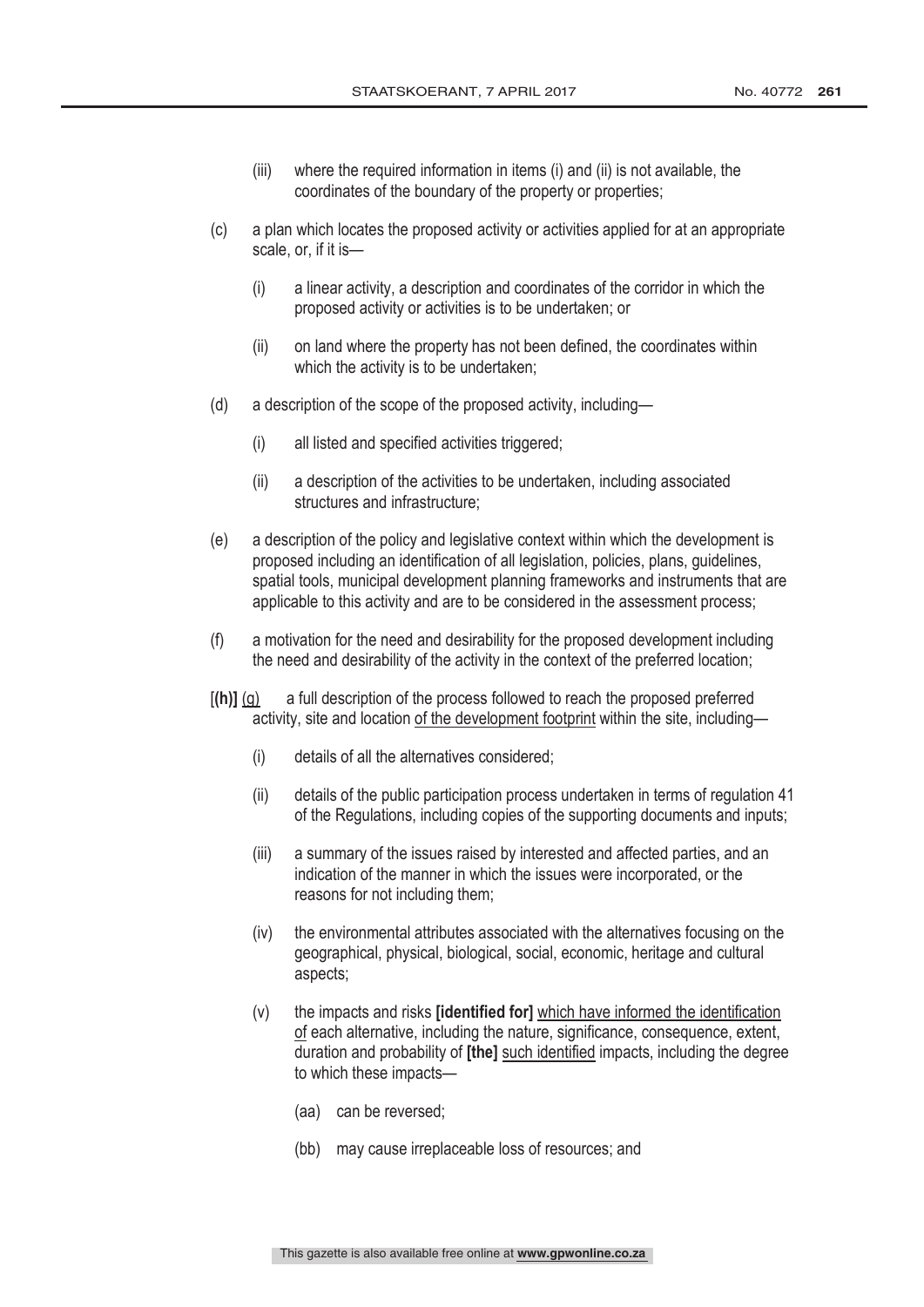- (cc) can be avoided, managed or mitigated;
- $(vi)$  the methodology used in **[determining]** identifying and ranking the nature, significance, consequences, extent, duration and probability of potential environmental impacts and risks associated with the alternatives;
- (vii) positive and negative impacts that the proposed activity and alternatives will have on the environment and on the community that may be affected focusing on the geographical, physical, biological, social, economic, heritage and cultural aspects;
- (viii) the possible mitigation measures that could be applied and level of residual risk;
- (ix) the outcome of the site selection matrix;
- (x) if no alternatives, including alternative locations for the activity were investigated, the motivation for not considering such; and
- (xi) a concluding statement indicating the preferred alternatives, including preferred location of the activity;
- $\lceil$ (i) $\rceil$ (h) a plan of study for undertaking the environmental impact assessment process to be undertaken, including—
	- (i) a description of the alternatives to be considered and assessed within the preferred site, including the option of not proceeding with the activity;
	- (ii) a description of the aspects to be assessed as part of the environmental impact assessment process;
	- (iii) aspects to be assessed by specialists;
	- (iv) a description of the proposed method of assessing the environmental aspects, lincluding a description of the proposed method of assessing the environmental aspects] including aspects to be assessed by specialists;
	- (v) a description of the proposed method of assessing duration and significance;
	- (vi) an indication of the stages at which the competent authority will be consulted;
	- (vii) particulars of the public participation process that will be conducted during the environmental impact assessment process; and
	- (viii) a description of the tasks that will be undertaken as part of the environmental impact assessment process;
	- (ix) identify suitable measures to avoid, reverse, mitigate or manage identified impacts and to determine the extent of the residual risks that need to be managed and monitored.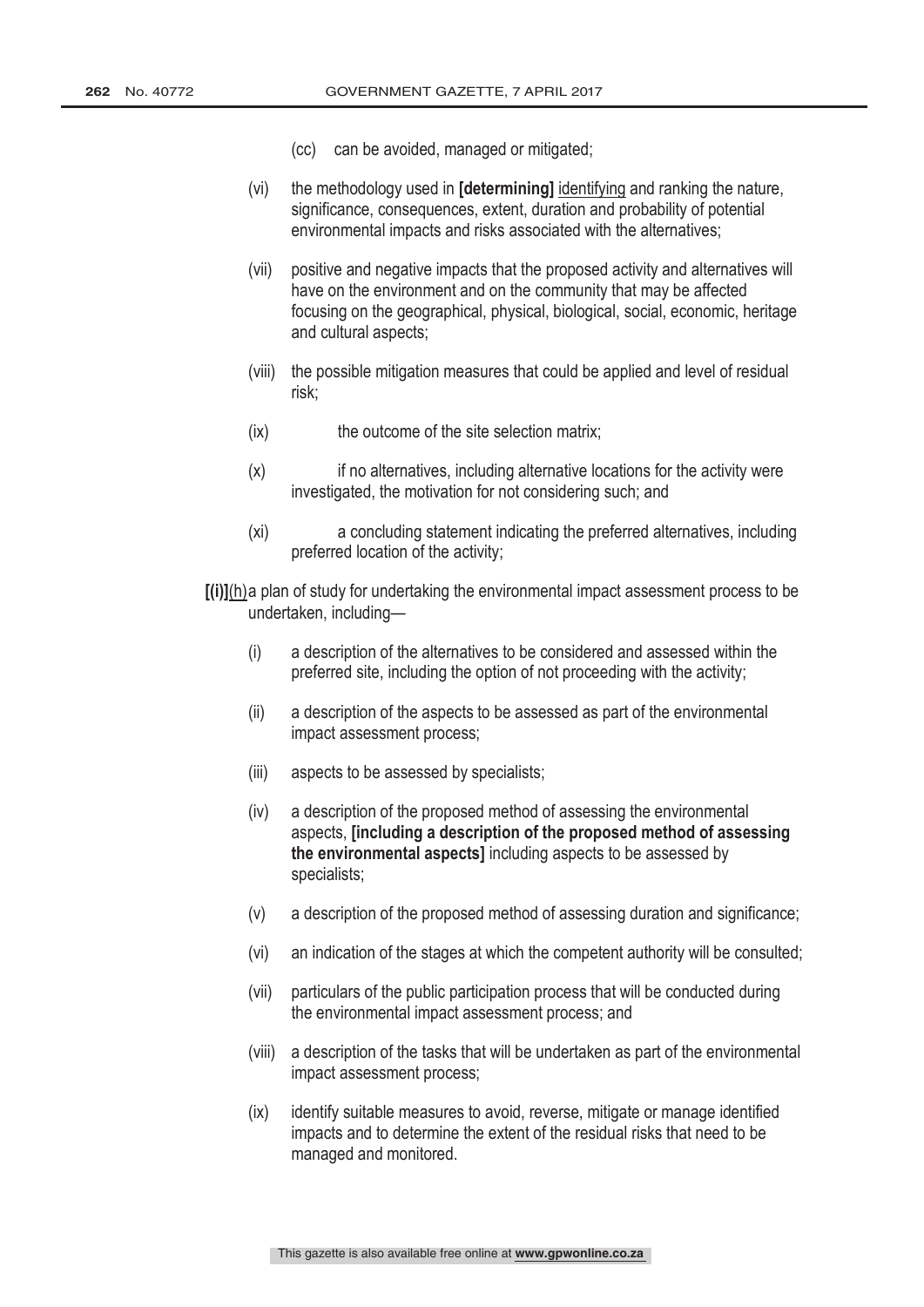$[(j)]$ (i) an undertaking under oath or affirmation by the EAP in relation to-

- (i) the correctness of the information provided in the report;
- (ii) the inclusion of comments and inputs from stakeholders and interested and affected parties; and
- (iii) any information provided by the EAP to interested and affected parties and any responses by the EAP to comments or inputs made by interested or affected parties;
- $[(k)]$ (i) an undertaking under oath or affirmation by the EAP in relation to the level of agreement between the EAP and interested and affected parties on the plan of study for undertaking the environmental impact assessment;

 $[(1)](k)$  where applicable, any specific information required by the competent authority; and

 $\lceil (m) \rceil$ (I)any other matter required in terms of section 24(4)(a) and (b) of the Act.

(2) Where a government notice *qazetted* by the Minister provides for any protocol or minimum information requirement to be applied to a scoping report, the requirements as indicated in such notice will apply.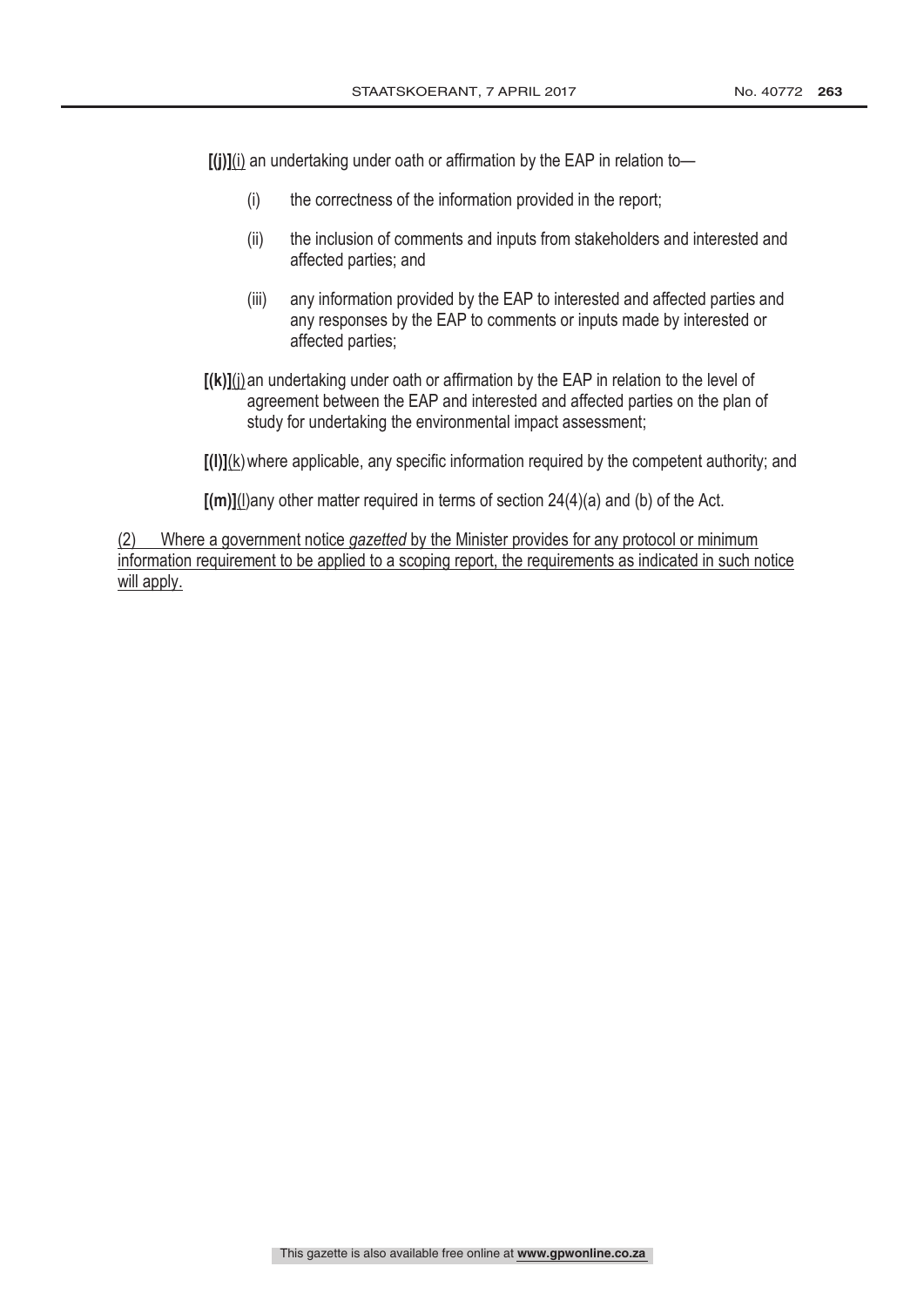## **Appendix 3**

#### **Environmental impact assessment process**

 (1) The environmental impact assessment process must be undertaken in line with the approved plan of study for environmental impact assessment.

(2) The environmental impacts, mitigation and closure outcomes as well as the residual risks of the proposed activity must be set out in the environmental impact assessment report.

#### Objective of the environmental impact assessment process

2. The objective of the environmental impact assessment process is to, through a consultative process—

- (a) determine the policy and legislative context within which the activity is located and document how the proposed activity complies with and responds to the policy and legislative context;
- (b) describe the need and desirability of the proposed activity, including the need and desirability of the activity in the context of the [preferred location] development footprint on the approved site as contemplated in the accepted scoping report;
- $(c)$  identify the location of the development footprint within the **[preferred]** approved site as contemplated in the accepted scoping report based on an impact and risk assessment process inclusive of cumulative impacts and a ranking process of all the identified development footprint alternatives focusing on the geographical, physical, biological, social, economic, heritage and cultural aspects of the environment;
- (d) determine the—
	- (i) nature, significance, consequence, extent, duration and probability of the impacts occurring to inform identified preferred alternatives; and
	- (ii) degree to which these impacts—
		- (aa) can be reversed;
		- (bb) may cause irreplaceable loss of resources, and
		- (cc) can be avoided, managed or mitigated;
- $(e)$  identify the most ideal location for the activity within the **[preferred]** development footprint of the approved site as contemplated in the accepted scoping report based on the lowest level of environmental sensitivity identified during the assessment;
- (f) identify, assess, and rank the impacts the activity will impose on the **[preferred location]** development footprint on the approved site as contemplated in the accepted scoping report through the life of the activity;
- (g) identify suitable measures to avoid, manage or mitigate identified impacts; and
- (h) identify residual risks that need to be managed and monitored.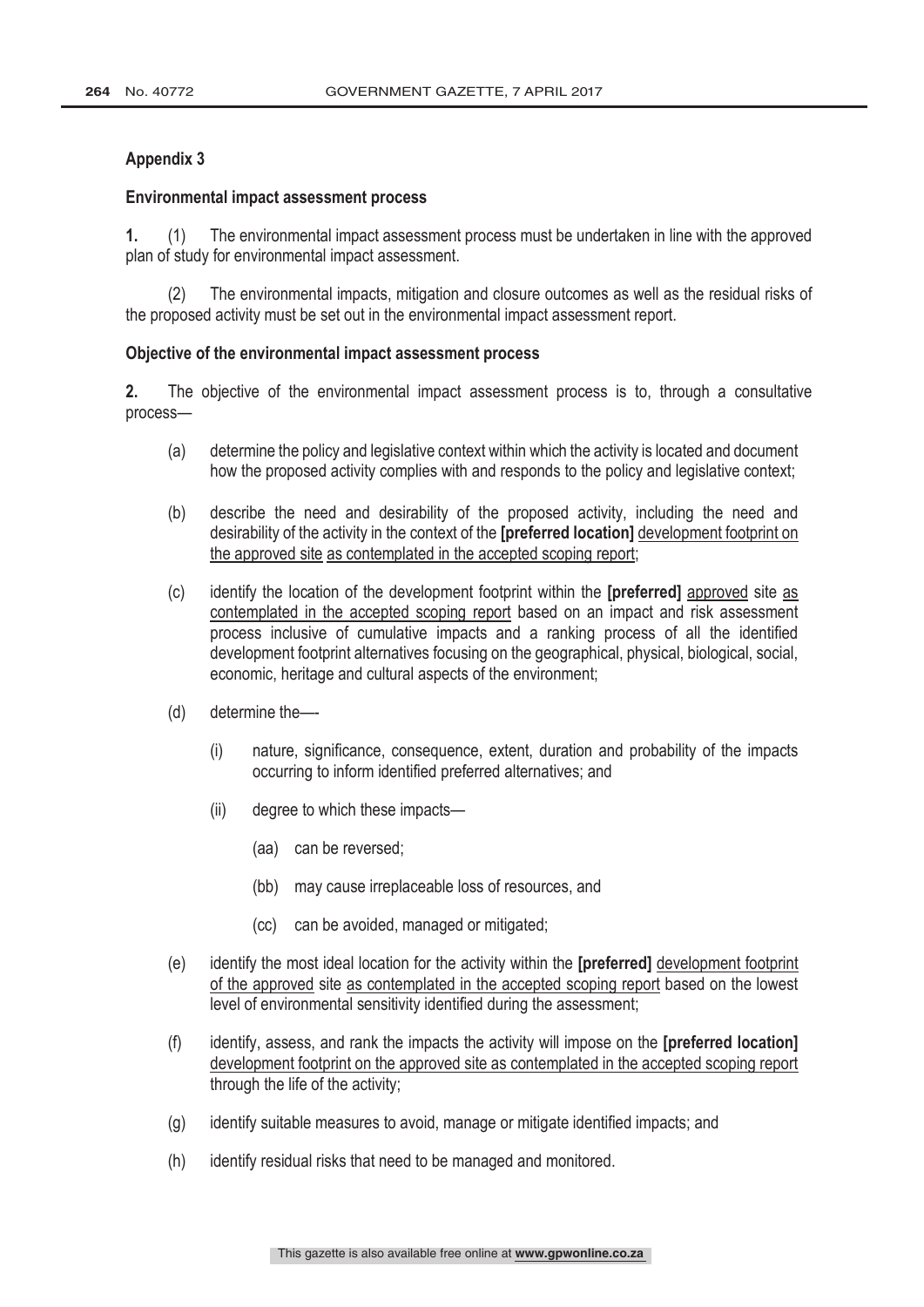# Scope of assessment and content of environmental impact assessment reports

 (1) An environmental impact assessment report must contain the information that is necessary for the competent authority to consider and come to a decision on the application, and must include—

- (a) details of—
	- (iii) the EAP who prepared the report; and
	- (iv) the expertise of the EAP, including a curriculum vitae;
- (b) the location of the development footprint of the activity on the approved site as contemplated in the accepted scoping report, including:
	- (i) the 21 digit Surveyor General code of each cadastral land parcel;
	- (ii) where available, the physical address and farm name; and
	- (iii) where the required information in items (i) and (ii) is not available, the coordinates of the boundary of the property or properties;
- (c) a plan which locates the proposed activity or activities applied for as well as the associated structures and infrastructure at an appropriate scale, or, if it is—
	- (i) a linear activity, a description and coordinates of the corridor in which the proposed activity or activities is to be undertaken;
	- (ii) on land where the property has not been defined, the coordinates within which the activity is to be undertaken;
- (d) a description of the scope of the proposed activity, including—
	- (i) all listed and specified activities triggered and being applied for; and
	- (ii) a description of the associated structures and infrastructure related to the development;
- (e) a description of the policy and legislative context within which the development is located and an explanation of how the proposed development complies with and responds to the legislation and policy context;
- (f) a motivation for the need and desirability for the proposed development, including the need and desirability of the activity in the context of the preferred [location] development footprint within the approved site as contemplated in the accepted scoping report;
- (g) a motivation for the preferred development footprint within the approved site as contemplated in the accepted scoping report;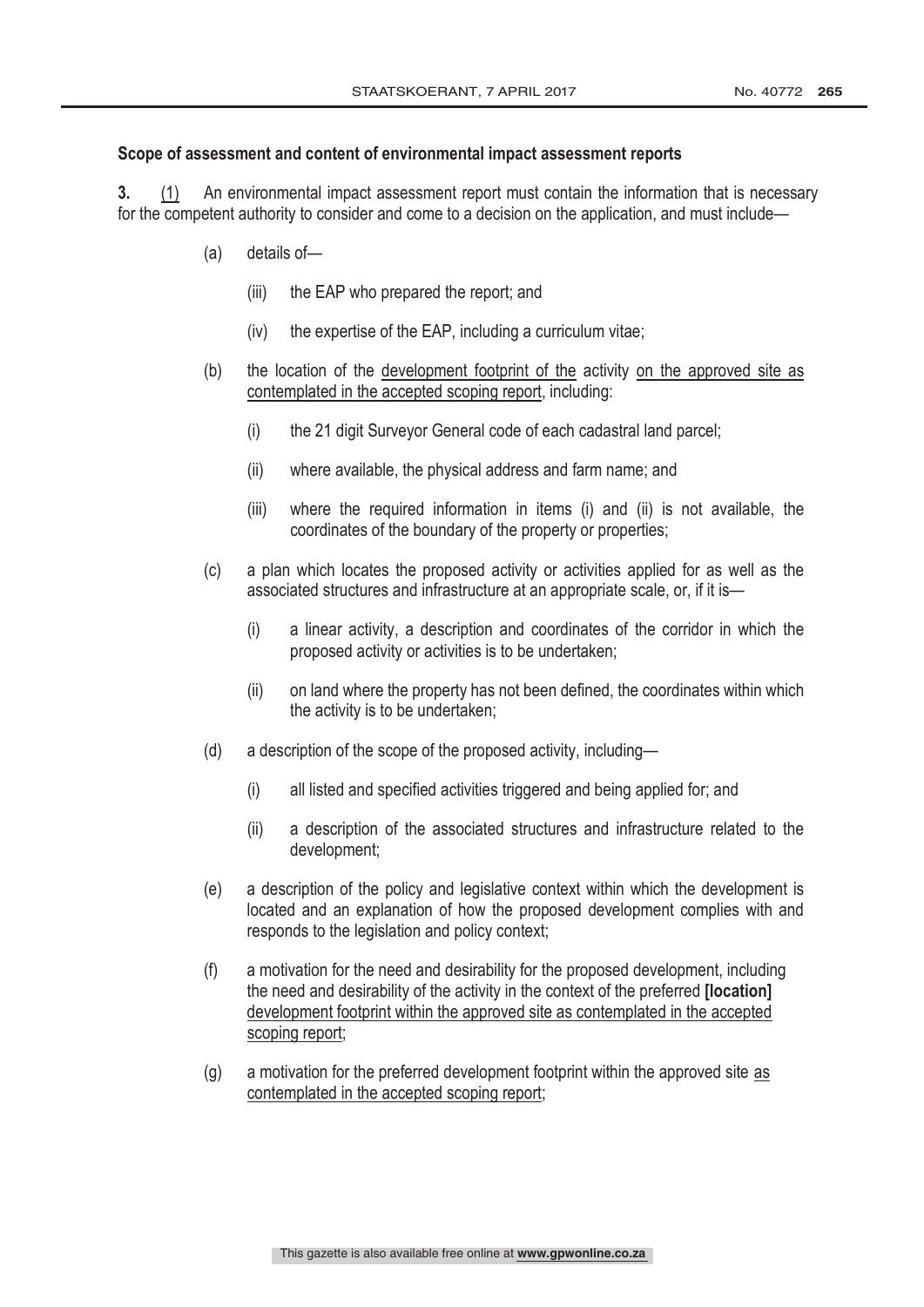- (h) a full description of the process followed to reach the proposed development footprint within the approved site as contemplated in the accepted scoping report, including:
	- (i) details of the development footprint alternatives considered;
	- (ii) details of the public participation process undertaken in terms of regulation 41 of the Regulations, including copies of the supporting documents and inputs;
	- (iii) a summary of the issues raised by interested and affected parties, and an indication of the manner in which the issues were incorporated, or the reasons for not including them;
	- (iv) the environmental attributes associated with the development footprint alternatives focusing on the geographical, physical, biological, social, economic, heritage and cultural aspects;
	- (v) the impacts and risks identified including the nature, significance, consequence, extent, duration and probability of the impacts, including the degree to which these impacts—
		- (aa) can be reversed;
		- (bb) may cause irreplaceable loss of resources; and
		- (cc) can be avoided, managed or mitigated;
	- (vi) the methodology used in determining and ranking the nature, significance, consequences, extent, duration and probability of potential environmental impacts and risks;
	- (vii) positive and negative impacts that the proposed activity and alternatives will have on the environment and on the community that may be affected focusing on the geographical, physical, biological, social, economic, heritage and cultural aspects;
	- (viii) the possible mitigation measures that could be applied and level of residual risk;
	- $(ix)$  if no alternative development **[locations]** footprints for the activity were investigated, the motivation for not considering such; and
	- (x) a concluding statement indicating the location of the preferred alternative development **[location]** footprint within the approved site as contemplated in the accepted scoping report;
- (i) a full description of the process undertaken to identify, assess and rank the impacts the activity and associated structures and infrastructure will impose on the preferred [location] development footprint on the approved site as contemplated in the accepted scoping report through the life of the activity, including—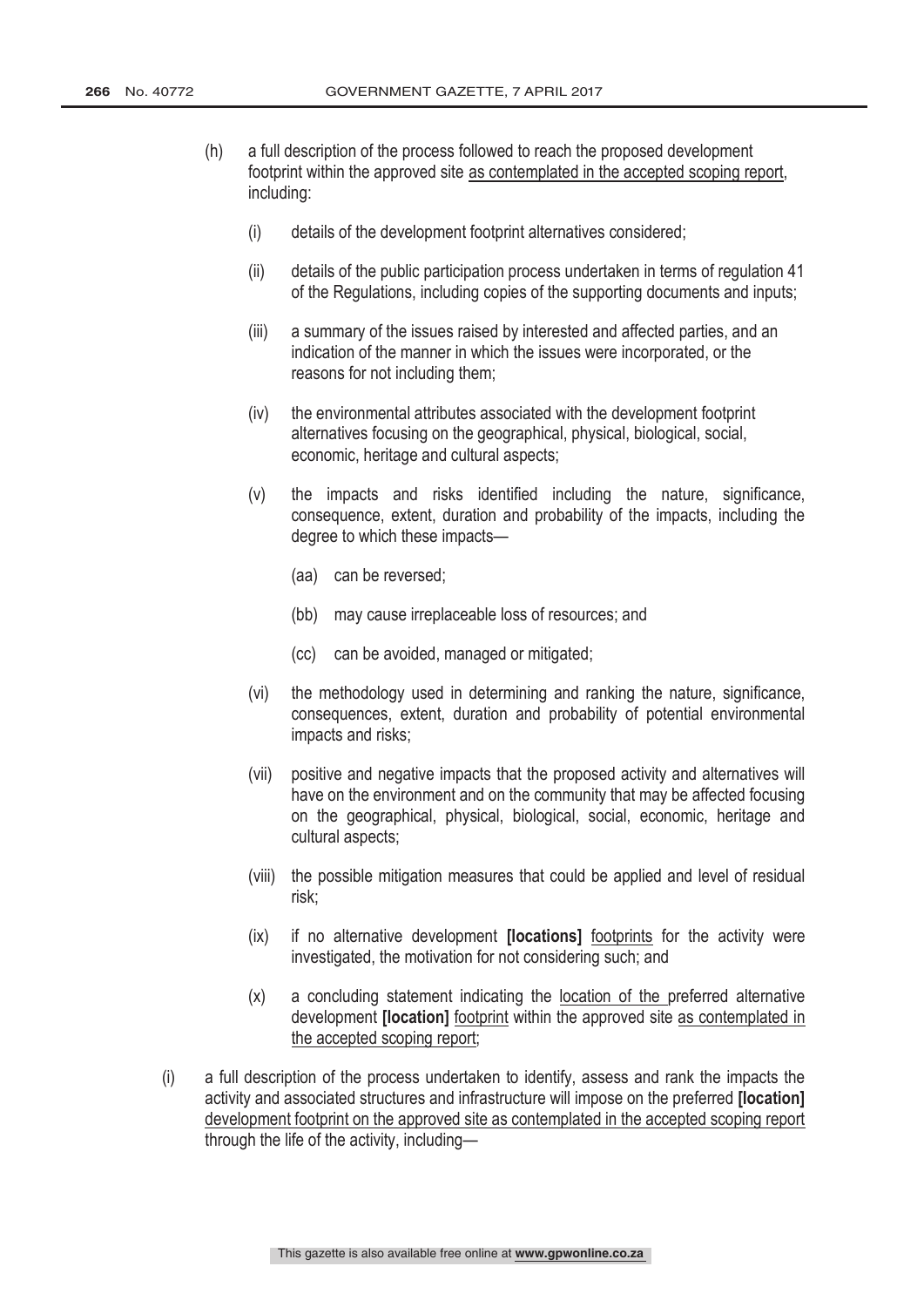- (i) a description of all environmental issues and risks that were identified during the environmental impact assessment process; and
- (ii) an assessment of the significance of each issue and risk and an indication of the extent to which the issue and risk could be avoided or addressed by the adoption of mitigation measures;
- (j) an assessment of each identified potentially significant impact and risk, including—
	- (i) cumulative impacts;
	- (ii) the nature, significance and consequences of the impact and risk;
	- (iii) the extent and duration of the impact and risk;
	- (iv) the probability of the impact and risk occurring;
	- (v) the degree to which the impact and risk can be reversed;
	- (vi) the degree to which the impact and risk may cause irreplaceable loss of resources; and
	- (vii) the degree to which the impact and risk can be mitigated;
- (k) where applicable, a summary of the findings and recommendations of any specialist report complying with Appendix 6 to these Regulations and an indication as to how these findings and recommendations have been included in the final assessment report;
- (l) an environmental impact statement which contains—
	- (i) a summary of the key findings of the environmental impact assessment:
	- (ii) a map at an appropriate scale which superimposes the proposed activity and its associated structures and infrastructure on the environmental sensitivities of the preferred **[site]** development footprint on the approved site as contemplated in the accepted scoping report indicating any areas that should be avoided, including buffers; and
	- (iii) a summary of the positive and negative impacts and risks of the proposed activity and identified alternatives;
- (m) based on the assessment, and where applicable, recommendations from specialist reports, the recording of proposed [impact management objectives, and the] impact management outcomes for the development for inclusion in the EMPr as well as for inclusion as conditions of authorisation;
- (n) the final proposed alternatives which respond to the impact management measures, avoidance, and mitigation measures identified through the assessment;
- (o) any aspects which were conditional to the findings of the assessment either by the EAP or specialist which are to be included as conditions of authorisation;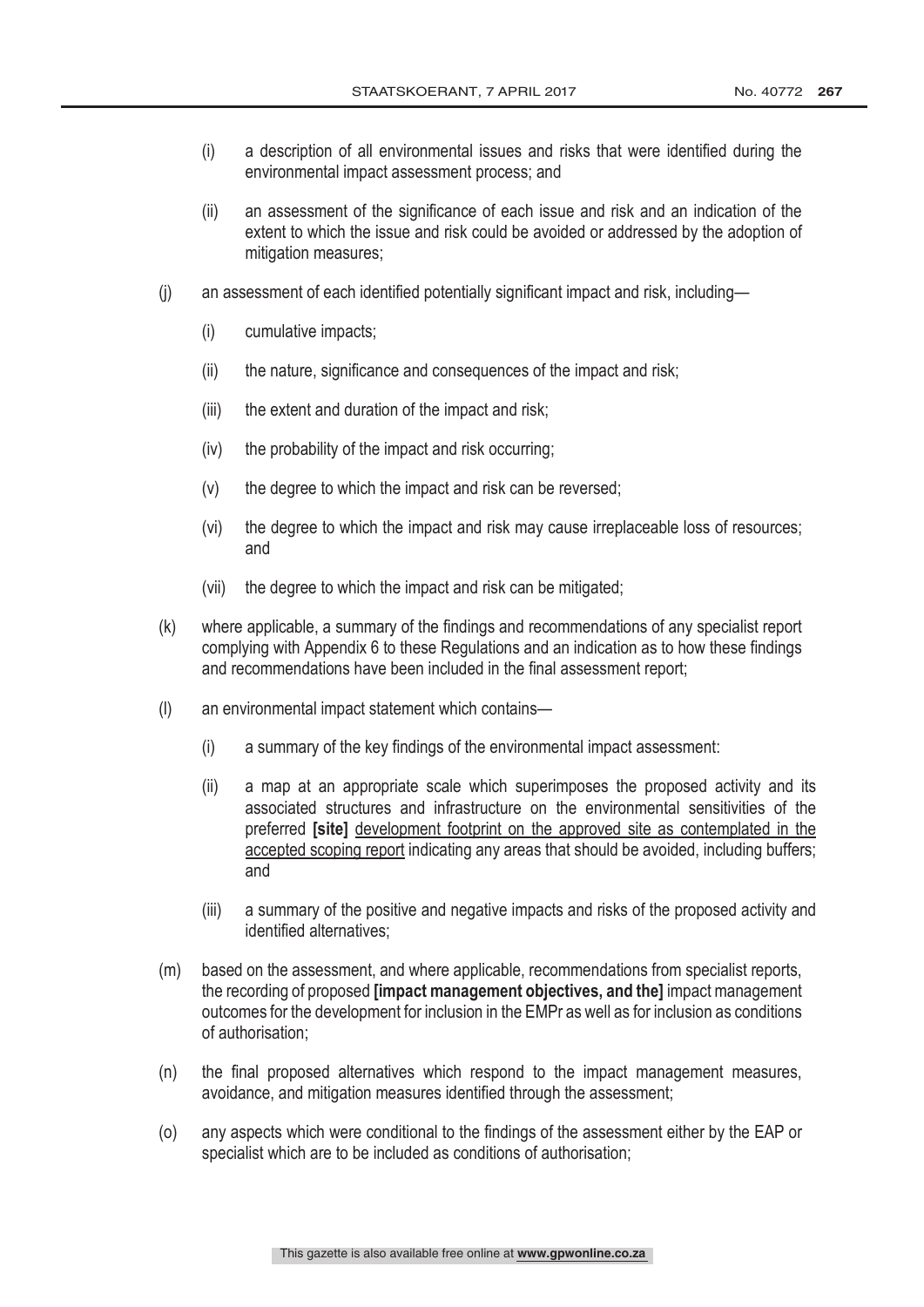- (p) a description of any assumptions, uncertainties and gaps in knowledge which relate to the assessment and mitigation measures proposed;
- (q) a reasoned opinion as to whether the proposed activity should or should not be authorised, and if the opinion is that it should be authorised, any conditions that should be made in respect of that authorisation;
- (r) where the proposed activity does not include operational aspects, the period for which the environmental authorisation is required and the date on which the activity will be concluded and the post construction monitoring requirements finalised;
- (s) an undertaking under oath or affirmation by the EAP in relation to[: $\underline{I}$ 
	- (i) the correctness of the information provided in the reports;
	- (ii) the inclusion of comments and inputs from stakeholders and I&APs;
	- (iii) the inclusion of inputs and recommendations from the specialist reports where relevant; and
	- (iv) any information provided by the EAP to interested and affected parties and any responses by the EAP to comments or inputs made by interested or affected parties;
- (t) where applicable, details of any financial provision  $[s]$  for the rehabilitation, closure, and ongoing post decommissioning management of negative environmental impacts;
- (u) an indication of any deviation from the approved scoping report, including the plan of study, including─
	- (i) any deviation from the methodology used in determining the significance of potential environmental impacts and risks; and
	- (ii) a motivation for the deviation;
- (v) any specific information that may be required by the competent authority; and
- (w) any other matters required in terms of section  $24(4)(a)$  and (b) of the Act.

 $(2)$  Where a government notice gazetted by the Minister provides for any protocol or minimum information requirement to be applied to an environmental impact assessment report the requirements as indicated in such notice will apply.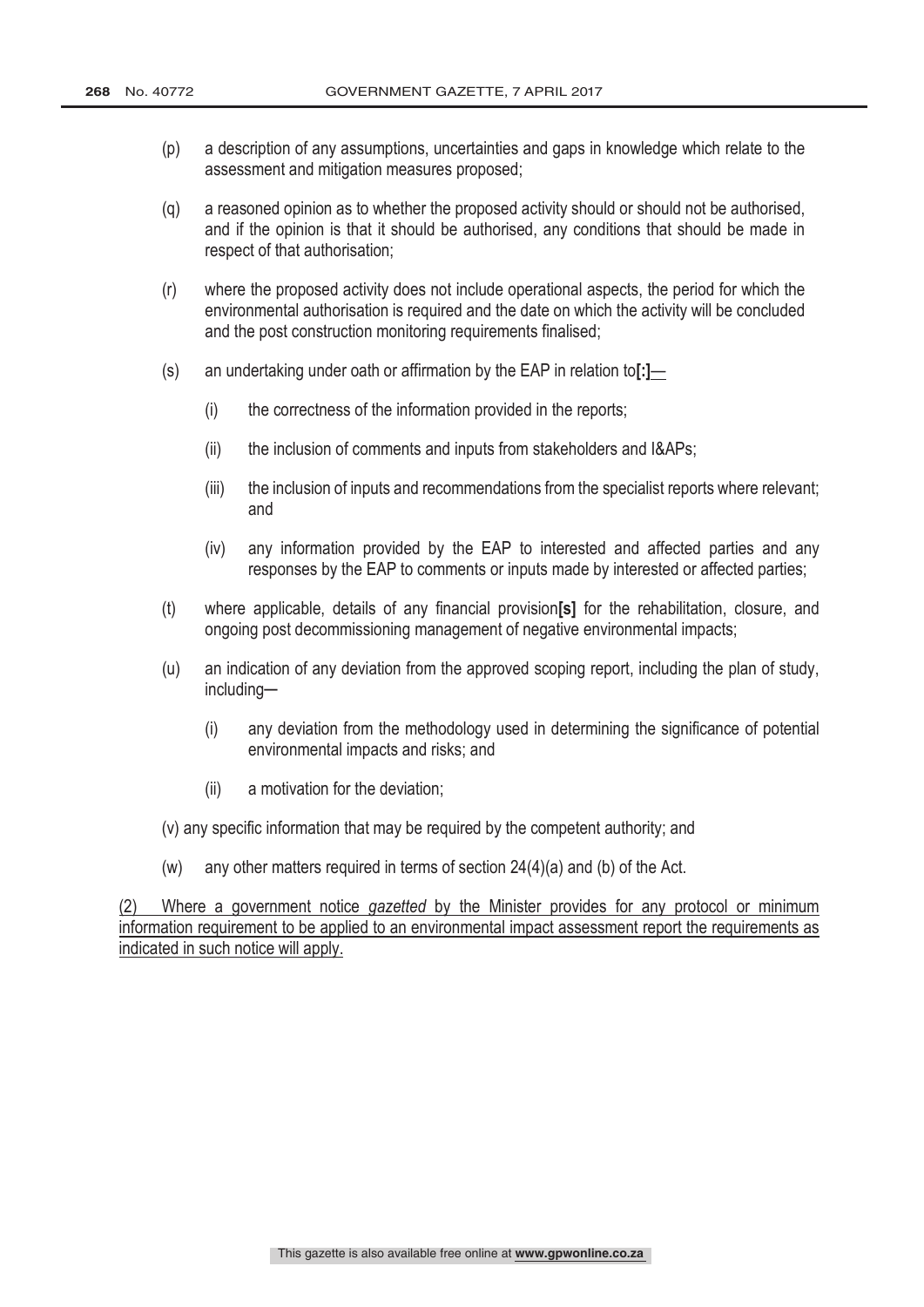# **Appendix 4**

#### Content of environmental management programme (EMPr)

- 1. (1) An EMPr must comply with section 24N of the Act and include—
	- (a) details of–
		- (i) the EAP who prepared the EMPr; and
		- (ii) the expertise of that EAP to prepare an EMPr, including a curriculum vitae;
	- (b) a detailed description of the aspects of the activity that are covered by the EMPr as identified by the project description;
	- (c) a map at an appropriate scale which superimposes the proposed activity, its associated structures, and infrastructure on the environmental sensitivities of the preferred site, indicating any areas that **[any areas that]** should be avoided, including buffers;
	- (d) a description of the impact management **[objectives]** outcomes, including management statements, identifying the impacts and risks that need to be avoided, managed and mitigated as identified through the environmental impact assessment process for all phases of the development including-
		- (i) planning and design;
		- (ii) pre-construction activities;
		- (iii) construction activities;
		- (iv) rehabilitation of the environment after construction and where applicable post closure; and
		- (v) where relevant, operation activities;

# $\overline{f}(e)$  a description and identification of impact management outcomes required for the aspects contemplated in paragraph (d);]

- (f) a description of proposed impact management actions, identifying the manner in which the impact management **[objectives and]** outcomes contemplated in paragraph (d) [and (e)] will be achieved, and must, where applicable, include actions to  $-$ 
	- (i) avoid, modify, remedy, control or stop any action, activity or process which causes pollution or environmental degradation;
	- (ii) comply with any prescribed environmental management standards or practices;
	- (iii) comply with any applicable provisions of the Act regarding closure, where applicable; and
	- (iv) comply with any provisions of the Act regarding financial provision for rehabilitation, where applicable;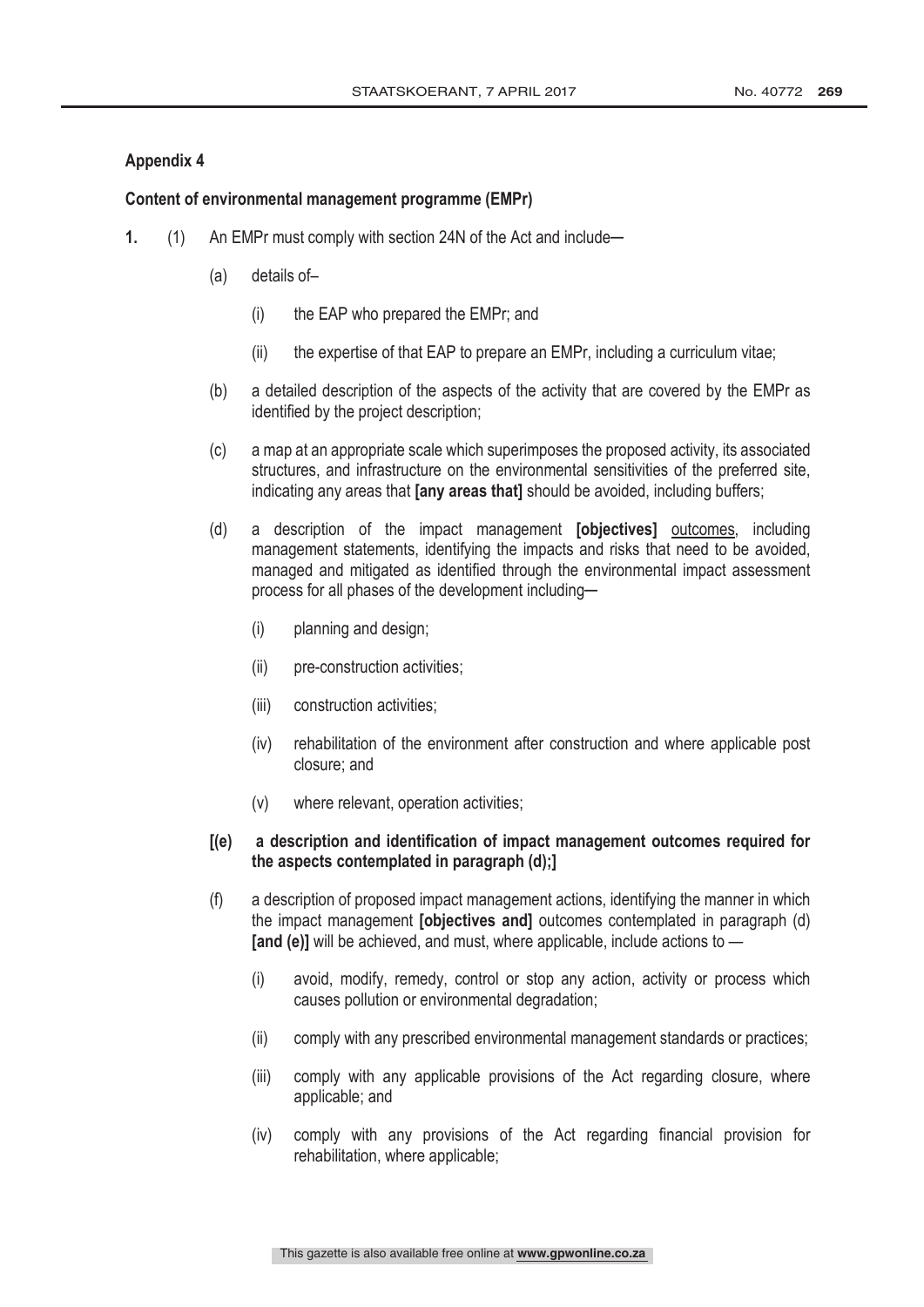- (g) the method of monitoring the implementation of the impact management actions contemplated in paragraph (f);
- (h) the frequency of monitoring the implementation of the impact management actions contemplated in paragraph (f);
- (i) an indication of the persons who will be responsible for the implementation of the impact management actions;
- (j) the time periods within which the impact management actions contemplated in paragraph (f) must be implemented;
- (k) the mechanism for monitoring compliance with the impact management actions contemplated in paragraph (f);
- (l) a program for reporting on compliance, taking into account the requirements as prescribed by the Regulations;
- (m) an environmental awareness plan describing the manner in which—
	- (i) the applicant intends to inform his or her employees of any environmental risk which may result from their work; and
	- (ii) risks must be dealt with in order to avoid pollution or the degradation of the environment; and
- (n) any specific information that may be required by the competent authority.

(2) Where a government notice gazetted by the Minister provides for a generic EMPr, such generic EMPr as indicated in such notice will apply.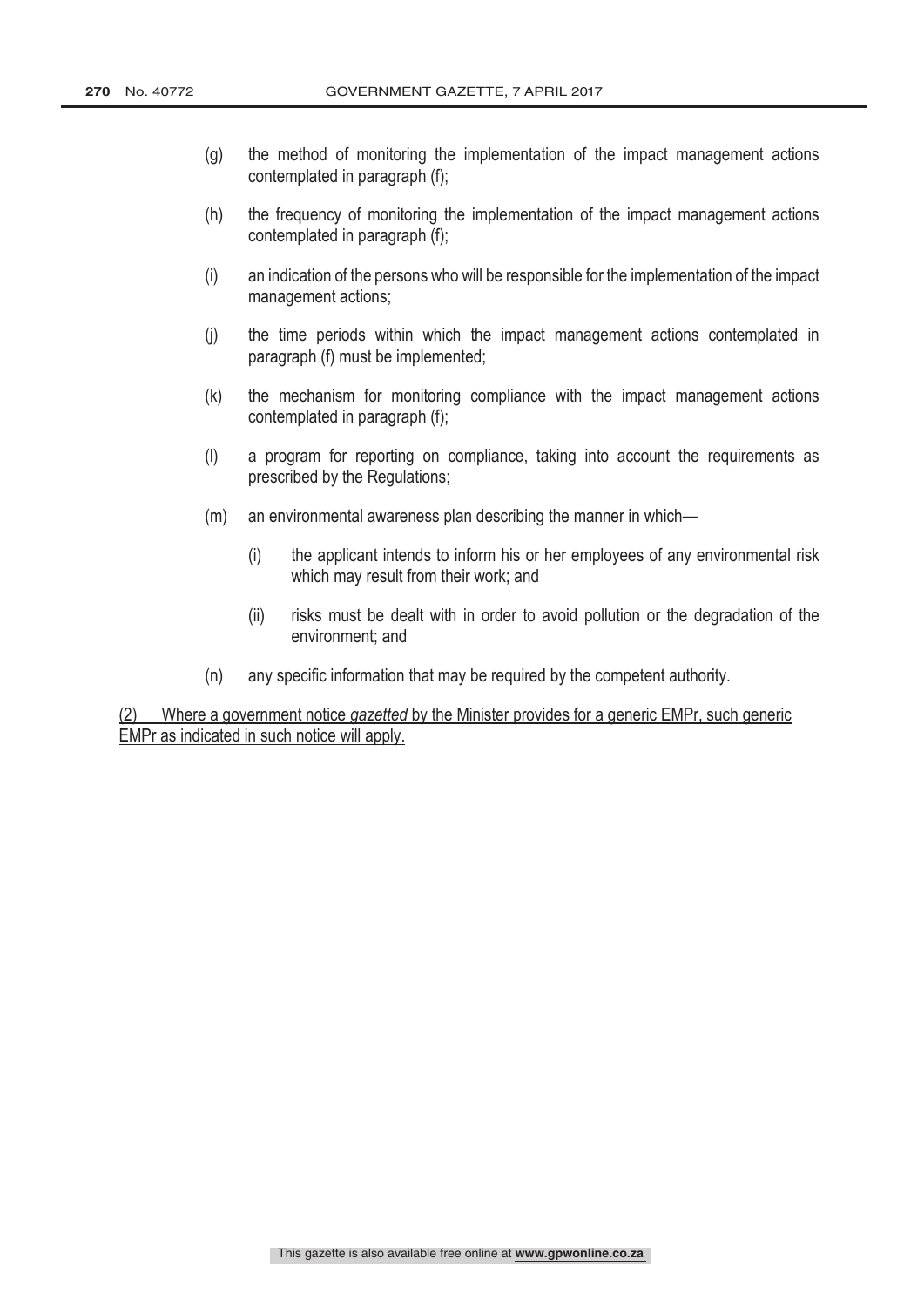# **Appendix 5**

# Content of closure plan

- 1. (1) A closure plan must include—
	- (a) details of
		- (i) the EAP who prepared the closure plan; and
		- $(ii)$  the expertise of that EAP;
	- (b) closure objectives;
	- (c) proposed mechanisms for monitoring compliance with and performance assessment against the closure plan and reporting thereon;
	- (d) measures to rehabilitate the environment affected by the undertaking of any listed activity or specified activity and associated closure to its natural or predetermined state or to a land use which conforms to the generally accepted principle of sustainable development, including a handover report, where applicable;
	- (e) information on any proposed avoidance, management and mitigation measures that will be taken to address the environmental impacts resulting from the undertaking of the closure activity;
	- (f) a description of the manner in which it intends to—
		- (i) modify, remedy, control or stop any action, activity or process which causes pollution or environmental degradation during closure;
		- (ii) remedy the cause of pollution or degradation and migration of pollutants during closure;
		- (iii) comply with any prescribed environmental management standards or practices; and
		- (iv) comply with any applicable provisions of the Act regarding closure;
	- (g) time periods within which the measures contemplated in the closure plan must be implemented;
	- (h) the process for managing any environmental damage, pollution, pumping and treatment of extraneous water or ecological degradation as a result of closure; [and]
	- (i) details of all public participation processes conducted in terms of regulation 41 of the Regulations, including-
		- (i) copies of any representations and comments received from registered interested and affected parties;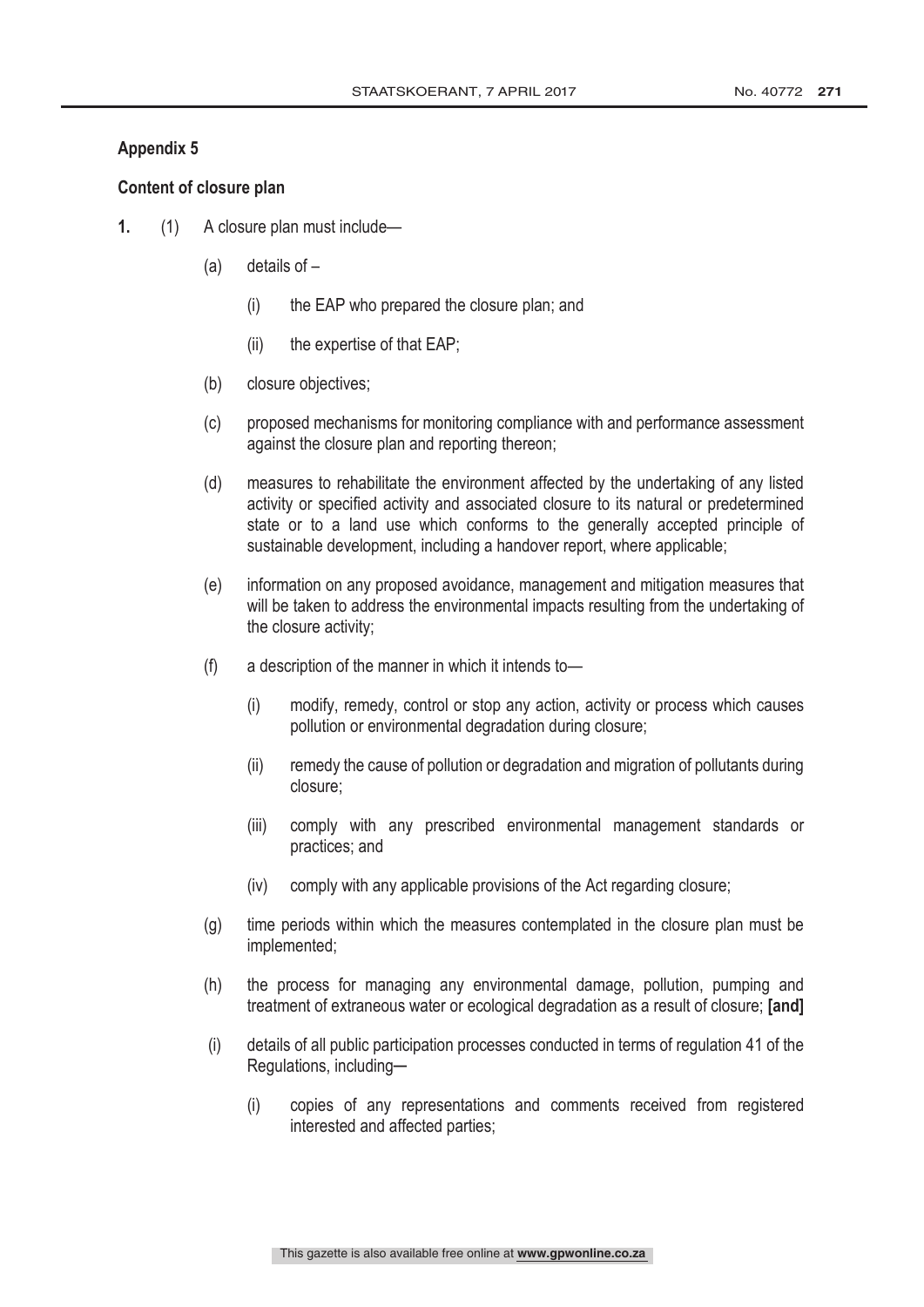- (ii) a summary of comments received from, and a summary of issues raised by registered interested and affected parties, the date of receipt of these comments and the response of the EAP to those comments;
- (iii) the minutes of any meetings held by the EAP with interested and affected parties and other role players which record the views of the participants;
- (iv) where applicable, an indication of the amendments made to the plan as a result of public participation processes conducted in terms of regulation 41 of these Regulations[:]; and
- (j) where applicable, details of any financial provision for the rehabilitation, closure and on-going post decommissioning management of negative environmental impacts.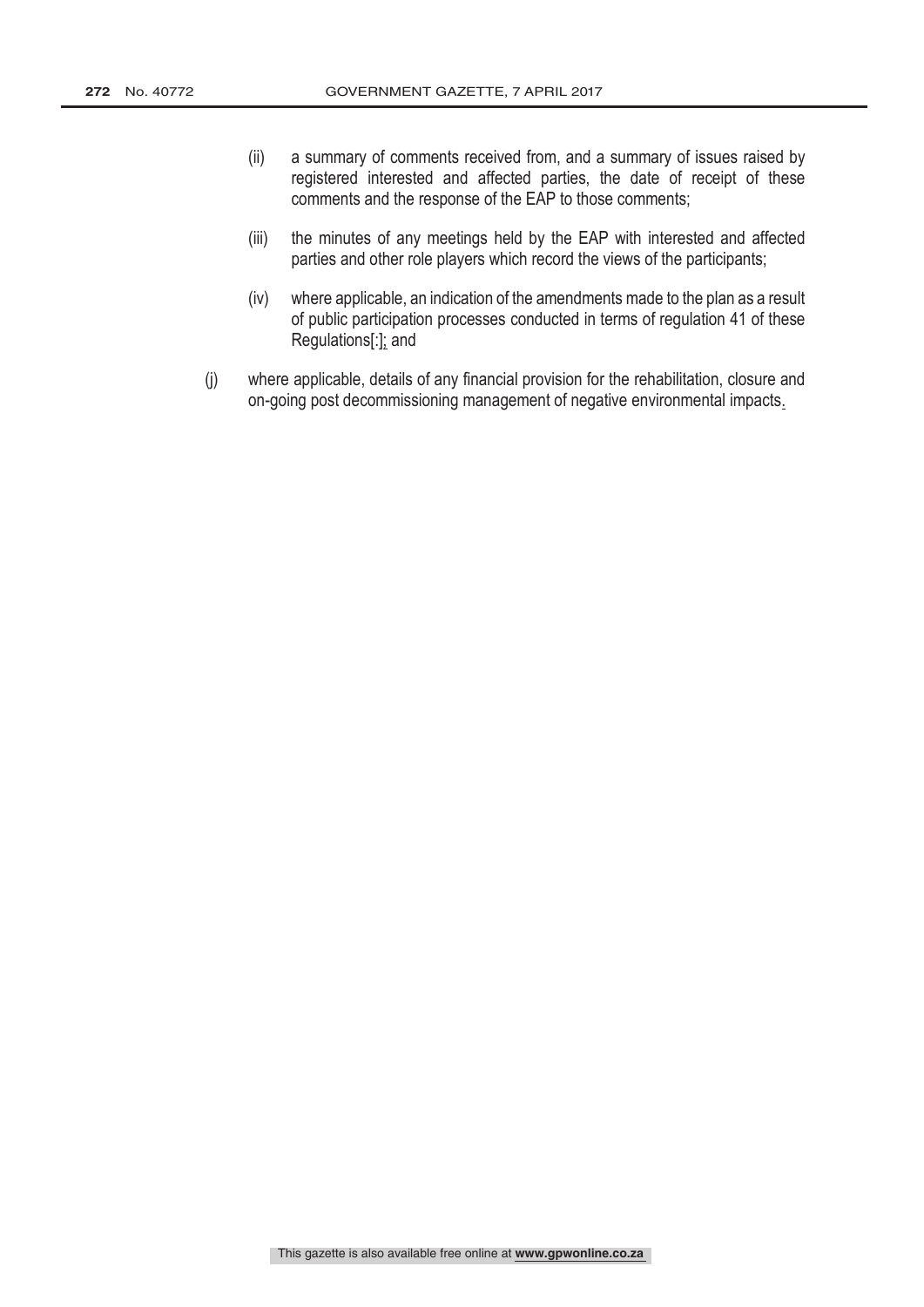# **Appendix 6**

# **Specialist reports**

- 1. (1) A specialist report prepared in terms of these Regulations must contain—
	- (a) details of—
		- (i) the specialist who prepared the report; and
		- (ii) the expertise of that specialist to compile a specialist report including a curriculum vitae;
	- (b) a declaration that the specialist is independent in a form as may be specified by the competent authority;
	- (c) an indication of the scope of, and the purpose for which, the report was prepared;
	- (cA) an indication of the quality and age of base data used for the specialist report;
	- (cB) a description of existing impacts on the site, cumulative impacts of the proposed development and levels of acceptable change;
	- (d) the duration, date and season of the site investigation and the relevance of the season to the outcome of the assessment;
	- (e) a description of the methodology adopted in preparing the report or carrying out the specialised process inclusive of equipment and modelling used;
	- (f) details of an assessment of the specific identified sensitivity of the site related to the proposed activity or activities and its associated structures and infrastructure, inclusive of a site plan identifying site alternatives;
	- (g) an identification of any areas to be avoided, including buffers;
	- (h) a map superimposing the activity including the associated structures and infrastructure on the environmental sensitivities of the site including areas to be avoided, including buffers;
	- (i) a description of any assumptions made and any uncertainties or gaps in knowledge;
	- (j) a description of the findings and potential implications of such findings on the impact of the proposed activityl, including identified alternatives on the environment lor activities;
	- (k) any mitigation measures for inclusion in the EMPr;
	- (l) any conditions for inclusion in the environmental authorisation;
	- (m) any monitoring requirements for inclusion in the EMPr or environmental authorisation;
	- (n) a reasoned opinion—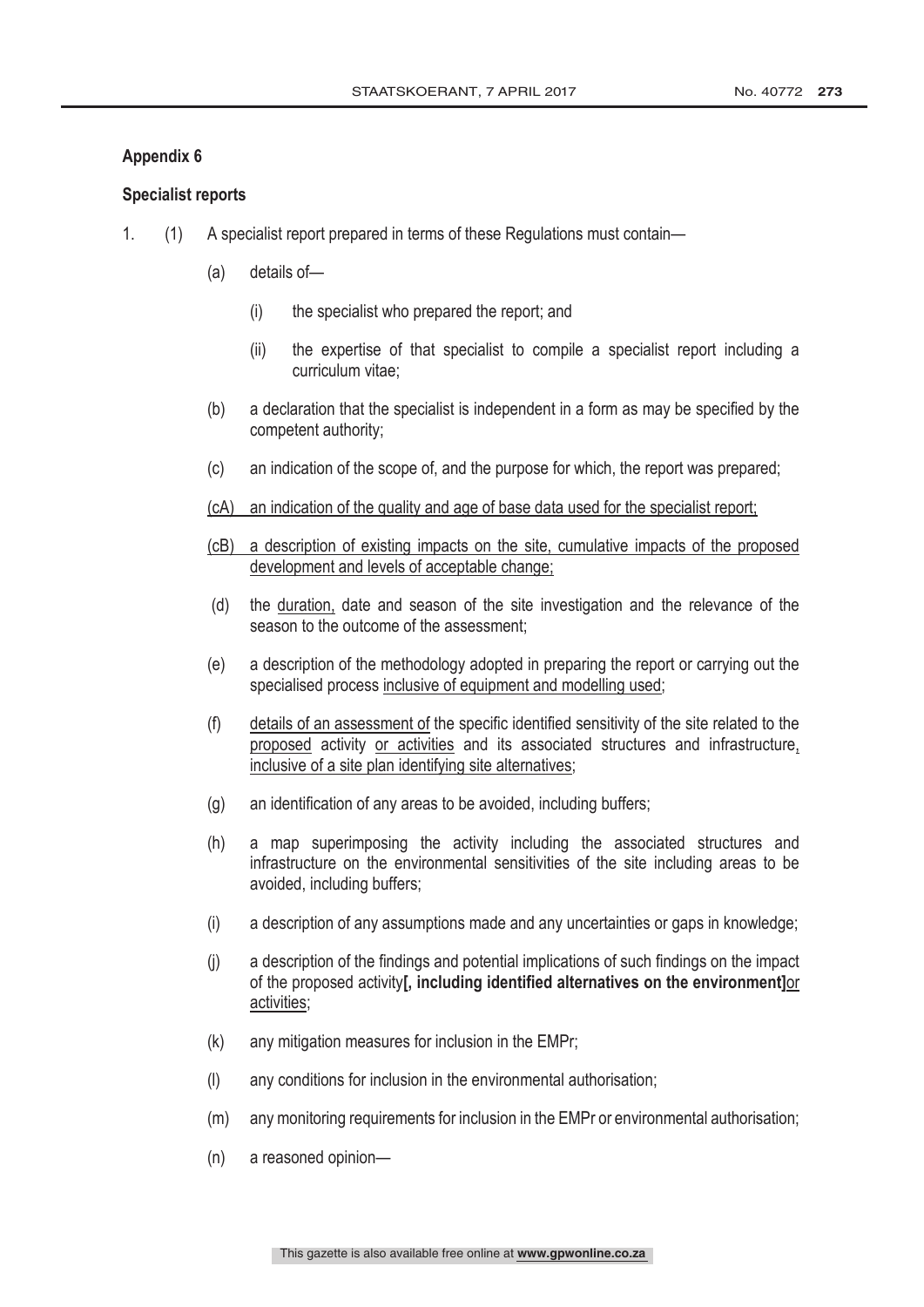- (i) **[as to]** whether the proposed activity, activities or portions thereof should be authorised;
- (iA) regarding the acceptability of the proposed activity or activities; and
- (ii) if the opinion is that the proposed activity, activities or portions thereof should be authorised, any avoidance, management and mitigation measures that should be included in the EMPr, and where applicable, the closure plan;
- (o) a description of any consultation process that was undertaken during the course of preparing the specialist report;
- (p) a summary and copies of any comments received during any consultation process and where applicable all responses thereto; and
- (q) any other information requested by the competent authority.

 $(2)$  Where a government notice *gazetted* by the Minister provides for any protocol or minimum information requirement to be applied to a specialist report, the requirements as indicated in such notice will apply.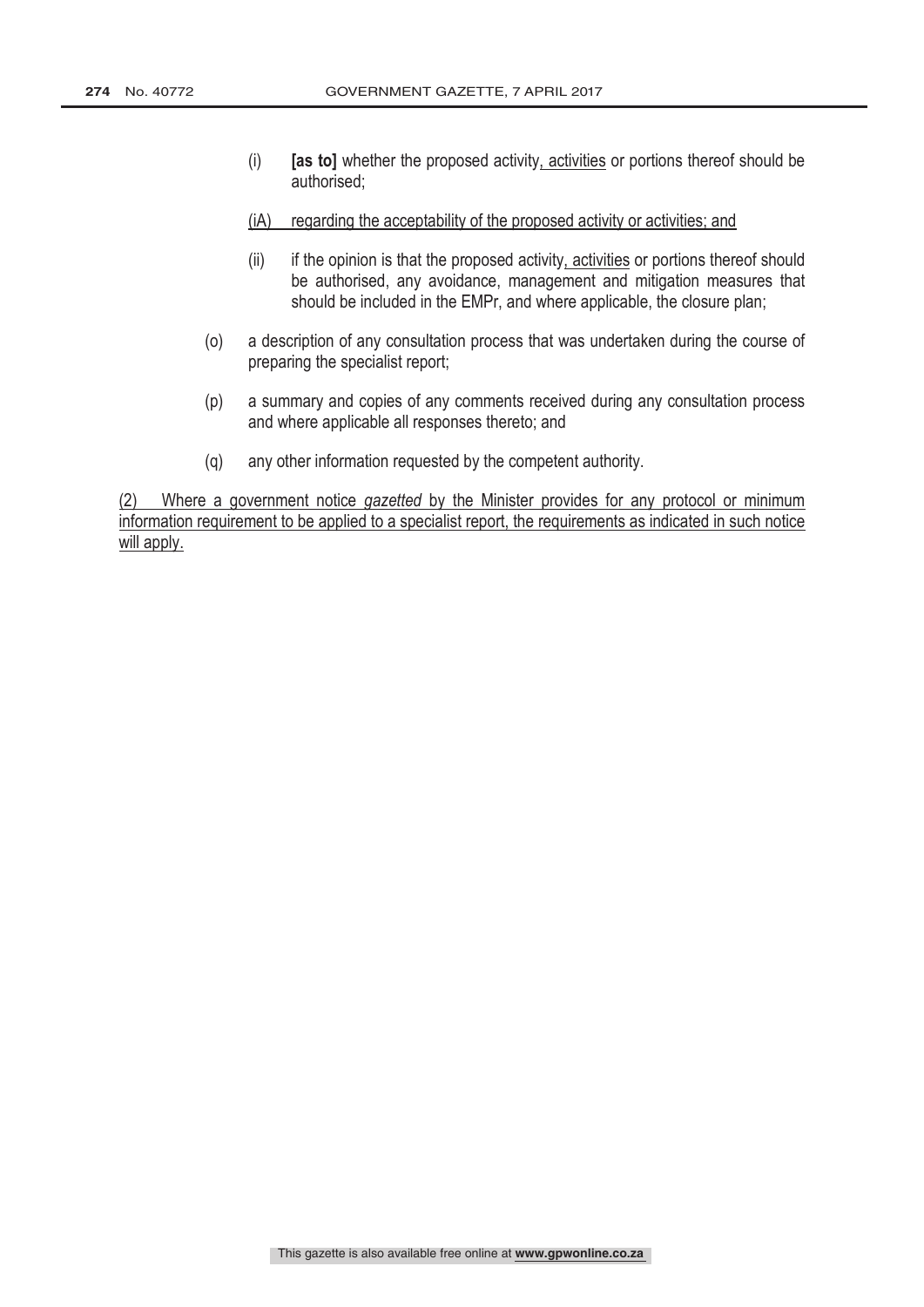# **Appendix 7**

#### **Environmental audit report**

 The environmental audit report must provide for recommendations regarding the need to amend the EMPr, and where applicable, the closure plan.

#### Objective of the environmental audit report

- 2. The objective of the environmental audit report is to-
	- (a) report on—
		- (i) the level of compliance with the conditions of the environmental authorisation and the EMPr, and where applicable, the closure plan; and
		- (ii) the extent to which the avoidance, management and mitigation measures provided for in the EMPr, and where applicable, the closure plan achieve the objectives and outcomes of the EMPr, and closure plan[.];
	- (b) identify and assess any new impacts and risks as a result of undertaking the activity;
	- (c) evaluate the effectiveness of the EMPr, and where applicable, the closure plan;
	- (d) identify shortcomings in the EMPr, and where applicable, the closure plan; and
	- (e) identify the need for any changes to the avoidance, management and mitigation measures provided for in the EMPr, and where applicable, the closure plan.

#### Content of environmental audit reports

- (1) An environmental audit report prepared in terms of these Regulations must contain—
	- (a) details of the—
		- $(i)$  Ithel independent person who prepared the environmental audit report; and
		- (ii) **[the]** expertise of the independent person that compiled the environmental audit report;
	- (b) a declaration that the independent auditor is independent in a form as may be specified by the competent authority;
	- (c) an indication of the scope of, and the purpose for which, the environmental audit report was prepared;
	- (d) a description of the methodology adopted in preparing the environmental audit report;